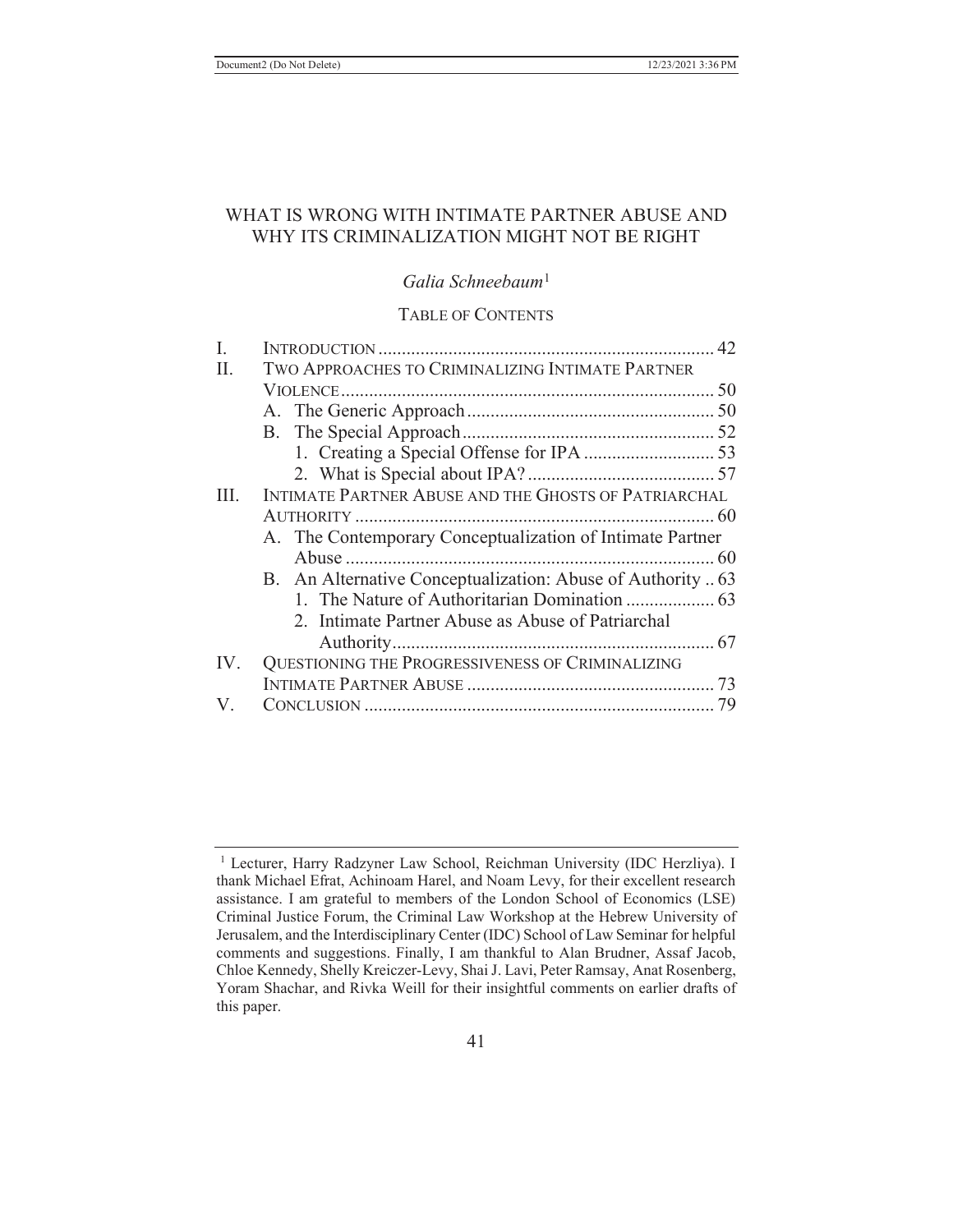#### **Abstract**

 *Considering a contemporary debate between United States ("US") and United Kingdom ("UK") approaches, this article probes the appropriateness of criminalizing non-violent abuse in intimate partner relationships. Criminal lawyers in the US and the UK are divided on prohibiting intimate partner abuse. Whereas US jurisdictions retain a traditional focus on physical injury, England and Wales enforce a novel prohibition on "controlling or coercive behavior," covering conduct such as micromanaging intimate partners' schedules or restricting their behaviors through rules. While the US approach has been criticized as conservative, this article questions the progressiveness of the UK approach. It suggests, first, that in prohibiting "controlling behavior," this approach presumes patriarchal control to be effective in the lives of intimate partners, notwithstanding its formal abolishment. Second, it suggests that such control is considered abusive because it manifests a supposedly oppressive use of authority. Drawing on these insights, the article reassesses the aptness of criminalizing non-violent, intimate partner abuse. It concludes that in prohibiting abuse of patriarchal authority, the law implicitly reaffirms its validity. Therefore, the UK approach might inadvertently result in the endurance rather than the disappearance of patriarchy, and in that, it is less consistent than is its US counterpart with criminal law's moral assumption of agency.*

#### I. INTRODUCTION

 A common complaint regarding the legal treatment of intimate partner violence ("IPV")<sup>2</sup> concerns the law enforcement agencies the police, public prosecutors, and the courts—which, according to critics, fail to properly implement penal policies and often accord perpetrators with lenient treatment, thus denying victims the protection they deserve.<sup>3</sup> The historical narrative accompanying such

<sup>2</sup> IPV is domestic violence by a current or former spouse or partner in an intimate relationship against the other spouse or partner. *Intimate Partner Violence*, WIKIPEDIA, https://en.wikipedia.org/wiki/Intimate\_partner\_violence (last visited Jan. 26, 2021). The term domestic violence is often used interchangeably with intimate partner violence, but domestic violence signifies a broader meaning in applying also to violence between parents and children, siblings, and so on. This article deals exclusively with violence between current or former partners, hence its use of the term IPV throughout. I do make a distinction between violence and abuse, which will be explained *infra*.

<sup>3</sup> *See*, *e.g.*, Sarah Fenstermaker Berk & Donileen R. Loseke, "*Handling" Family Violence: Situational Determinants of Police Arrest in Domestic Disturbances*, 15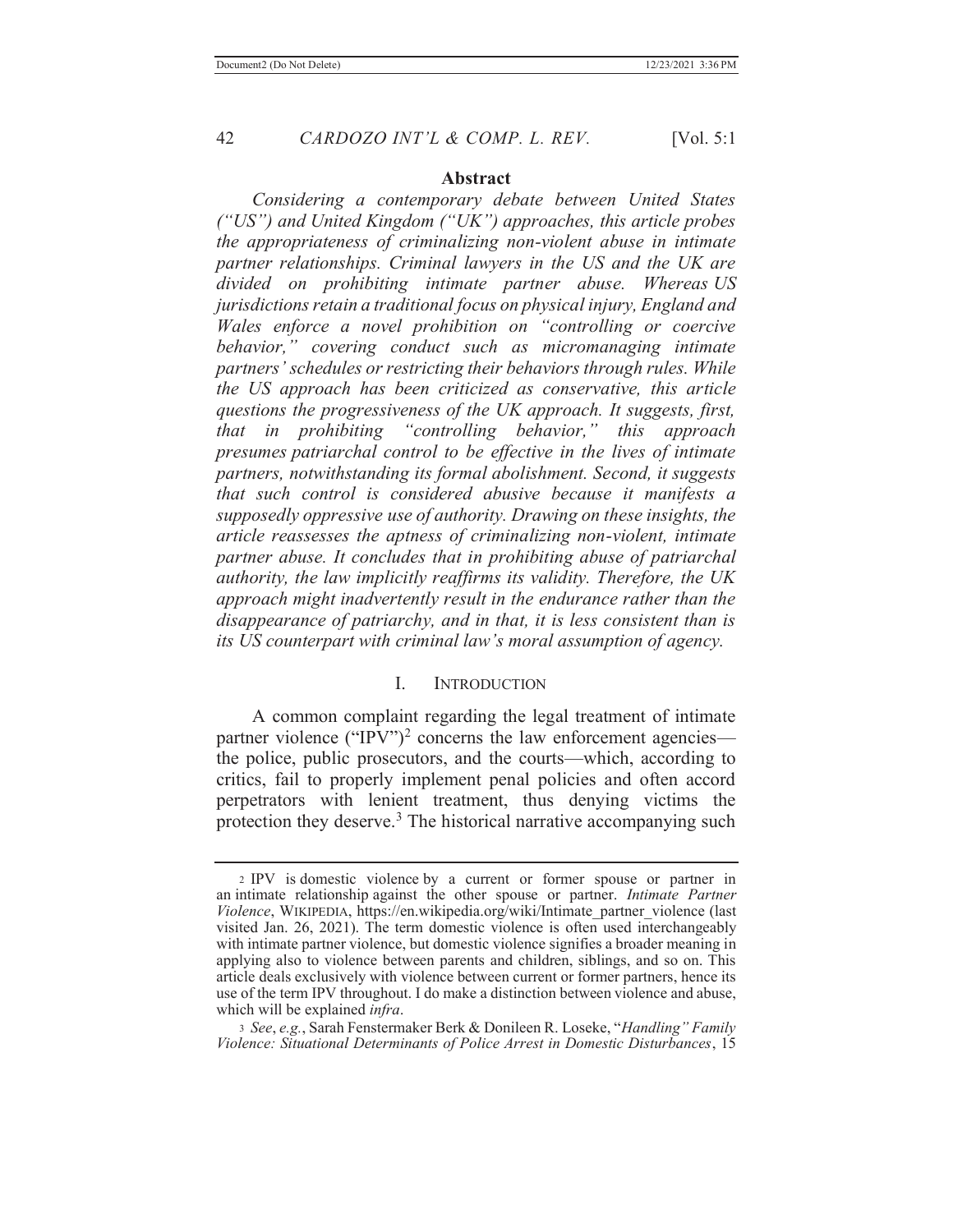complaints often refers to a quite recent past, in which husbandly violence was not prohibited under criminal (or other) laws, but rather authorized as part of husbands' prerogative of chastising their wives.<sup>4</sup> Accordingly, even after the legal system acknowledged IPV as a crime, enforcement agencies, including the courts, have for many years granted such conduct de-facto immunity, often guided by ideals of family privacy.<sup>5</sup> This article illuminates a different debate, which increasingly demands our attention, concerning not the  $(mis)$ application of the law or procedural reforms,<sup>6</sup> but rather the substance of criminal prohibitions. It traces recent developments in the criminalization of IPV and addresses a new controversy that questions the scope, meaning, and wrongfulness of IPV, rather than issues relating to law enforcement.

 Until recently, to the extent that substantive criminal law debates addressed IPV, they primarily concentrated on the issue of battered women who killed their abusers, deliberating how the criminal justice system should judge defendants in these cases: Should they be convicted and labelled murderers? Should they be convicted for lesser

4 Reva B. Siegel*, The Rule of Love: Wife Beating as Prerogative and Privacy*, 105 YALE L. J. 2117 (1996) [hereinafter Siegel, *The Rule of Love*]; Joanna L. Grossman, *Separated Spouses*, 53 STAN. L. REV. 1614, 1661 (2001) (discussing chastisement as incorporated in a broader state of legal inferiority of wives within marriage. At a convention of the women's rights movement, assembled in New York in the mid-nineteenth century, a speaker described the situation as follows: "He has made her, if married, in the eye of the law, civilly dead. He has taken from her all right in property, even to the wages she earns. . . . In the covenant of marriage, she is compelled to promise obedience to her husband, he becoming, to all intents and purposes, her master-the law giving him power to deprive her of her liberty, and to administer chastisement.").

<sup>5</sup> *Id*.; For a different view that challenges the conventional narrative, *see* Elizabeth Katz, *Judicial Patriarchy and Domestic Violence: A Challenge to the Conventional Family Privacy Narrative*, 21 WM. & MARY J. WOMEN & L. 379 (2014).

<sup>6</sup> In response to activists' critique of under-enforcement of domestic violence, procedural reforms were enacted at the end of the 20<sup>th</sup> century in both the US and the UK. Such reforms included mandatory arrest, limiting charging discretion, and providing government funding for community services. *See* Hess, *supra* note 3, at 413–15.

Law & Soc'y Rev. 317, 319-20 (1980); Olivia A. Hess, *Ready to Bridge the Disconnect: Implementing England and Wales' Coercive Control Model for Criminalizing Domestic Abuse in the United States*, 30 IND. INT'L & COMP. L. REV. 383, 414 (2020)

<sup>(</sup>describing American feminist and domestic violence activists' critique of the traditional reluctance of law enforcement agencies to arrest and prosecute domestic violence offenders); Victor Tadros, *The Distinctiveness of Domestic Abuse: A Freedom-Based Account*, 65 LA. L. REV. 989 (2005).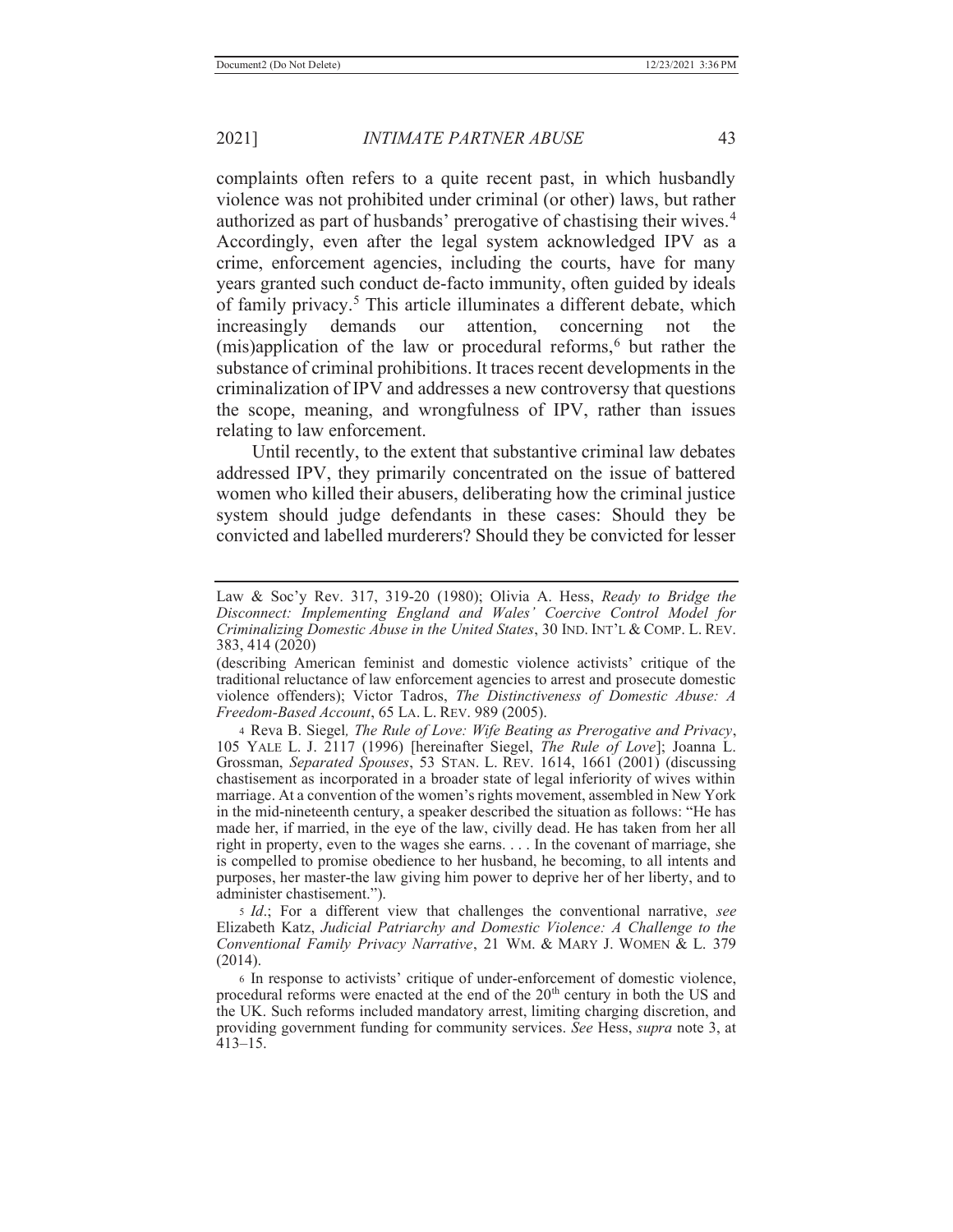offenses? Should they be acquitted altogether, relying on selfdefense?<sup>7</sup> At present, the debate encompasses broader areas, concerning not only *defenses* but also *offenses.* Rather than consider IPV as a background condition that should affect the judgment of victims-turned-offenders, current debates focus on IPV as an offense, pondering how it should be defined and what precisely is wrongful about it.

 On its face, there is not much to debate. Supposedly, IPV is more of a sociological aphorism than a legal concept, and whenever IPV is prosecuted, it is easily translatable into known legal categories such as assault, $8 \text{ rape}$ ,  $9 \text{ or murder}$ .<sup>10</sup> Indeed, this has been the common legal approach in US jurisdictions, which routinely apply traditional violence offenses in the context of IPV, and consistently limit criminalization to incidents involving physical assault.<sup>11</sup> Yet in recent years, academics and policymakers have contested the aforementioned view, suggesting that IPV should also be acknowledged—and proscribed—as a unique criminal wrong, distinct from other violent crimes.12 Often referring to such conduct as *abuse* rather than violence, these accounts have pointed out that IPV often goes beyond physical violence to include other types of abuse.13 Moreover, they

- <sup>9</sup> *See, e.g.,* the offense of rape in the MODEL PENAL CODE **§** 213.1.
- <sup>10</sup> *See, e.g.*, the offense of murder in the MODEL PENAL CODE § 210.1.
- <sup>11</sup> *See infra* notes 39–40 and accompanying text.
- 12 Tadros, *supra* note 3.

<sup>13</sup> *See* Vanessa Bettinson & Charlotte Bishop, *Is the Creation of a Discrete Offence of Coercive Control Necessary to Combat Domestic Violence?*, 66 N. IR. LEGAL Q. 179, 185 (2015). Moreover, recently the British Parliament enacted The Domestic Abuse Act of 2021, which adds enforcement mechanisms to existing offenses, among which are the offense of coercive or controlling behavior. The use of the word "abuse" in the title of the new act is telling. As it is stated in the government factsheet, the purpose of the act is to " create a statutory definition of domestic abuse, emphasising that domestic abuse is not just physical violence, but can also be emotional, controlling or coercive, and economic abuse." *Domestic Abuse Act 2021: Overarching Factsheet,* GOV.UK (July 28, 2021), https://www.gov.uk/government/publications/domestic-abuse-bill-2020 factsheets/domestic-abuse-bill-2020-overarching-factsheet.

<sup>7</sup> *See*, *e.g.*, Elizabeth M. Schneider, *Feminism and the False Dichotomy of Victimization and Agency*, 38 N.Y. L. SCH. L. REV. 387 (1993); Hava Dyan & Emanuel Gross, *Between the Hammer and the Anvil: Battered Women Claiming*  Self-Defense and a Legislative Proposal to Amend Section 3.04(2)(b) of the U.S. *Model Penal Code*, 52 HARV. J. ON LEGIS., 17 (2015); Martha R. *Model Penal Code*, 52 HARV. J. ON LEGIS., 17 (2015); Martha R. Mahoney, *Misunderstanding Judy Norman: Theory as Cause and Consequence*, 51 CONN. L. REV. 671 (2019).

<sup>8</sup> *See, e.g.,* the offense of assault in the MODEL PENAL CODE § 211.1.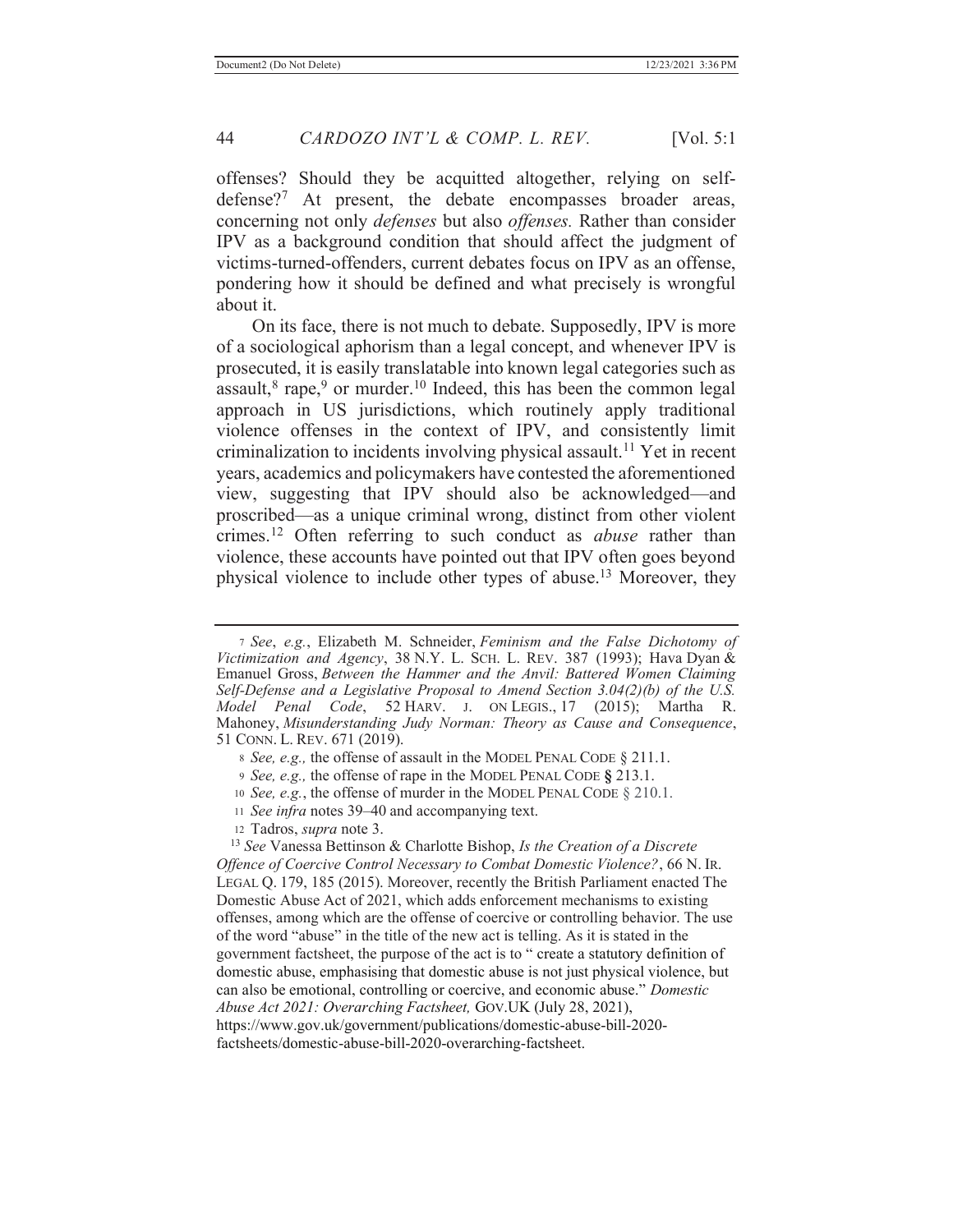have emphasized that unlike discrete acts of violence that are perpetrated in other contexts, IPV is a recurring behavior.<sup>14</sup> Hence, traditional criminal offenses are ill-suited to capture the wrongdoing involved therein.15 Finally, such advocates have stressed the psychological effects of IPV, which go far beyond physical injury.16

 In 2015, following these shifts in emphasis, England and Wales<sup>17</sup>—pioneers in this field—introduced a novel criminal offense titled "coercive or controlling behavior,"18 which punishes nonphysical abuse between people who are "personally connected."<sup>19</sup> Other commonwealth jurisdictions have followed suit, $^{20}$  and more are considering adopting similar legislation.<sup>21</sup> Witnessing these developments, activists and academics have criticized the US's "incident-specific definition of physical assault," portraying it as oldfashioned and inefficient, $22$  and urging US jurisdictions to "join in the

20 Scotland: Domestic Abuse Act (Scot.) 2018 ASP 5, § 1; Ireland: Domestic Violence Act (Ir.) 2018 No. 6/2018.

<sup>21</sup> Stephanie Boltje, NSW Labor Proposal Could See Domestic Violence Perpetrators Jailed for Up to 10 Years for Coercive Control, ABC NEWS (Sep. 14, 2020, 4:09pm), https://www.abc.net.au/news/2020-09-15/-drum-nsw-coercivecontrol-law/12662614; Carmen Gill & Mary Aspinall, Understanding Coercive Control in the Context of Intimate Partner Violence, in How to Address the Issue Through the Criminal Justice System?, OFF. OF FED. OMBUDSMAN FOR VICTIMS OF CRIME (Apr. 20, 2020), https://www.victimsfirst.gc.ca/res/cor/UCC-CCC/index.html#TOC-8; Liane Lee, Lana Wells, Shawna M. Gray, Elena Esina, Building a Case For Using "Coercive Control" in Alberta: Discussion Paper, SHIFT: THE PROJECT TO END DOMESTIC VIOLENCE (2020).

22 Hess, *supra* note 3, at 387 (stating the while other countries "have been applauded by domestic violence experts for their progressive reformative efforts to bridge the domestic abuse disconnect by implementing a coercive control model for criminalizing domestic violence, the United States' framework, which continues to apply the traditional violent incident model, is widely considered to be inefficient and outdated, remaining relatively unchanged since the end of the twentieth century."); Evan Stark, a prominent American scholar in the field of domestic violence, has championed the coercive control model leading to the English reform and has been one of the main critics of the US approach. *See* CASSANDRA WIENER, FROM SOCIAL CONSTRUCT TO LEGAL INNOVATION: THE OFFENCE OF CONTROLLING

<sup>14</sup> *See* Hess, *supra* note 3, at 396.

<sup>15</sup> Deborah Tuerkheimer, *Recognizing and Remedying the Harm of Battering: A Call to Criminalize Domestic Violence*, 94 J. CRIM. L. & CRIMINOLOGY 959 (2004) [hereinafter Tuerkheimer, *Recognizing and Remedying the Harm of Battering*].

<sup>16</sup> EVAN STARK, COERCIVE CONTROL: HOW MEN ENTRAP WOMEN IN PERSONAL LIFE 23–24, 498–99 (2007) .

<sup>17</sup> The article focuses on English law, but similar legislation has been initiated in additional jurisdictions, such as Scotland and Australia.

<sup>18</sup> Serious Crimes Act 2015, c. 9 § 76 (UK).

<sup>19</sup> *Id.*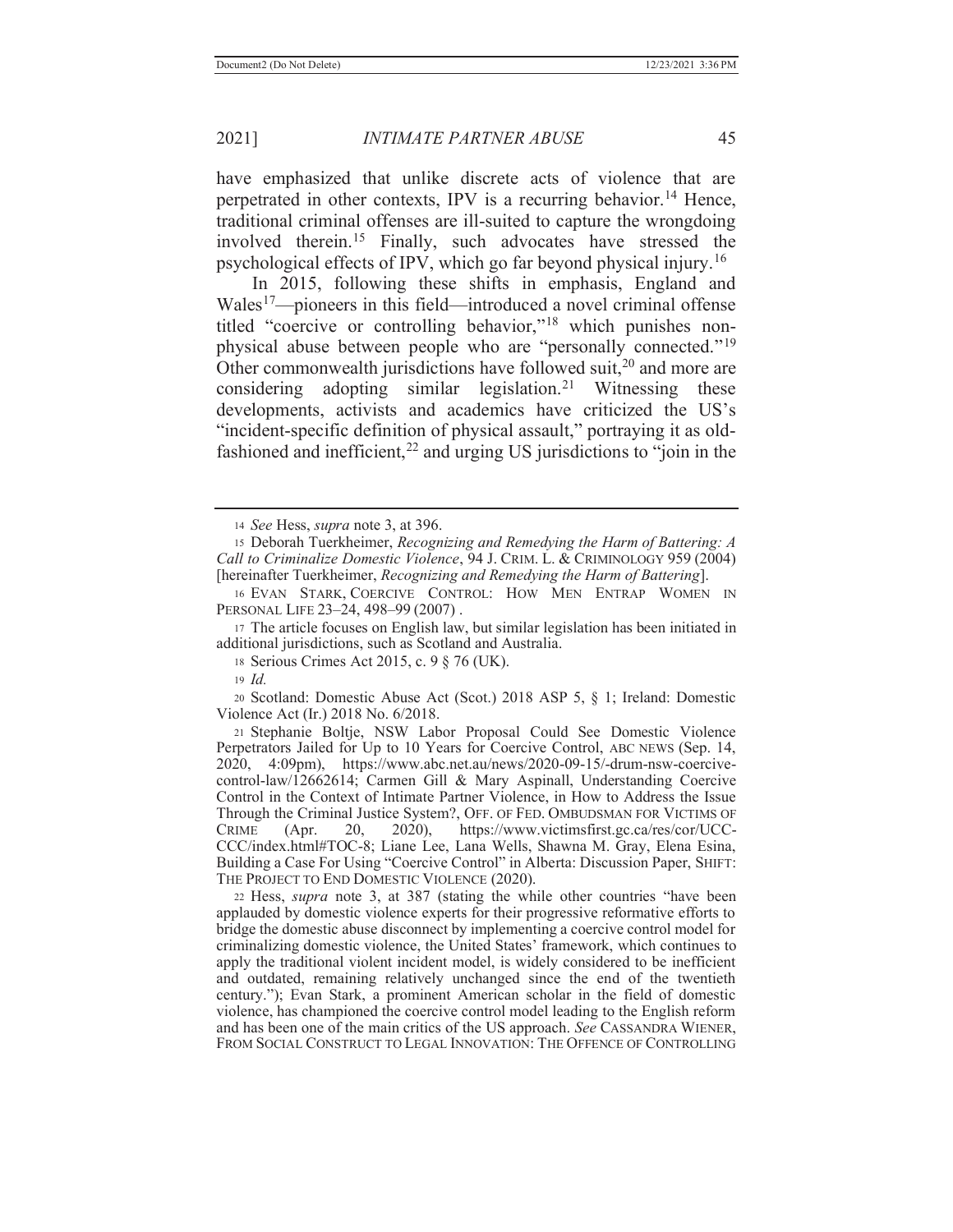global reform campaign . . . by criminalizing ongoing patterns of coercive or controlling behavior, as the United Kingdom did."<sup>23</sup>

 Contrary to this dominant view, this article questions the progressiveness of the UK approach. While critics of the US approach stress its incompatibility with real-life experiences and its inability to capture the harm suffered by IPV victims,  $24$  this article explores the moral assumptions and the conception of wrongdoing underlying the UK approach, and critically examines its broader meaning.

 Thus far, the mainstream theory offered to conceptualize IPV as a distinct wrong—as what may be termed intimate partner abuse ("IPA")—relied on a combination of psychological research and philosophical conceptions of domination. On a psychologicalempirical level, it has been argued that IPA involves mental abuse and domination tactics that differ significantly from physical assault.<sup>25</sup> On a conceptual level, it has been suggested that IPA should be understood as a "liberty crime."26 Abusers, it is argued, do not merely offend the negative liberty of victims, but rather control their lives and "compel obedience indirectly . . . through rules that remain in play even when the perpetrator is not present."<sup>27</sup> It has thus been submitted that IPA involves domination,<sup>28</sup> which is distinct from other offenses to autonomy<sup>29</sup> or infringements to negative liberty<sup>30</sup> traditionally recognized in criminal law as "offenses against the person."

*Id.* at 386 (citing Tuerkheimer, *supra* note 15, at 959).

<sup>25</sup> *See infra* Section II.B.

26 STARK, *supra* note 16, at 13.

27 EVE S. BUZAWA, CARL G. BUZAWA & EVAN D. STARK, RESPONDING TO DOMESTIC VIOLENCE: THE INTEGRATION OF CRIMINAL JUSTICE AND HUMAN SERVICES 111 (5th ed. 2017) [hereinafter BUZAWA ET AL., RESPONDING TO DOMESTIC VIOLENCE]; Evan Stark, *Coercive Control*, ENCYCLOPEDIA OF DOMESTIC VIOLENCE 166, 168 (Nicky Ali Jackson ed., 2007) [hereinafter Stark, *Coercive Control*].

28 Tadros, *supra* note 3, at 999.

29 Meir Dan-Cohen, *Basic Values and the Victim's State of Mind*, 88 CALIF. L. REV. 759 (2000); Although Alan Brudner did not address specifically the problem of intimate-partner abuse, it is possible to utilize his Hegelian-inspired distinction between formal autonomy and real autonomy to claim that, while IPV offends formal autonomy, IPA should be conceived as offending real autonomy. *See generally* ALAN BRUDNER, PUNISHMENT AND FREEDOM (2009).

30 Tadros, *supra* note 3, at 996–998.

OR COERCIVE BEHAVIOUR IN ENGLAND AND WALES 159 (Marilyn McMahon and Paul McGorrery eds., 2020).

<sup>23</sup> Hess, *supra* note 3, at 388.

<sup>24</sup> "[T]he traditional violence framework produces a 'vast and significant' disconnect between domestic abuse as it is actually experienced and domestic abuse as it is punished by law."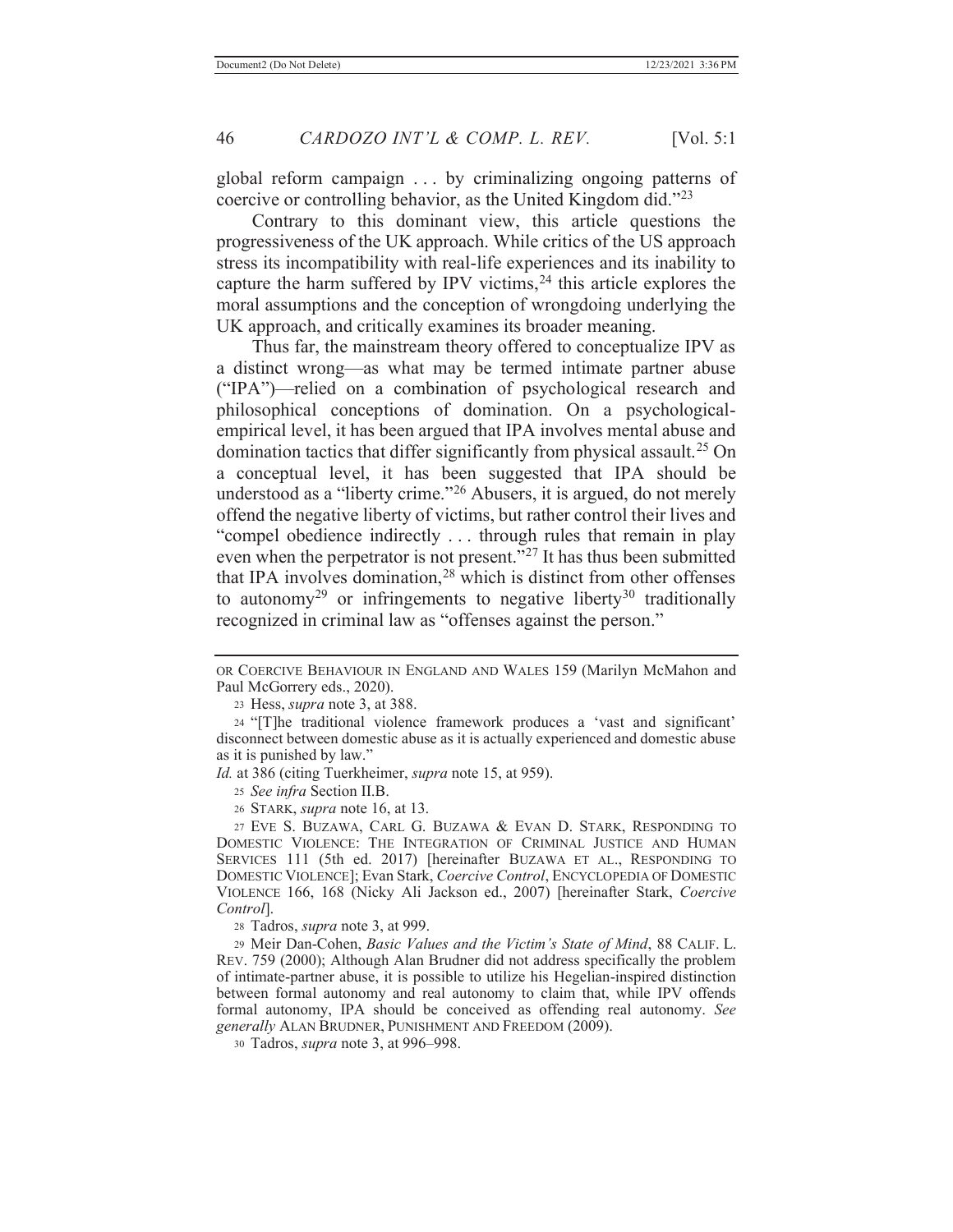With psychological observation as their starting point, the UK approach's proponents have not explicated the underlying sociological conditions that allow intimate partners to dominate their partners in such a manner. They have, for the most part, attended to "domination tactics" as if those were pathological behaviors within pathological relationships, the victims of which could in principle be either male or female.31 This attitude is also well-reflected in the gender-neutral language of the new "coercive or controlling behavior" offenses.<sup>32</sup> To be sure, there may be good reasons for branding this phenomenon as a gender-neutral intimacy-related pathology, and still better reasons for choosing gender-neutral terminology in phrasing the law.33 Yet, it would be strange to assume that the contemporary preoccupation with nonviolent domination in intimate relationships is detached from the quite recent patriarchal history of spousal relationships, in which women were routinely subjected to the authority of men. Yet apart from recognizing generally that the new legislation is designed to augment the legal treatment of domestic violence<sup>34</sup>—a phenomenon whose gendered aspects are rarely denied<sup>35</sup>—existing accounts have

<sup>32</sup> *Id.* Section 76 provides:

(1) A person (A) commits an offense if-

(a) A repeatedly or continuously engages in behaviour towards another

person (B) that is controlling or coercive,

(b) At the time of the behaviour, A and B are personally connected,

(c) The behaviour has a serious effect on B, and

(d) A knows or ought to know that the behaviour will have a serious effect on B. *Id.*

33 For example, there might be constitutional limitations on gender-based legislation or government action.

34 The campaign leading to the new legislation in the UK explicitly addressed the problem of domestic violence.

35 Some argue that it is not exclusively men who are violent towards women and there may be an underreporting of female violence compared to male violence. There seems to be a consensus, however, that the former is considerably less frequent. *See* Samia Alhabib, Ula Nur, & Roger Jones, *Domestic Violence Against Women: Systematic Review of Prevalence Studies,* 25 J. FAM. VIOL. 369 (2009).

<sup>31</sup> The following description is a telling example of a gender-neutral choice of words: "The coercive control model of domestic abuse, championed by Professor Evan Stark, moves domestic abuse theory away from the misguided traditional 'incident-specific definition of physical assault' that has historically dominated domestic violence law, response, and research. Instead, coercive control characterizes domestic violence as an ongoing pattern *in which abusive partners employ various combinations of coercive or controlling tactics in order to subordinate their partners,* including, but not limited to, tactics of 'intimidation, isolation, humiliation, . . . control,' and violence." Hess, *supra* note 3, at 386 (emphasis added).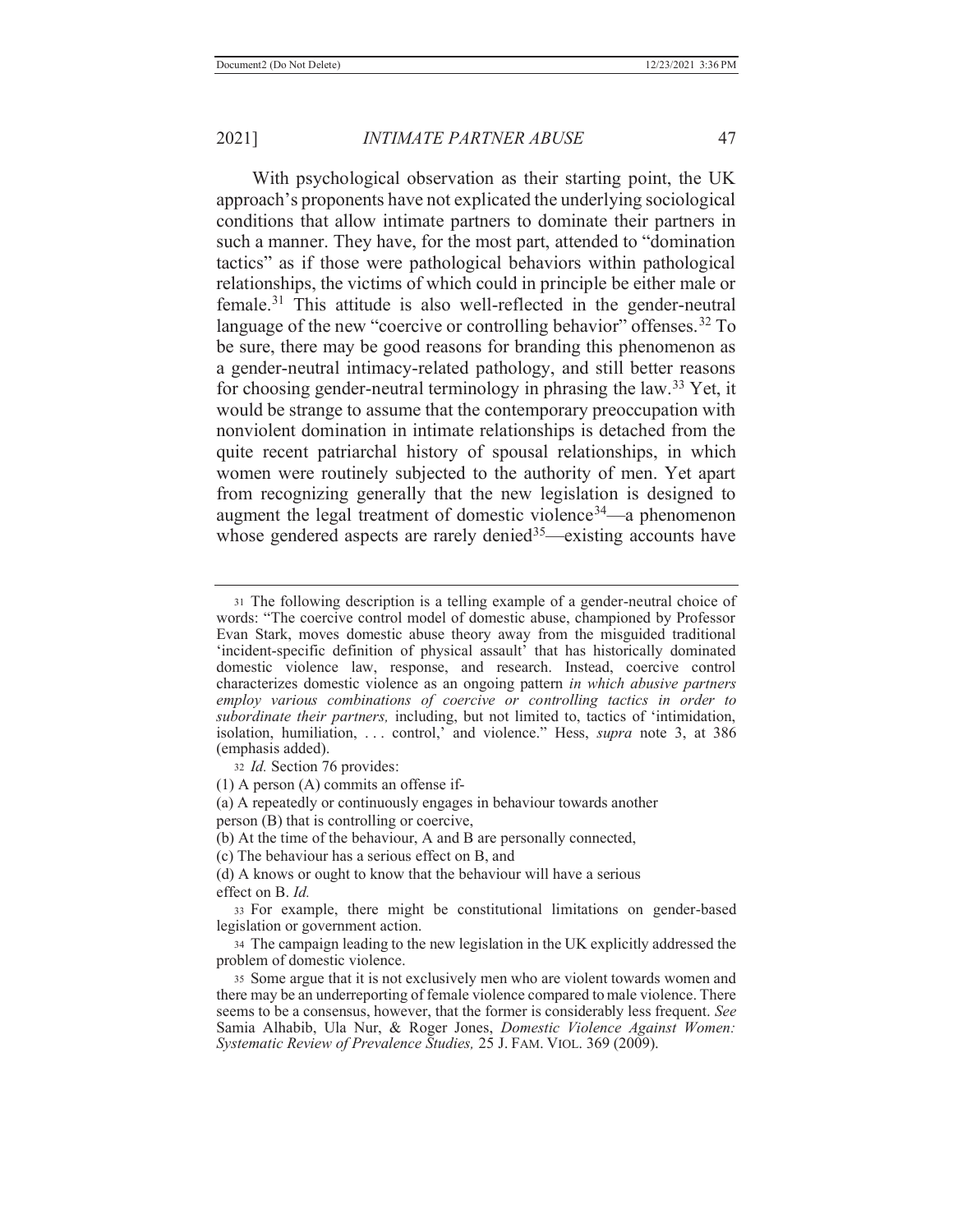paid little attention to the specific connection between our current sensitivity to nonviolent forms of domination and the institution of patriarchy as an authoritarian form of domination.

 This article aims to fill this gap by reading the contemporary "coercive or controlling behavior" jurisprudence, in light of sociohistorical accounts of patriarchy, as a form of authoritarian domination.36 The association of domestic violence with patriarchy is very common. Patriarchy generally implies a form of structural inequality whereby men hold systematic power in society or in the family.<sup>37</sup> In this general sense, every manifestation of male power within intimate relationships may be labelled "patriarchal."<sup>38</sup> But this article aims to address patriarchy more particularly. What is required for analyzing the criminalization of IPA as a distinct legal wrong is an account of patriarchy as a structure of authority and an understanding of authority as a form of domination that typically operates *without* physical violence.

To this end, the article attends to Max Weber's sociological account of patriarchy, which he characterizes as a form of traditional authority relying on command and obedience, legitimized by all parties involved.39 Following this inquiry, I suggest that in criminalizing "coercive or controlling behavior," the UK approach operates under the assumption that its formal abolishment notwithstanding, patriarchal authority is still effective in the lives of intimate partners. Its presences in the mind of contemporary intimate partners, the UK approach further assumes, allows male partners to act in an "authoritarian" manner and lead female partners into being "controlled." The word "abuse" has been recruited to replace

<sup>36</sup> In studying the socio-historical background of contemporary criminal doctrine I am inspired by the scholarship of mainly two theorists: Nicola Lacey and Lindsay Farmer. *See e.g.,* Nicola Lacey, *In Search of the Responsible Subject: History, Philosophy and the Social Sciences in Criminal Law Theory,* 64 MOD. L. REV. 350 (2001); LINDSAY FARMER, MAKING THE MODERN CRIMINAL LAW: CRIMINALIZATION AND CIVIL LAW (2016).

<sup>37</sup> MICHELLE MADDEN DEMPSEY, PROSECUTING DOMESTIC VIOLENCE A PHILOSOPHICAL ANALYSIS 136 (Andrew Ashworth ed., 2009) (citing CAROLE PATEMAN, THE SEXUAL CONTRACT (1988)).

<sup>38</sup> Herring uses this sense of "patriarchal" when he claims that domestic abuse is wrongful. *See* Jonathan Herring, *The Serious Wrong of Domestic Abuse, and the Loss of Control Defence*, *in* LOSS OF CONTROL AND DIMINISHED RESPONSIBILITY: DOMESTIC, COMPARATIVE AND INTERNATIONAL PERSPECTIVES 65 (2011). *See also* Michael P. Johnson, *Patriarchal Terrorism and Common Couple Violence: Two Forms of Violence Against Women*, 57 J. MARRIAGE & FAM. 283 (1995).

<sup>39</sup> *See infra* notes 105-17 and accompanying text.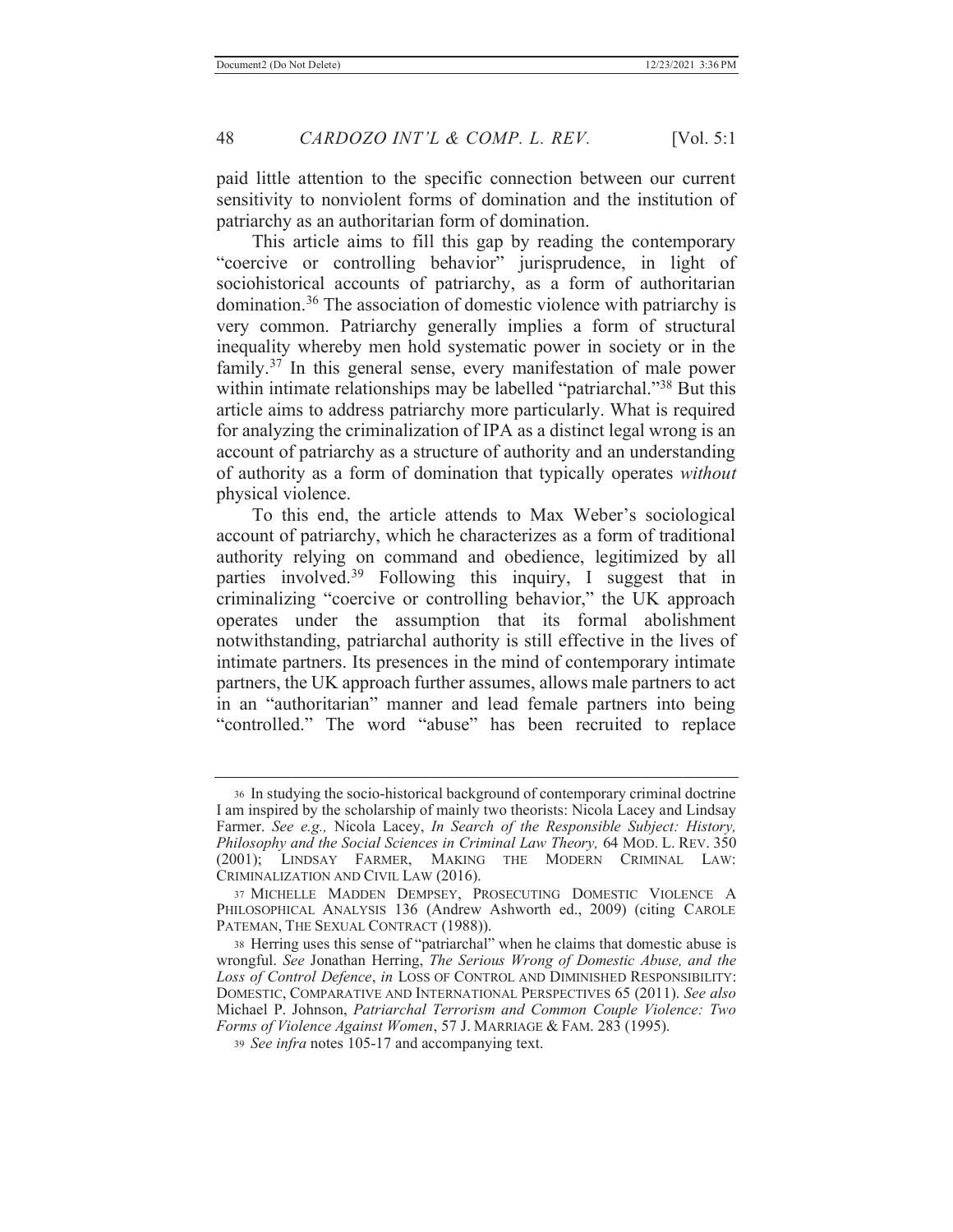"violence" in this context,  $40$  to signify that offenders manage to abuse their partners by virtue of their residual power as authority figures, which constitutes abuse of authority.

 This interpretation calls for a fresh normative assessment of the "special" (i.e., UK) approach. Since its enactment in 2015, the UK legislation has been considered by many to be a progressive model an example to be followed by others. $41$  To the extent that it was criticized at all, doubts mainly addressed pragmatic concerns, including whether, due to the complexities of the new offense, only cases involving physical violence would be prosecuted.42 This article aims to pave the way for a more principled discussion, questioning whether holding male partners criminally liable for abusing an authority that has already been invalidated is appropriate, and asking what might be the unintended consequences of such a protective approach toward female victims.<sup>43</sup> While the US, i.e., "generic,"

<sup>40</sup> The main offense I discuss is the UK "coercive or controlling behavior." The Serious Crimes Act-2015  $\S$  76. The statutory language of the offense does not explicitly include the word *abuse,* however, this wording is often used by commentators to signify the wrong of coercive or controlling behavior, as distinct from violence. *See, e.g.,* Bettinson & Bishop, *supra* note 13, at 185.

<sup>41</sup> *E.g.,* Hess, *supra* note 3, at 388; Teresa Manring, *Minding the Gap in Domestic Violence Legislation: Should States Adopt Course of Conduct Laws?*, 111 J. CRIM. L. & CRIMINOLOGY 773 (2021); Ciara Nugent, *Abuse Is a Pattern: Why These Nations Took the Lead in Criminalizing Controlling Behavior in Relationships?*, TIME (June 21, 2019), https://time.com/5610016/coercive-control-domesticviolence.

<sup>42</sup> Julia R. Tolmie, *Coercive Control: To Criminalize or Not to Criminalize?,*  18 CRIMINOLOGY & CRIM. JUST. 50, 59 (2018) [hereinafter Tolmie, *Coercive Control: To Criminalize or Not to Criminalize?*]; For initial findings as to the implementation of Sec. 76 since its enactment, *see* Hess, *supra* note 3, at 409 (citing commentators skeptical as to the effectiveness of the new offense, and data suggesting that a relatively low number of coercive control cases have resulted in charges).

<sup>43</sup> In criticizing criminalization, the arguments made in this article bear a resemblance to the contemporary strand of feminist scholarship known as anticarceral feminism. *See, e.g.*, LEIGH GOODMARK, DECRIMINALIZING DOMESTIC VIOLENCE: A BALANCED POLICY APPROACH TO INTIMATE PARTNER VIOLENCE (Claire M. Renzetti ed., 2018); AYA GRUBER, THE WAR ON CRIME: THE UNEXPECTED ROLE OF WOMEN'S LIBERATION IN MASS INCARCERATION (Maura Moessner ed., 2020). Yet the analysis suggested here is distinct from anti-carceral accounts in several important respects. First, while much of the anti-carceral critique in domestic violence focuses on enforcement aspects such as mandatory arrests and no-drop prosecution, this article focuses on substantive criminal law and the internal contents of criminal prohibitions. Secondly, I do not share the abolitionist instinct that guides anti-carceral arguments. The argument developed here does not flow from a general critique of the criminal justice system or the use of the criminal law to address social problems. Therefore, unlike anti-carceral accounts that have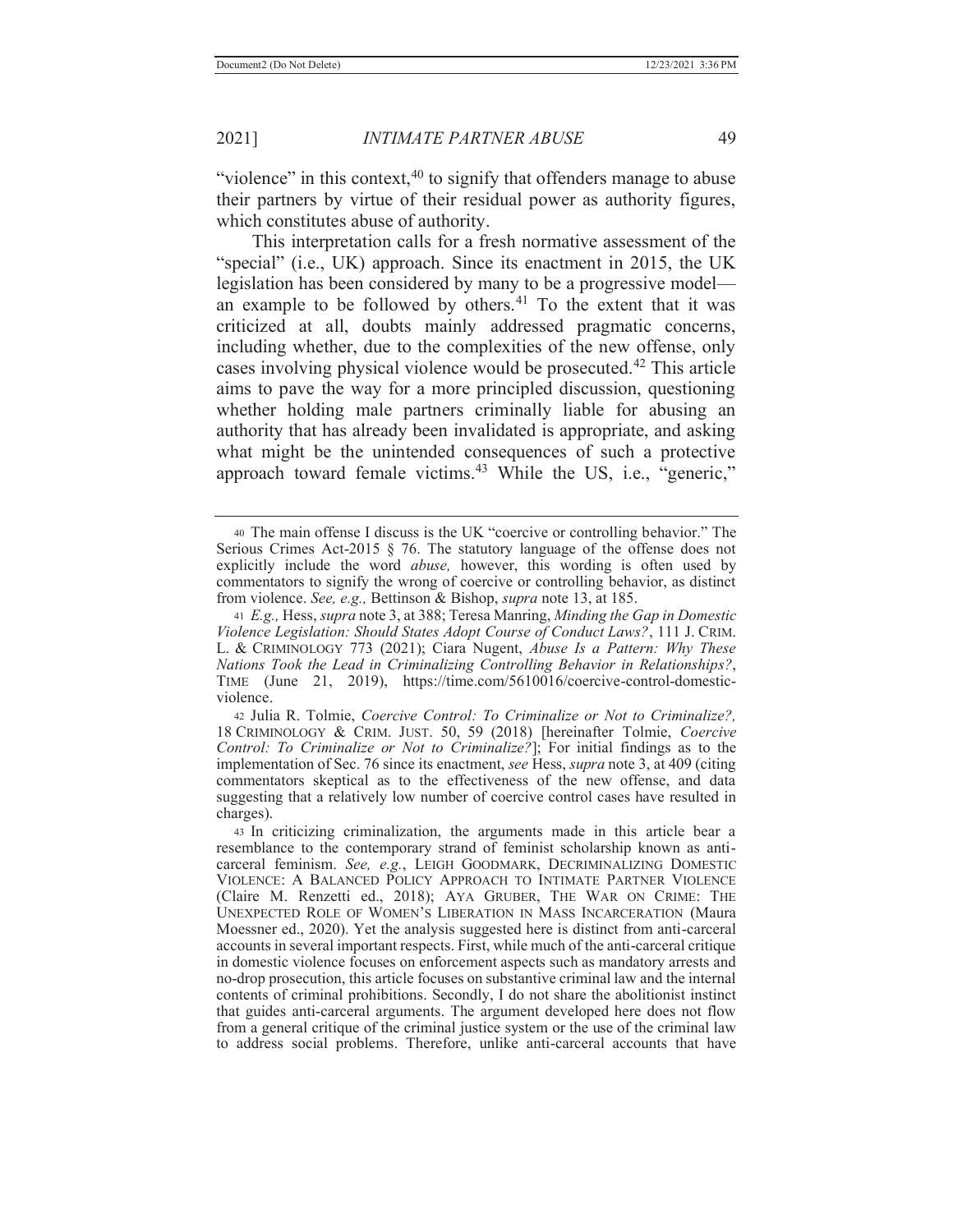approach is often discredited as "traditional," it may be more consistent with the abolishment of patriarchal authority than the special approach is, since in assuming men can still dominate the minds of their female partners, the latter awkwardly stipulates that what has been abolished (patriarchal authority) is in fact still present and, moreover, valid.44

 The remainder of this article proceeds as follows: Part II describes two distinct approaches to the criminalization of IPV under US and UK law and demonstrates their influence on the design of IPV offenses*.* The comparison between the US and UK approaches provides fruitful ground for this study, as these legal systems differ in their understandings of what is wrong with IPV and whether its wrongfulness should be conceived under generic terms or as a special type of wrongdoing. Part III focuses on the conceptual underpinnings of the special approach and constructs an abuse-of-authority theory drawing on Max Weber's sociological theory of authority as a form of domination. Part IV discusses the implications of the interpretative argument developed in Part III on the current debate between the general and the special approaches to the criminalization of IPV.

#### II. TWO APPROACHES TO CRIMINALIZING INTIMATE PARTNER VIOLENCE

#### *A. The Generic Approach*

 After centuries in which domestic violence was not prohibited by criminal laws,<sup>45</sup> there is now consensus that it is wrongful and criminal. There is, however, a deep controversy surrounding the type

broadly criticized the use of the criminal law to address domestic violence, the argument developed here distinguishes between different types of criminal offenses and refers its critique specifically to the criminalization of non-violent abuse. Thirdly, and perhaps most importantly, this article is part of a larger project which considers new regulations on the use and abuse of authority in various social contexts, which do not necessarily involve the victimization of women or other disadvantaged social groups. Therefore, while the specific conclusions of this article coincide with some of the contemporary feminist critiques on the criminalization of IPV, my research methodology does not derive from feminist conceptual tools and scholarship but draws on political and social theories of authority.

<sup>44</sup> In developing a critical account of contemporary criminal doctrine in terms of its underlying assumptions and construction of vulnerability this article is inspired by the work of Peter Ramsay. *See infra* note 147 and accompanying text.

<sup>45</sup> US courts have overturned the doctrine of chastisement (allowing husbands to physically discipline their wives) only at the end of the 19<sup>th</sup> century. *See* Siegel, *The Rule of Love*, *supra* note 4, at 2130. In England, the doctrine was abolished in 1829. *See* D. KELLY WEISBERG, DOMESTIC VIOLENCE: LEGAL AND SOCIAL REALITY 19 (2012).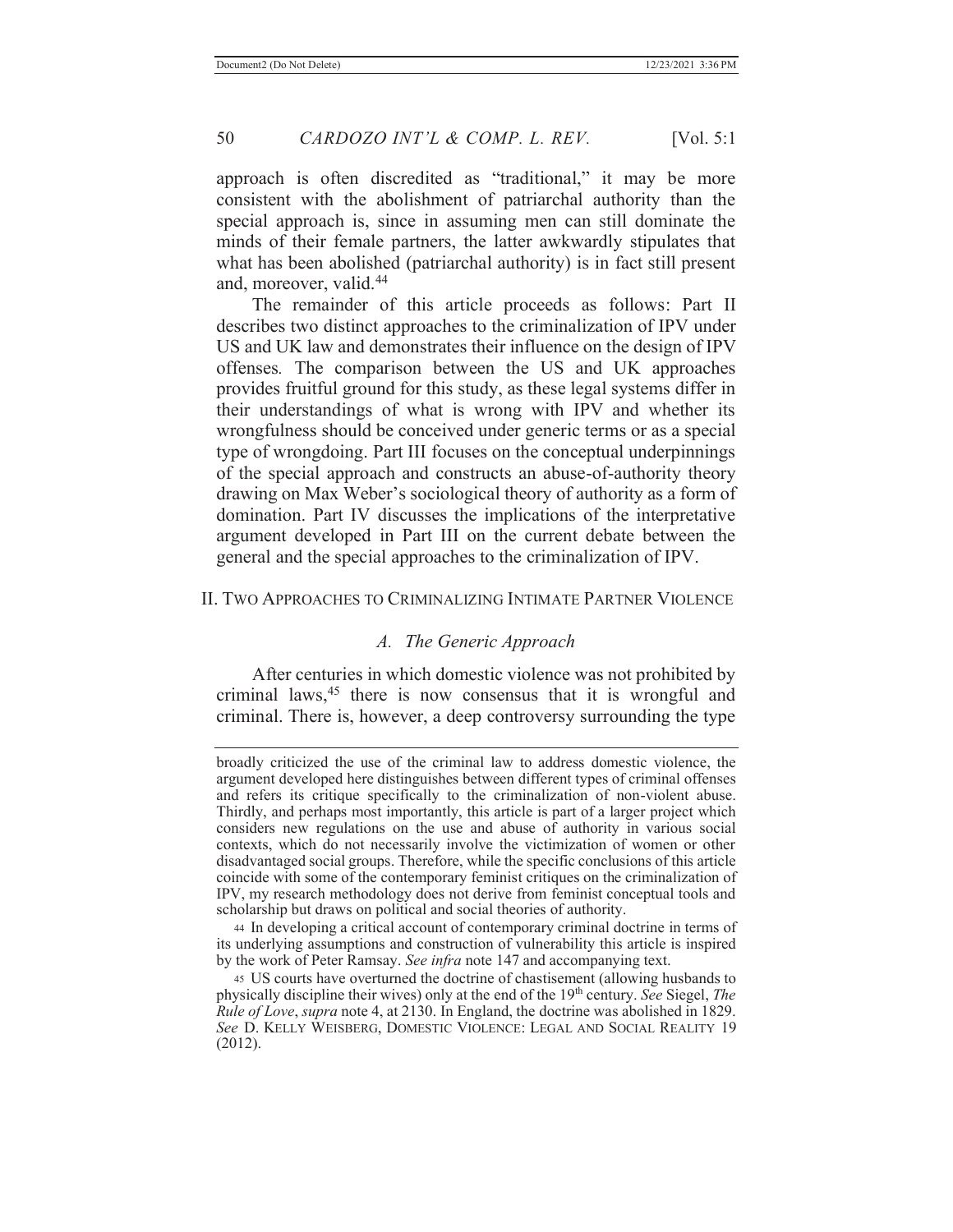of wrongfulness involved, and how best to capture it in legal terms. Reviewing existing laws and legal literatures reveals two distinct views of IPV, which are represented in two discrete criminalization approaches under US and UK laws—hereinafter, the generic and special approach, respectively. According to the former, IPV is to be defined and prosecuted using generic titles such as assault, battery, rape, and homicide (or murder).<sup>46</sup> These titles are "generic" in that they have not been designed with the specific problem of IPV in mind and serve to prosecute many other forms of violence.

 To be sure, criminal justice systems in many jurisdictions have afforded, in recent years, distinct mechanisms for protecting victims of ongoing domestic violence by authorizing the courts to issue protective/preventive orders against offenders.<sup> $47$ </sup> Notwithstanding the uniqueness of such preventive mechanisms, legal systems taking the generic approach to the criminalization of IPV prosecute it under the general rubrics such as assault, battery, rape, or homicide.<sup>48</sup> This approach prevails in US jurisdictions. According to a recent study, half of the states in the US prosecute IPV under their general statutes of "offenses against the person" (such as assault, battery, harassment, or stalking). The remaining states, although they have introduced separate provisions for dealing with domestic violence, merely repeat the language of general offenses against the person.<sup>49</sup> While these specific domestic violence offenses may increase the severity of punishment for general offenses in a domestic context,<sup>50</sup> they still

<sup>46</sup> In the UK, the generic legislation used to prosecute perpetrators of spousal violence includes the common law offenses of battery and assault, as well as the Offences Against the Person Act-1861. *See* Bettinson & Bishop, *supra* note 13, at 185.

<sup>47</sup> For example, the 1994 Violence Against Women Act ("VAWA") is a federal legislation designed to help prevent domestic violence; it includes provisions such as the full faith and credit clause that renders a restraining order issued against an offender in one state enforceable nationwide. VAWA, Title IV of P.L. 103-322. The offense of violating a restraining order, however, does not broaden the scope or change the definition of the core offenses that criminalize and are used for the prosecution of IPV.

<sup>48</sup> CLARE DALTON AND ELIZABETH M. SCHNEIDER, BATTERED WOMEN AND THE LAW 564–65 (2001).

<sup>49</sup> Hess, *supra* note 3, at 416 (citing Neal Miller, *Domestic Violence: A Review of State Legislation Defining Police and Prosecution Duties and Powers,* INST. L. & JUST.  $5-6$  (2004), http://www.ilj.org/publications/docs/Domestic\_Violence\_Legislation.pdf; Alafair S. Burke, *Domestic Violence as a Crime of Pattern and Intent: An Alternative Reconceptualization*, 75 GEO. WASH. L. REV. 552, 558 (2007).

<sup>50</sup> This article concentrates on the laws in the US and the UK, but the two approaches described above are present in other legal systems as well. For example,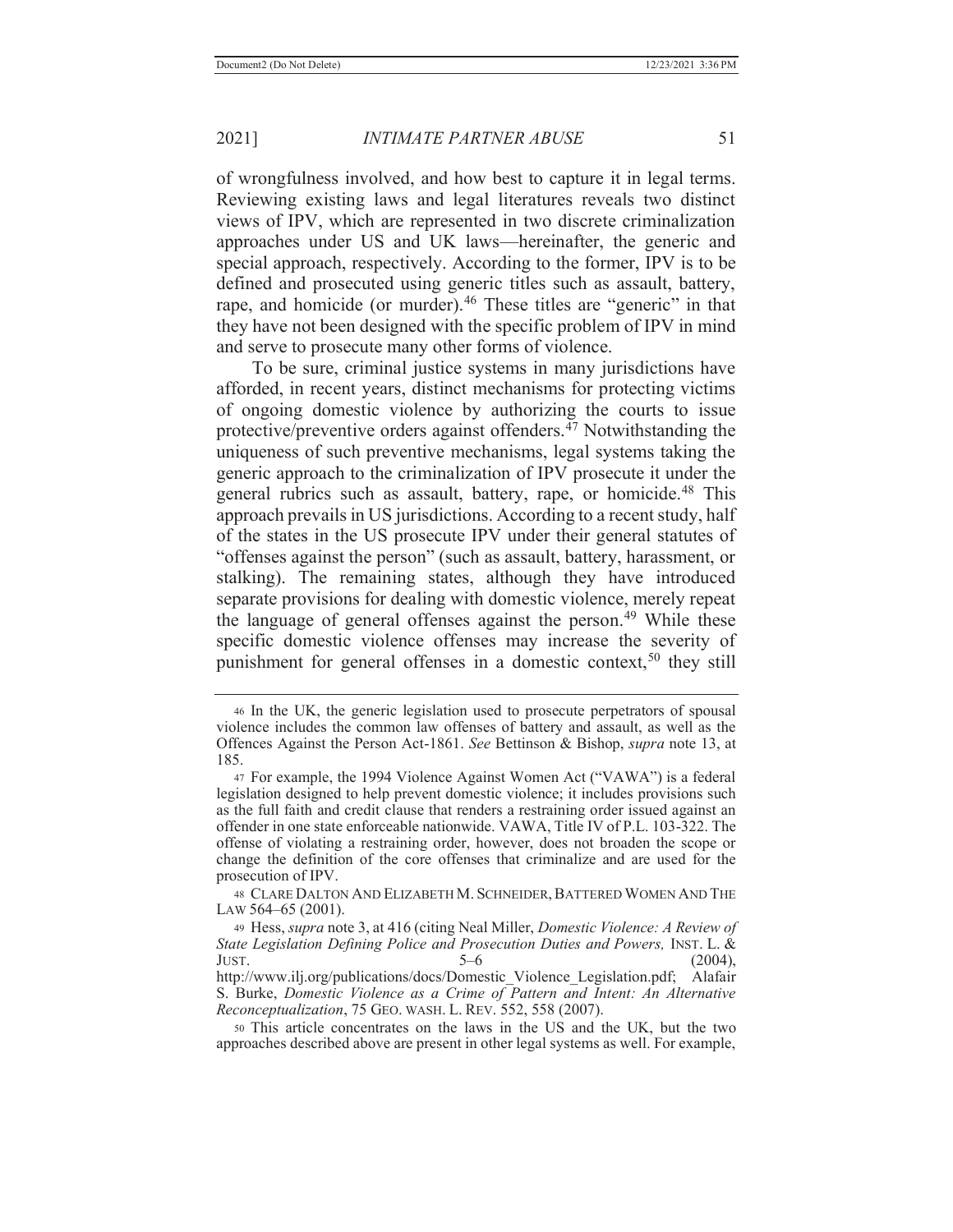retain a traditional focus on physical violence, and still perceive IPV as essentially no different than assault, rape, or homicide taking place in other social contexts (i.e., gang assault, date rape, etc.).

 In fact, the narrative that often accompanies the generic approach is that since spousal violence has been historically exempted from criminal liability,<sup>51</sup> there is now "an attempt to ensure that violence in the domestic context is taken 'as seriously' as violence in other contexts."52 Particularly during the 1970s and 80s, feminist activists advanced a formal equality argument, asserting that domestic violence should be treated "*equally* with other forms of violence."53 Activists thus concentrated their efforts on law enforcement, battling indifference or non-intervention policies.<sup>54</sup> The underlying assumption was that as far as substantive criminal law was concerned, using the generic criminal law offenses in the domestic context was precisely what was required to end years of exemption, with the remaining problems limited to the area of enforcement, not enactment.

## *B. The Special Approach*

 In recent years, the generic approach has been challenged by a different approach, which holds that IPV is a unique type of wrong, distinct from other forms of violence.<sup>55</sup> Proponents of this approach

52 Tadros, *supra* note 3, at 992.

Israel's Penal Law includes a provision that aggravates the punishment whenever assault is perpetrated within the family. §353, Penal Law 5737-1977, Special Volume LSI 1 (1977), (as amended) (Isr.). Similar legislation was recently added with respect to homicide, as part of a comprehensive reform of homicide offenses in Israel's Penal Law that became effective in 2019. Penal Law, 5737-1977, SH No. 2779 p. 230 (Isr). Unlike the aggravated assault provision, the murder provision explicitly uses the term *abuse*, although it does not target abuse as an offense in and of itself, but rather a murder taking place as the culmination of ongoing abuse. This provision may still be considered therefore under the generic approach, although it does come closer to the special approach compared to assault offenses which repeat verbatim the definition of general assault offenses.

<sup>51</sup> A well-known example of such exemption, which appeared in the black letter of the law, is the marital exemption of rape. Lalenya Weintraub Siegel, *The Marital Rape Exemption: Evolution to Extinction*, 43 CLEV. ST. L. REV. 351 (1995).

<sup>53</sup> Hess, *supra* note 3, at 414; Similarly, Herring observes that "[e]arly feminist writing sought to establish that an act of violence at home was as serious an act of violence as an act of violence in the street by a stranger. The fact it was 'just a domestic' should not lead to its severity being diminished." Herring, *supra* note 38, at 69.

<sup>54</sup> Burke, *supra* note 49, at 559.

<sup>55</sup> Tadros, *supra* note 3.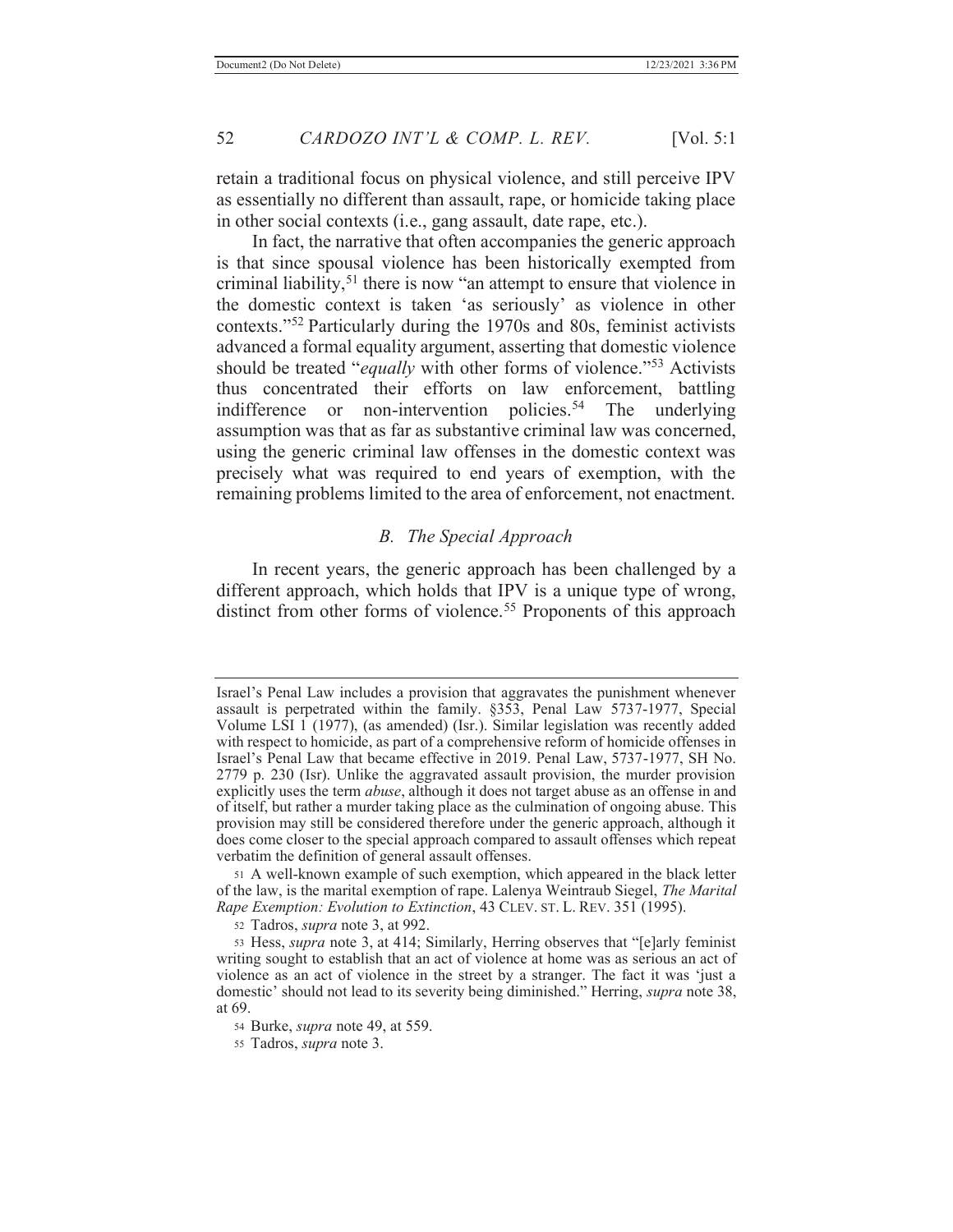often prefer the term *abuse*, 56 rather than the conventional terms of violence (such as assault, battery, causing bodily harm, etc.). They stress two situational factors that contribute to IPV's uniqueness, namely, its patterned nature<sup>57</sup> and the fact that it thrives in intimate relationships.58 At first, the special approach was present mainly in academic circles, but since 2015 it became part of the practice of several legal systems.<sup>59</sup> Its main expression is supplementing the traditional offenses of assault and battery with novel criminal offenses, applicable exclusively in intimate or domestic contexts.

## *1. Creating a Special Offense for IPA*

 England and Wales have pioneered the special approach. In 2015, the British Parliament enacted the Serious Crimes Act,  $60$  introducing the new offense of "coercive or controlling behavior," which carries the punishment of five years' imprisonment.<sup>61</sup> Section 76 of the Act prohibits a person "from repeatedly or continuously engaging in behavior towards another person which is controlling or coercive" if the two are "personally connected."62 The offense is clearly intended to capture non-physical forms of abuse,<sup>63</sup> focusing instead on behavior that is "coercive or controlling" in intimate relationships. According

58 Tadros, *supra* note 3, at 992.

59 Domestic Abuse Act 2018 ASP 5, § 1 (Scot.); Domestic Violence Act 2018 No. 6/2018 (Ir.).

60 Serious Crimes Act 2015, c. 9 § 76 (UK). The legislation was a result of extensive consultation by the Home Office. *See* HOME OFFICE, STRENGTHENING THE LAW ON DOMESTIC ABUSE CONSULTATION – SUMMARY OF RESPONSES (2014); HOME OFFICE, STRENGTHENING THE LAW ON DOMESTIC ABUSE – A CONSULTATION (2014).

<sup>61</sup> Serious Crimes Act 2015, c. 9 § 76 (UK).

62 On top of the above, the prosecution has to prove that the behavior had a serious effect on the victim, and that the defendant knew, or ought to have known, that the behavior would have such an effect on the victim. *See generally* Sec. 76(c)  $\&$  (d)B.

63 Bettinson & Bishop*, supra* note 13, at 180. It is however unclear whether the offense could be used to prosecute physical violence in addition to non-physical abuse.

<sup>56</sup> As Bettinson and Bishop observe, in popular language *domestic violence* usually signifies physical forms of violence, while *domestic abuse* has become more commonly associated with non-physical forms of abuse. *See* Bettinson & Bishop, *supra* note 13, at 184.

<sup>57</sup> *See* Hess, *supra* note 3, at 396 ("[V]iolence used in coercive control is distinguished from other types of violent assault by: its duration and its frequencyoften including hundreds of assaultive incidents-which contribute to its ongoing, rather than episodic, nature; its routine or even ritual nature; its cumulative, rather than incident-specific effects.").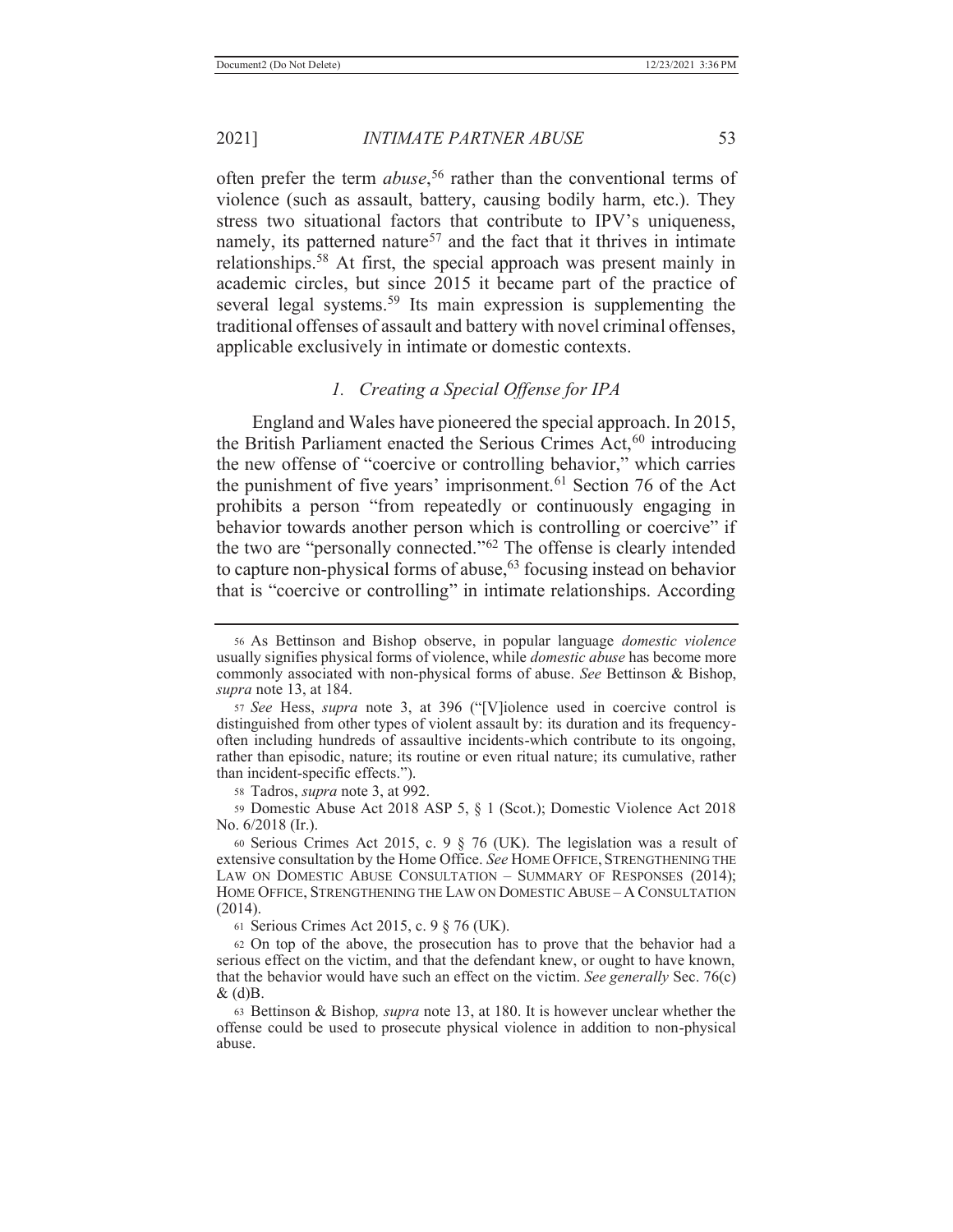to Section 76, people are "personally connected" if they have an intimate relationship, or if they live together and are family members or have formerly been intimately related.<sup>64</sup>

 Several factors contributed to the 2015 reform in the UK. First, there was growing discontent with the way police were responding to domestic violence.65 Even after considerable reforms relating to law enforcement had been implemented during the 1970s and 80s, including the adoption of mandatory arrest policies, arrest rates in domestic violence cases remained disappointingly low in the twentyfirst century.<sup>66</sup> Second, policymakers began to dispel the common assumption that IPV is associated exclusively with physical violence.67 A growing body of psychological and sociological studies suggested that in many abusive relationships physical violence was absent.68 Even when present, its main effect was not physical but emotional, and its character was not episodic but programmatic.<sup>69</sup> Hence, reformers argued, traditional criminal offenses that focused on

65 Bettinson & Bishop, *supra* note 13, at 179; *see generally* HER MAJESTY'S INSPECTORATE OF CONSTABULARY AND FIRE & RESCUE SERVICES, EVERYONE'S BUSINESS: IMPROVING THE POLICE RESPONSE TO DOMESTIC ABUSE (2014).

66 Hess, *supra* note 3, at 391–93.

<sup>64</sup> Section 76(2) states that A and B are 'personally connected' if: (a) A is in an intimate personal relationship with B; or (b) A and B live together; and;

<sup>(</sup>i) They are members of the same family; or(ii) They have previously been in an intimate personal relationship with

each other. Section 76 further states that it does not apply if the victim is younger than 16, to avoid overlap with provisions dealing with child abuse. The main purpose of the provision, thus, is to deal with intimate partner abuse. *See* Bettinson & Bishop, *supra* note 13, at 192.

<sup>67</sup> For example, the UK Domestic Abuse Statutory Guidance Draft states that "Domestic abuse can encompass a wide range of behaviours. It does not necessarily have to involve physical acts of violence and can include emotional, psychological, controlling, or coercive, sexual and/or economic abuse." *Domestic Abuse: Draft Statutory Guidance Framework,* UK.Gov (Aug. 6, 2021), https://www.gov.uk/government/consultations/domestic-abuse-act-statutoryguidance/domestic-abuse-draft-statutory-guidance-framework#fn:8.

<sup>68</sup> Evan Stark showed that in twenty-five percent of abuse cases physical violence was absent or had ceased. *See* Evan Stark, *Coercive Control as a Framework for Responding to Male Partner Abuse in the UK*, *in* THE ROUTLEDGE HANDBOOK OF GENDER AND VIOLENCE 15, 21 (Nancy Lombard ed., 2018) [hereinafter Stark, *Coercive Control as a Framework for Responding to Male Partner Abuse in the UK*].

<sup>69</sup> Bettinson & Bishop, *supra* note 13, at 180 (citing research by Emma Williamson*, Living in the World of the Domestic Violence Perpetrator: Negotiating the Unreality of Coercive Control* 16(12), VIOLENCE AGAINST WOMEN 1412 (2010)); Tamara L. Kuennen, *Analyzing the Impact of Coercion on Domestic Violence Victims: How Much is Too Much*, 22 BERKELEY J. GENDER L. & JUST. 2 (2007).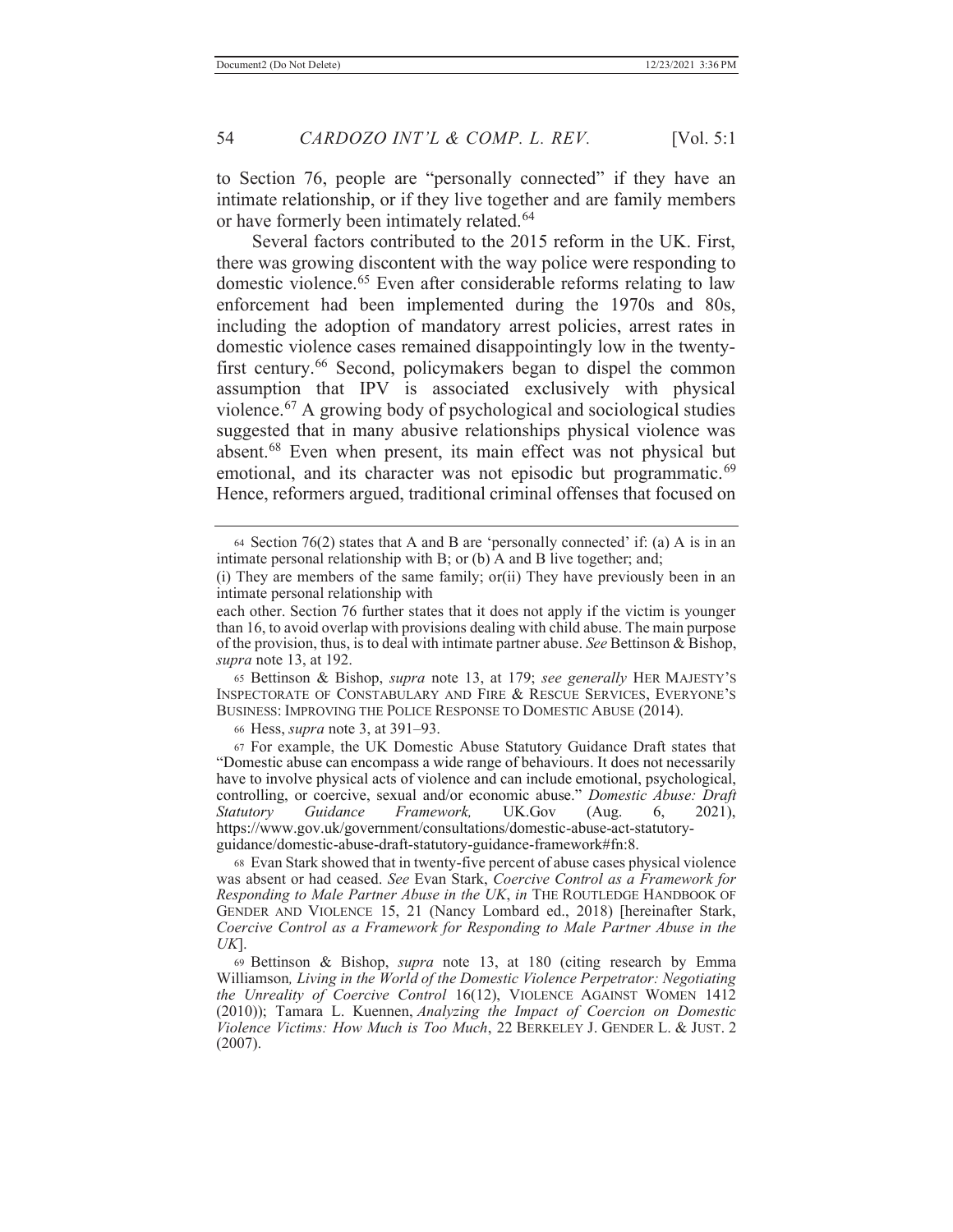discrete acts of physical violence were ill suited to capture the wrongdoing involved in IPV cases.<sup>70</sup> Police responses were similarly (and unsurprisingly) lacking, $71$  as they too subscribed to the profound misconceptions embedded in the substantive standards of criminal  $law<sup>72</sup>$ 

 Perhaps most influential on the UK reform was the work of Evan Stark, an American sociologist and forensic social worker, who in 2007 published a seminal book on  $IPV<sup>73</sup>$  Based on years of observations and reviews of studies that drew analogies between IPV and the experiences of persons undergoing acute restraint, such as hostages and prisoners of war,<sup>74</sup> Stark concluded that the main behavior involved in IPV was "coercive control."<sup>75</sup> Coercive control. he suggested, encompassed various forms of wrongdoing that could not be reduced to physical violence, mainly: regulation, isolation, and exploitation.<sup>76</sup> The abuser manages to achieve control over his partner through means such as monopolizing tangible and intangible resources and eliminating opportunities for the victim to garner outside support.<sup>77</sup> Moreover, while control may include forms of transparent confinement (such as locking a partner in her house), it is often mediated "by orchestrating a partner's behavior through 'rules.'"78 As a forensic social worker, Stark was familiar with the standard legal framework for dealing with IPV, which he referred to as "incidentspecific definition" of physical assault, and he perceived it as misguided. "The discrepancy between the pattern of abuse for which most women seek help and the prevailing equation of battering with incidents of physical violence," he wrote, "helps explain why such

73 STARK, *supra* note 16; Evan Stark, *Rethinking Coercive Control,* 15(12) VIOLENCE AGAINST WOMEN 1509 (2009).

78 *Id.*

<sup>70</sup> Tuerkheimer, *Recognizing and Remedying the Harm of Battering*, *supra* note 15.

<sup>71</sup> Hess, *supra* note 3, at 393 ("In light of the disappointing effect of arrest on the improvement of women's safety, commentators suggested that mandated arrest was not to blame; rather, increased arrest rates did not improve women's long-term safety because 'the framework that guide[d] intervention' focused on discrete acts of physical violence.").

<sup>72</sup> *Id.*

<sup>74</sup> For an argument that domestic violence should be viewed as a form of torture, *see* Tania Tetlow, *Criminalizing "Private" Torture*, 58 WM. & MARY L. R. 183 (2017).

<sup>75</sup> *Id.* at 198–290.

<sup>76</sup> Stark, *supra* note 27, at 168.

<sup>77</sup> *Id.*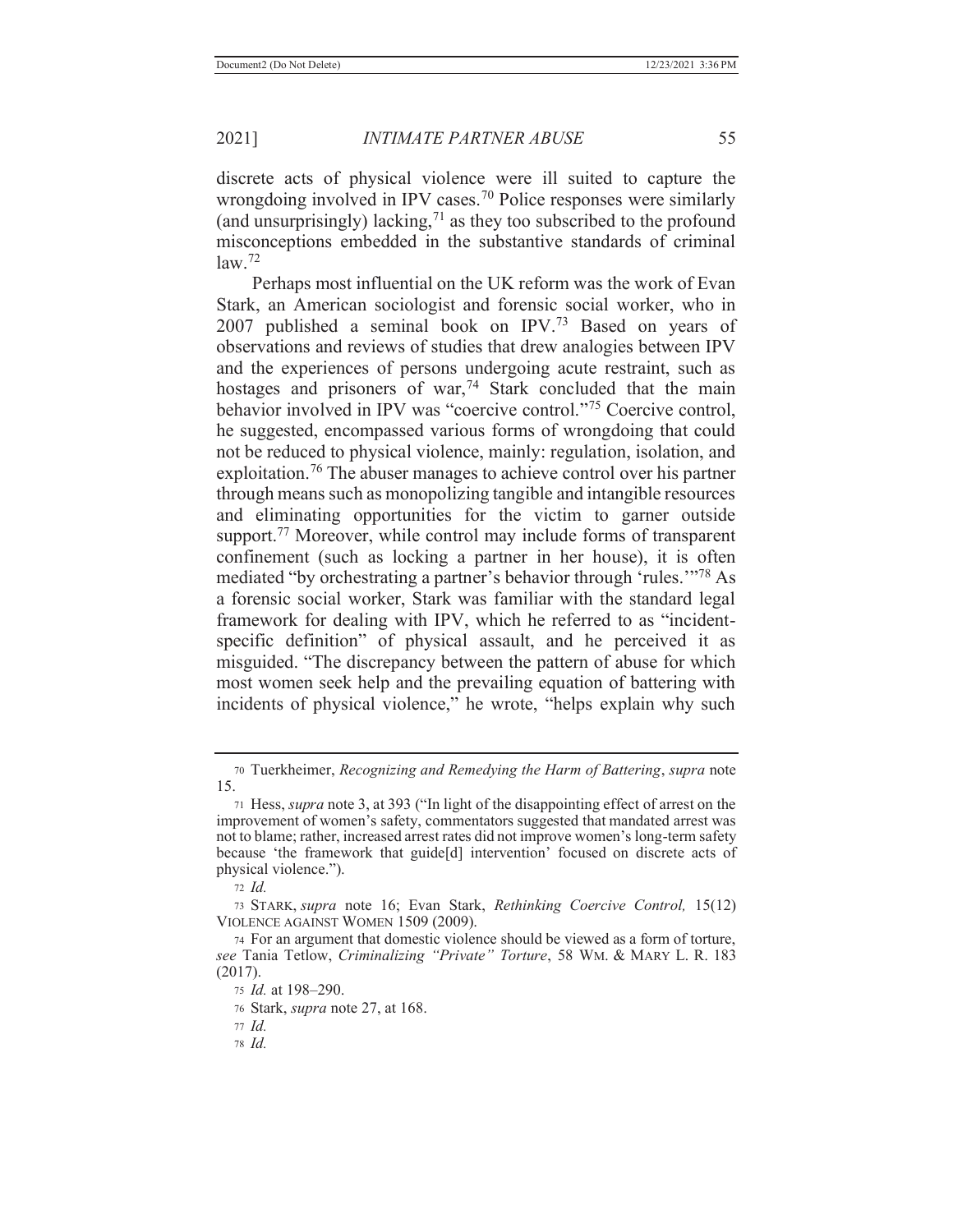current policies as arrest, court protection orders, batterer intervention programs, and emergency shelter have largely failed to reduce the prevalence or incidence of woman battering."<sup>79</sup>

 Acknowledging the coercive control concept, the UK Home Office published a new non-statutory definition of "domestic violence and abuse" in 2013, which included forms of non-physical abuse. $80$ This definition ultimately led to the enactment of Section 76 of the Serious Crimes Act in 2015. While the statutory language abstains from defining "coercive or controlling behavior," it has been clear that the new offense set out to capture a unique wrongdoing, dissimilar to the ones recognized for decades by the old common law offenses of assault and battery or the Offenses Against the Person Act of 1861,<sup>81</sup> the generic offenses that cover physical assault and injury. Moreover, it is apparent that the new offense is designed to fill a legislative gap, namely, to cover instances neglected by the former law,  $82$  and that the term *abuse,* whilst missing from the statutory language of the Serious Crimes Act, well describes the spirit of this type of wrongdoing, as distinct from violence.<sup>83</sup>

Thus far, Evan Stark's coercive control model has not been as effective in advancing legal reform in US jurisdictions as it has been outside them. At the same time, researchers and activists are looking up to and applauding the UK model.<sup>84</sup> Section 76 of the Serious Crimes Act is not only new, it has also been described as pioneering,<sup>85</sup>

<sup>79</sup> *Id.* at 167.

<sup>80</sup> HOME OFFICE, *New Definition of Domestic Violence* (2012), https://www.gov.uk/government/news/new-defmition-of-domestic-violence

<sup>(</sup>noting that the definition stipulated that domestic violence is "any incident or patterns of incidents of controlling, coercive, or threatening behaviour, violence, or abuse between those aged 16 or over who are or have been intimate partners or family members regardless of gender or sexual orientation. This can encompass, but is not limited to, the following types of abuse: psychological; physical; sexual; financial; [or] emotional.").

<sup>81</sup> Bettinson & Bishop, *supra* note 13, at 185.

<sup>82</sup> *Id.*

<sup>83</sup> Bettinson & Bishop, *supra* note 13, at 182.

<sup>84</sup> Hess, supra note 3; Alexandra M. Ortiz, Invisible Bars: Adapting the Crime of False Imprisonment to Better Address Coercive Control and Domestic Violence in Tennessee, 71 VAND. L. REV. 681, 691–94 (2018); Erin L. Sheley, Criminalizing Coercive Control Within the Limits of Due Process, DUKE L. J. (forthcoming 2021) (suggesting the use of fraud offenses, and objecting to specialized legislation for domestic violence).

<sup>85</sup> Ciara Nugent, *Abuse Is a Pattern: Why These Nations Took the Lead in Criminalizing Controlling Behavior in Relationships?*, TIME (June 21, 2019), https://time.com/5610016/coercive-control-domestic-violence.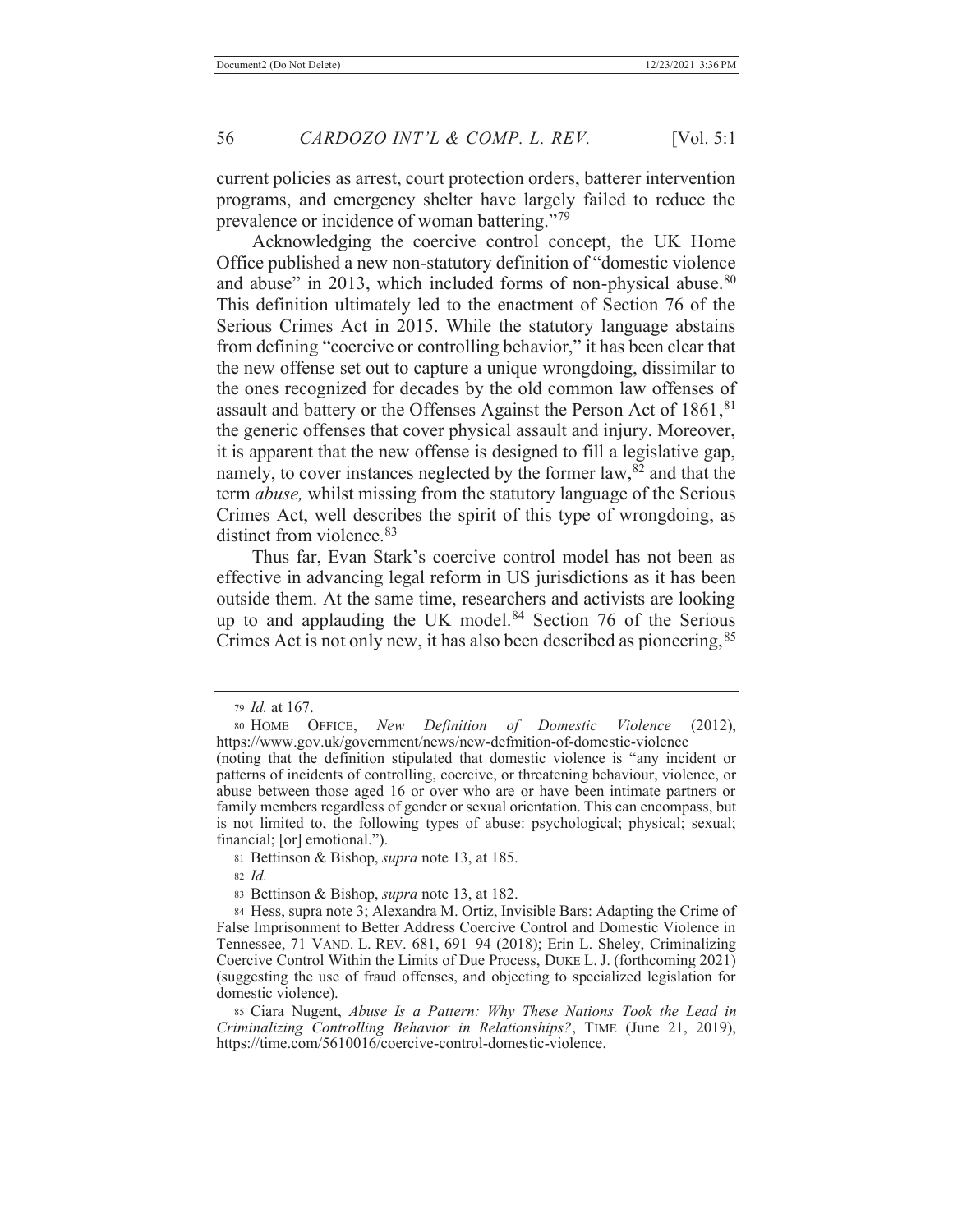and proponents of the special approach perceive it as progressive.<sup>86</sup> In contrast, the US generic approach is currently portrayed as "traditional" in the pejorative sense. According to critics, the main flaw of the generic approach lies in its detachment from the real lived experiences of IPV victims.<sup>87</sup> Hence, it has been suggested that "the principal goal in the modern reform of domestic violence law is to bridge the 'vast and significant' disconnect between domestic abuse as it is practiced and as it is criminalized."<sup>88</sup>

#### *2. What is Special about IPA?*

 But what if there is more to the generic approach than conservatism? What if the story is not (or at least, not mainly) about one legal system being receptive to cutting-edge social-scientific knowledge while the other is not? To consider the controversy between the generic and the special approach, we first must reject any single approach's claim to representing the "bare reality" better than the other. Whenever legal institutions opt for a certain legal policy, any choice they make necessarily involves selecting certain aspects of reality as worthy of consideration to the neglect of others, which are perceived as immaterial/irrelevant or are intentionally ignored to complement the law's moral assumptions.<sup>89</sup> In addition, any such legal policy ascribes meaning to the facts. Put differently, the adoption of any legal policy requires not only observation of reality, but also judgment. It is thus never the case that one single approach reflects reality, and it is never the case that "the bare reality" dictates the adoption of one single legal policy. Therefore, in considering the appropriateness of any legal approach we must examine not only its

<sup>86</sup> For example, Jonathan Herring, an advocate for the special approach, observes that while "early feminist writing sought to establish that an act of violence in the home was as serious as an act of violence in the street by a stranger . . .now, a stronger claim can often be made that an act of violence or abuse in the home is a greater wrong than a similar act of violence in the street." *See* Herring, *supra* note 38, at 69.

<sup>87</sup> Deborah Tuerkheimer, *The Real Crime of Domestic Violence, in* 3 VIOLENCE AGAINST WOMEN IN FAMILIES AND RELATIONSHIPS: CRIMINAL JUSTICE AND THE LAW 1, 1 (Evan Stark & Eve S. Buzawa eds., 2009).

<sup>88</sup> Hess, *supra* note 3, at 422.

<sup>89</sup> The construction of criminal responsibility under the modern criminal law routinely ignores various socioeconomic conditions. For example, while it has shown that poor socioeconomic circumstances affect people's inclination to commit crime, such conditions are unacceptable as an excuse or defense to criminal responsibility. *See generally* Galia Schneebaum & Shai J. Lavi, *Criminal Law and Sociology*, *in* THE OXFORD HANDBOOK OF CRIMINAL LAW 152 (2014).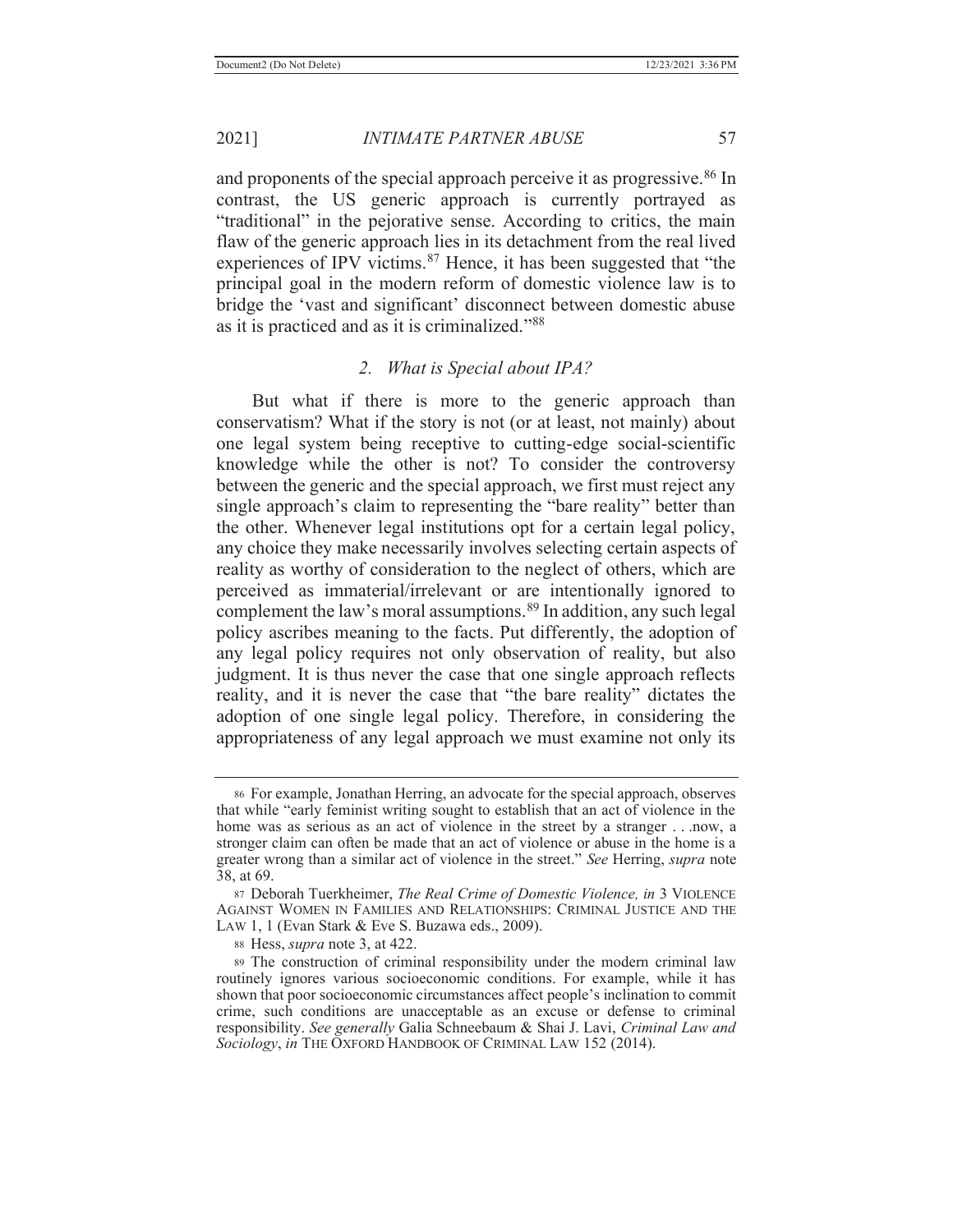factual, real-life basis, but also its underlying political and moral assumptions—the assumptions under which certain observed behaviors are conceived as wrongful. We should also examine these assumptions in their socio-historical context.90

 Accordingly, to decide in the controversy between the generic and special approach to the criminalization of IPV, we ought to examine the assumptions under which "coercive or controlling behavior" has been conceptualized as *a legal* w*rong*. Particularly, we need to review the theory under which such conduct has been considered appropriate for *criminalization*.

 Ordinarily, criminalization theories consider two elements as affecting the appropriateness of criminalization: wrongfulness and harmfulness.<sup>91</sup> Inquiring as to the uniqueness of IPV, one could think of several characteristics that make IPV unique in terms of its harmfulness. For example, we could posit that physical battery in an intimate relationship is unique because it typically leads to severe emotional harm, in addition to any physical injury.<sup>92</sup> This type of uniqueness could be manifested in the creation of specific domestic violence offenses that consider the domestic context an aggravating circumstance of "regular" assault, leading to harsher punishment compared to assault perpetrated outside the domestic context.

 We could also consider IPV unique in another respect, namely, in terms of its patterned or ongoing nature, leading to accumulating harm. This type of uniqueness could be manifested in a statutory definition or even judicial interpretation of existing offenses that would define IPV as a "course of conduct" offense such as stalking.<sup>93</sup> This could affect the evidentiary aspect in the judgment of IPV cases,

<sup>90</sup> I adopt here a socio-historical approach to the study of criminal offenses. For representative works in this school see LINDSAY FARMER, MAKING THE MODERN CRIMINAL LAW (2016); Nicola Lacey, In Search of the Responsible Subject: History, Philosophy and Social Sciences in Criminal Law Theory, 64 MODERN L. REV. 350 (2001); MARKUS D. DUBBER, THE POLICE POWER: PATRIARCHY AND THE FOUNDATIONS OF AMERICAN GOVERNMENT (2005); ARLIE LOUGHNAN, STATE, OTHERS AND THE STATE: RELATIONS OF CRIMINAL RESPONSIBILITY (2019); Chloe Kennedy, Criminalising Deceptive Sex: Sex, Identity and Recognition, 41 LEGAL STUDIES (2021).

<sup>91</sup> *See generally* A.P. SIMESTER & ANDREAS VON HIRSCH, CRIMES, HARMS AND WRONGS: ON THE PRINCIPLES OF CRIMINALISATION (2011).

<sup>92</sup> According to the U.S. Department of Justice, up to 88% of battered women in shelters have posttraumatic stress disorder (PTSD), 72% have depression, and 75% have severe anxiety. NAT'L INST. OF JUSTICE, U.S DEP'T OF JUSTICE, PRACTICAL IMPLICATIONS OF CURRENT DOMESTIC VIOLENCE RESEARCH: FOR LAW ENFORCEMENT, PROSECUTORS AND JUDGES 30 (2009).

<sup>93</sup> STARK, *supra* note 16, at 382.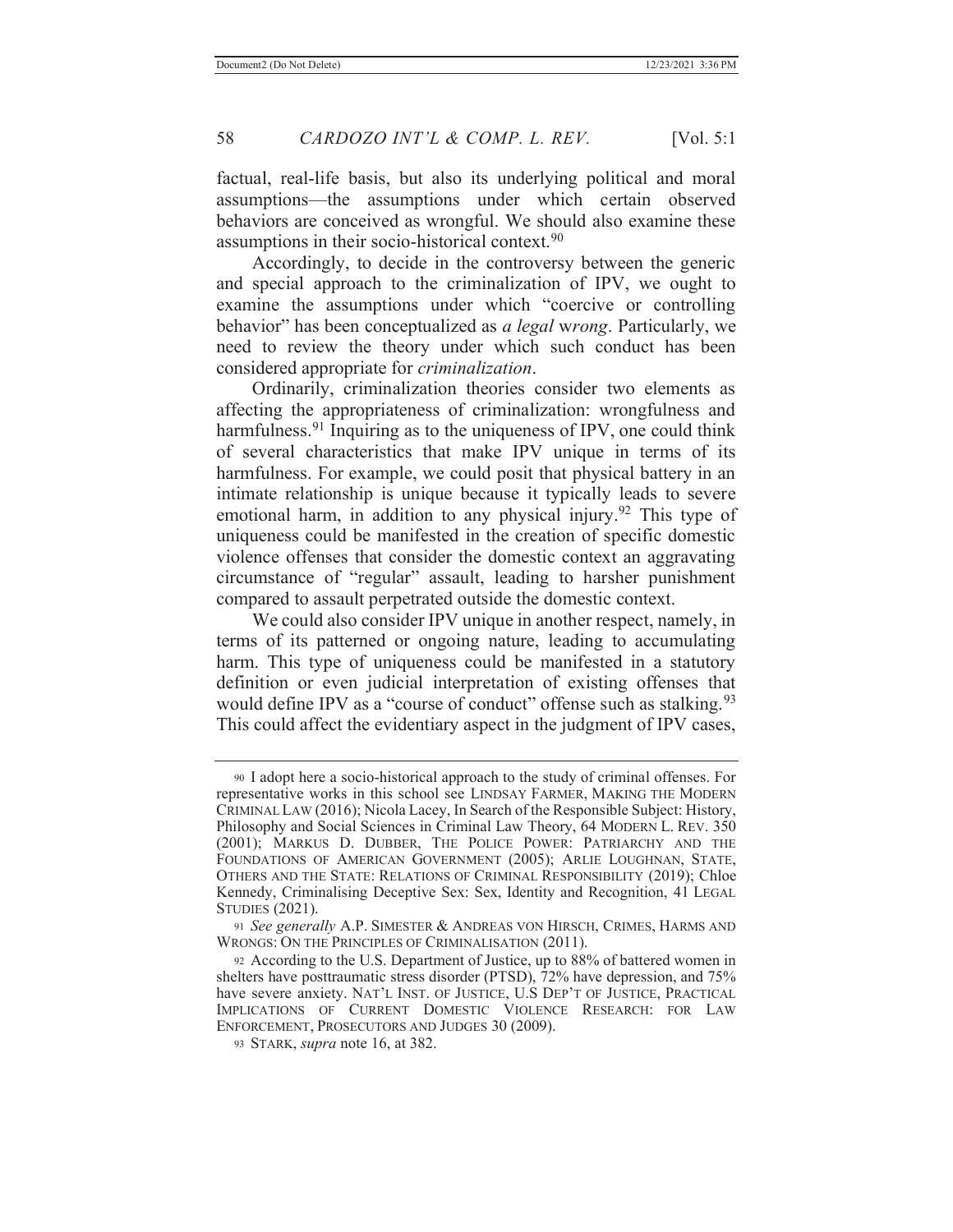including the reliability of complainants and the appraisal of harm, which in turn could affect the severity of punishment.<sup>94</sup> As Deborah Tuerkheimer put it (referring to the generic approach to IPV), "abstracting of the injury avoids an assessment of the severity of the attack in the overall context of the relationship between the parties,"<sup>95</sup> so that "seemingly small and trivial incidents can be seen to have a detrimental effect on the victim."<sup>96</sup>

Yet the special approach does not settle for this relatively "weak" sense of uniqueness and does not remain in the field of harmfulness. Rather, it has a claim as to the wrongfulness of IPV, which is often reflected in the novel use of the word *abuse* to signify the wrong*.* What exactly does abuse mean? How is it distinct from violence? With only few exceptions, contemporary accounts have done little to address these questions. The next section reviews the few accounts that did attend to the unique wrongfulness of IPA and points to their insufficiency. It then offers an alternative interpretation of the underlying assumptions of conceiving IPA as a distinct criminal wrong. It argues that in IPA, abuse stands for a distinct type of *abuse of authority*. The uniqueness of this type of abuse is that, while as a formal legal matter husbandly authority is no longer valid, the new coercive or controlling behavior offense assumes that its shadows are still very much present in people's minds. The law thus prohibits the exploitation of a submissive authoritarian mindset in intimate relationships as a new type of criminal wrongdoing.

<sup>94</sup> Tuerkheimer, *supra* note 15, at 1015.

<sup>95</sup> Herring, *supra* note 38, at 69.

<sup>96</sup> Bettinson & Bishop, *supra* note 13, at 186.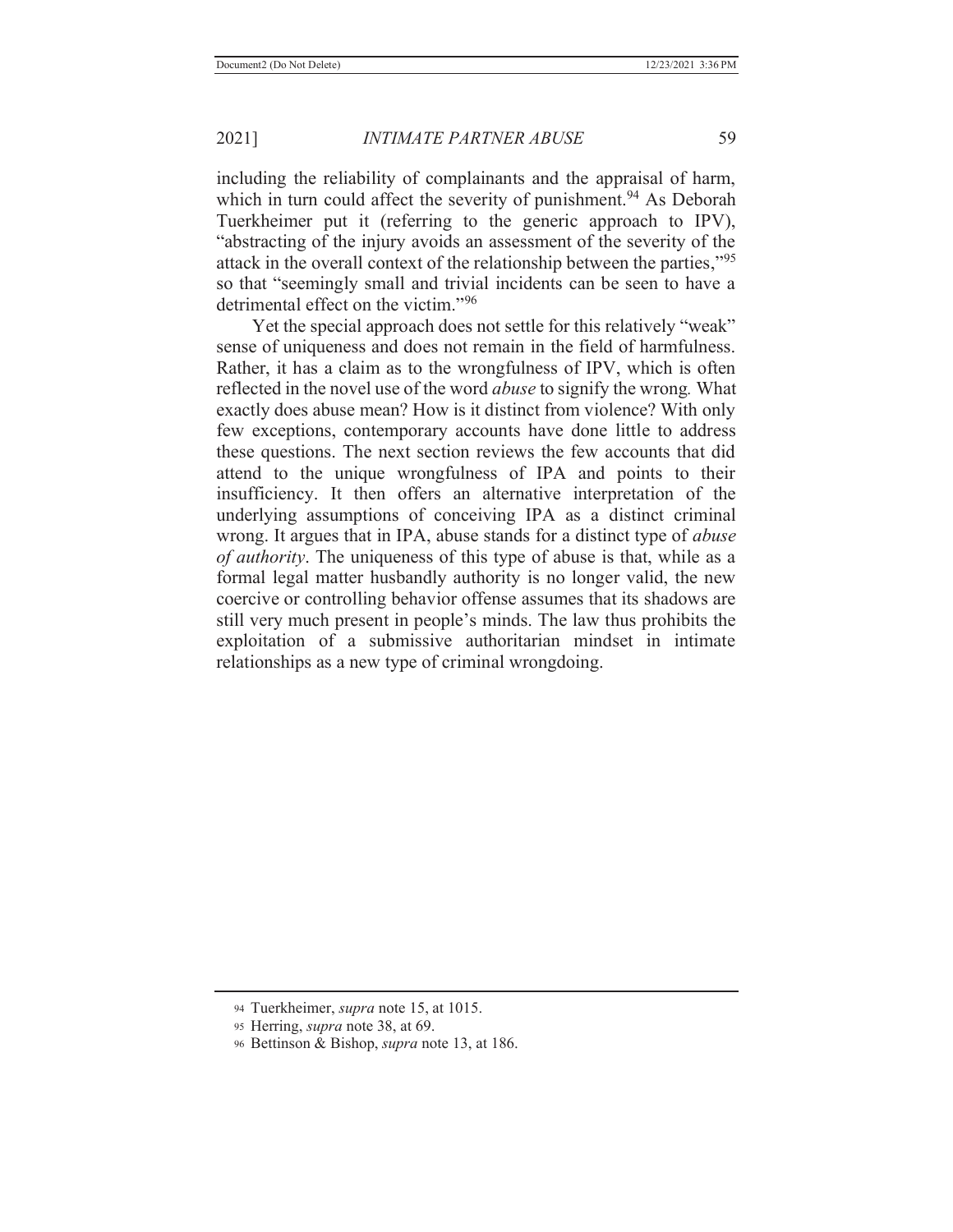#### III. INTIMATE PARTNER ABUSE AND THE GHOSTS OF PATRIARCHAL **AUTHORITY**

# *A. The Contemporary Conceptualization of Intimate Partner Abuse*

 Contemporary accounts reflect two main currents in conceptualizing IPA as a legal wrong, outside the paradigm of physical violence. The first considers the wrong to be a breach of trust—that which is (presumably) typical of intimate relationships, and which is (arguably) a "thick[er] interpersonal trust."97 Under this argument, trust is at the heart of intimacy. Through trusting an intimate partner, people disclose parts of themselves that they keep from others and allow themselves "to be completely honest and vulnerable with [their] partner."<sup>98</sup> In domestic abuse, the argument goes, intimate partners "exploit their knowledge of the particular vulnerabilities of the victim, $\mathfrak{g}_{99}$  and they betray the expectation that "the relationship is not used to take advantage of the other person."100 IPA thus amounts to *abuse of trust*. In contemporary accounts it is however unclear whether "abuse of trust" stands for a distinct set of behaviors that should be counted as wrongful and be proscribed, or whether that wording is merely brought up to signify a type of harm or particular gravity of harm beyond the more conventional physical violence when it occurs in an intimate relationship. This theory has, in any case, the potential of relating to wrongfulness as well as harmfulness.

 The second conceptualization of IPA considers it an offense to freedom. Stark, who characterized IPV as coercive control, argued that it should be viewed as a "liberty crime."101 His depiction of coercive control, moreover, clearly implies the degree to which it should be held distinct from "ordinary" physical violence, a dissimilarity that applies not only to harm, but also to the types of conduct involved and to the motivations behind them. Thus, Stark argues that abusers employ tactics of control such as "isolating victims, depriving them of vital resources, exploiting them, and micromanaging their behavior."<sup>102</sup> In terms of motivation and intent, "violence in coercive

<sup>97</sup> Herring, *supra* note 38, at 73 (referring to Dmitry Khodyakov, *Trust as Process: A Three-Dimensional Approach* 41 SOCIO. 115 (2007)).

<sup>98</sup> *Id.*

<sup>99</sup> Bettinson & Bishop, *supra* note 13, at 186.

<sup>100</sup> *Id.*

<sup>101</sup> STARK, *supra* note 16, at 380.

<sup>102</sup> BUZAWA ET AL., *supra* note 27, at 111; Stark, *supra* note 27, at 169.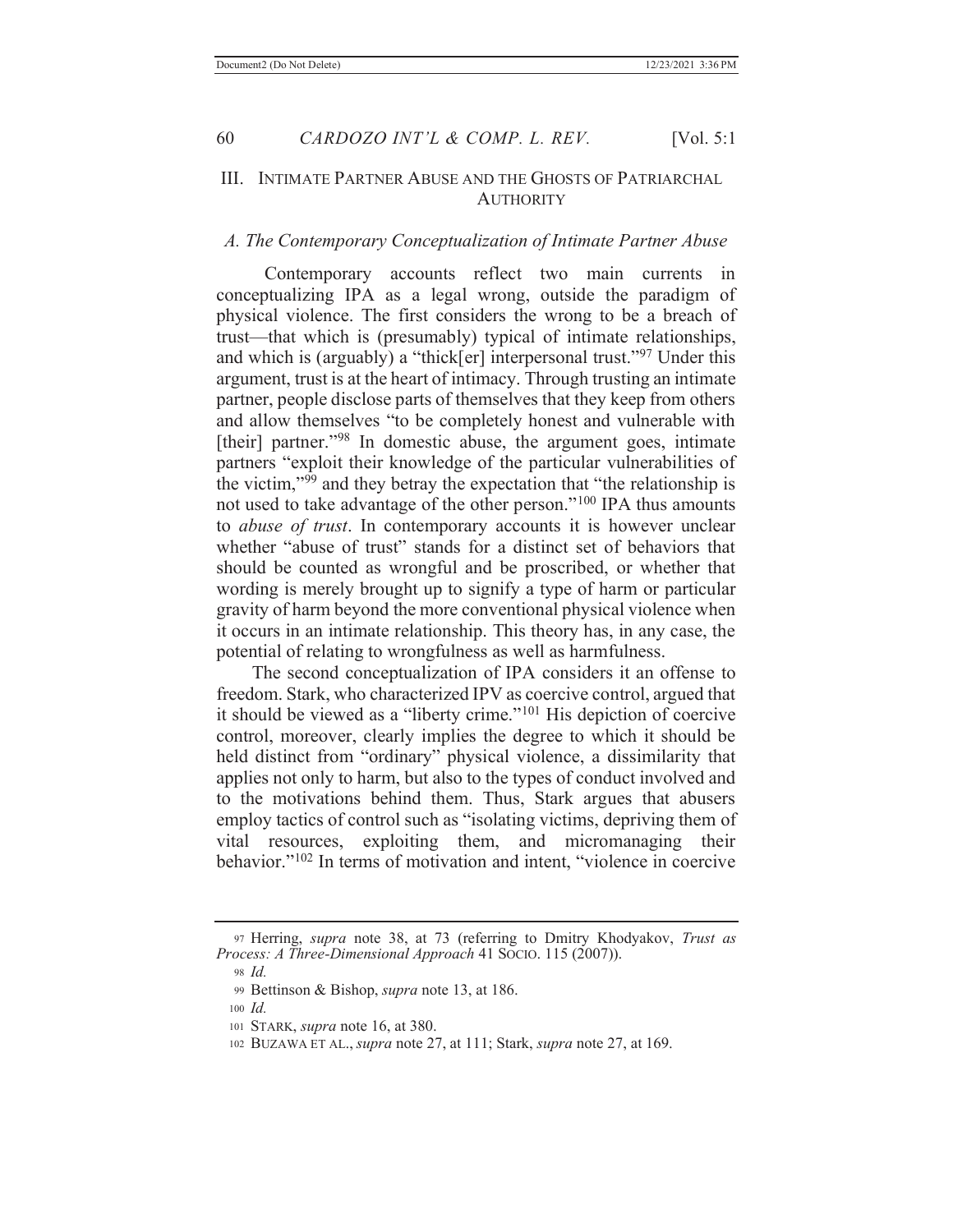control is mainly used to punish disobedience, keep challenges from surfacing and express power."<sup>103</sup>

 In a similar vein, legal scholar and a criminal law theorist Victor Tadros proposed a freedom-based account of domestic abuse, <sup>104</sup> drawing on Philip Pettit's political theory of domination.105 In his analysis, whereas many criminal offenses protect individuals against infringement of liberty in the sense of reducing the options available to them, domestic abuse involves more than that—the options are being subjected to the unwarranted and arbitrary control of another person.106 Tadros discusses the typical example of a perpetrator who responds with jealousy to the victim's meeting with other people, and who limits (or even completely bans) her social interactions.<sup>107</sup> The main effect of such behavior, he argues, is not merely that the victim is unable to interact with a particular person—"[a]fter all," he writes, "there may be those who live in isolated areas who suffer equally on that score $108$ —rather, the main effect of the abuse is that the abuser preserves exclusive control over the victim's social life.<sup>109</sup>

 The freedom-based conceptualization of domestic abuse is more elaborate than the abuse-of-trust conceptualization in addressing the philosophical underpinnings of the wrong of IPA. Preceding the UK reform, Tadros's analysis seems appropriate for the type of conduct covered by the new "coercive or controlling behavior" offense. Recall that while the Serious Crimes Act itself is silent as to which types of behavior may be regarded as "coercive or controlling," the Secretary of State has issued a guidance to direct the investigation of offenses under the Act.<sup>110</sup> The guidance begins by referring to the crossgovernmental definition of domestic abuse, which defines *coercive behavior* as a "continuing act or a pattern of acts of assault, threats, humiliation and intimidation or other abuse that is used to harm, punish, or frighten their victim," and *controlling behavior* as a "range of acts designed to make a person subordinate and/or dependent by

<sup>103</sup> BUZAWA ET AL., *supra* note 27, at 109–10.

<sup>104</sup> *See generally* Tadros, *supra* note 3.

<sup>105</sup> *See generally* PHILIP PETTIT, REPUBLICANISM: A THEORY OF FREEDOM AND GOVERNMENT (1997).

<sup>106</sup> Tadros, *supra* note 3, at 998.

<sup>107</sup> *Id.* at 998–99.

<sup>108</sup> *Id.*

<sup>109</sup> Tadros, *supra* note 3, at 999.

<sup>110</sup> Serious Crimes Act 2015, c. 9 § 77 (UK) (stipulating that any "person investigating offences in relation to controlling or coercive behaviour under [S]ection 76 must have regard to [the Statutory Guidance].").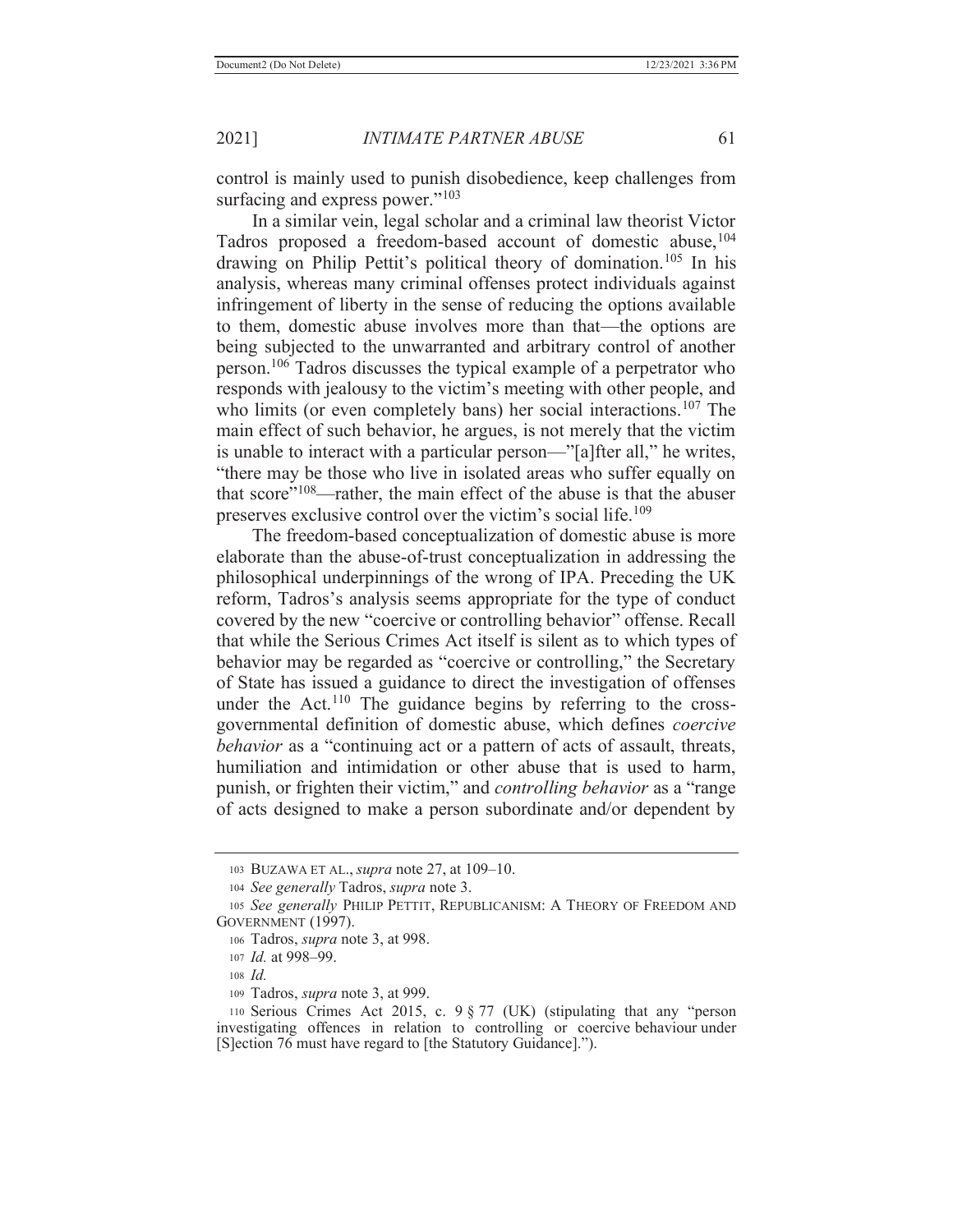isolating them from sources of support, exploiting their resources and capacities for personal gain, depriving them of the means needed for independence, resistance and escape and regulating their everyday behavior."<sup>111</sup>

 To further guide police and criminal justice agencies in investigating the offense, the statutory guidance enumerates a list of behaviors that might be regarded as coercive or controlling, which is not exhaustive, but illustrative.112 Some of the behaviors are wrongful also under traditional conceptions of criminal wrongdoing, and they would probably constitute criminal offenses under the preceding common law or acts of parliament: for example, assault, threats to hurt or kill, threats to harm a child, or threats to reveal or publish private information. Many of the behaviors listed, however, do not correspond to existing offenses; what they share is indeed a "controlling" character, the precise nature of which the law does not expound, but the guideline aims to illustrate. For example:

 Isolating a person from their friends and family; *Monitoring* their time; *Monitoring* a person via online communication tools or using spyware; *Taking control over* aspects of their everyday life, such as where they can go, who they can see, what to wear and when they can sleep; *Enforcing rules* and activity which humiliate, degrade or dehumanise the victim; Financial abuse including *control of finances, such as only allowing* a person a punitive allowance.<sup>113</sup>

Thus, this list echoes Tadros's analysis, according to which domestic abuse is not merely about limiting a specific option but is rather about claiming control over the entire range of options available to the victim.

 Yet one needs to pause and inquire what precisely it is that enables A to control B's life in this manner. While Tadros is right to point out the controlling *effect* of such behavior, as experienced by victims, we should inquire deeper into the type of assumptions the law has to make to label such conduct as controlling in a *legally wrongful manner*. Recall that in proscribing A's control over B, the law assumes that such control is not limited to physical coercion, nor is it typically or necessarily obtained through threats to use actual physical violence, or through forcibly or fraudulently withholding access to money. I

<sup>111</sup> HOME OFFICE, CONTROLLING OR COERCIVE BEHAVIOUR IN AN INTIMATE OR FAMILY RELATIONSHIP: STATUTORY GUIDANCE FRAMEWORK 3 (2015), https://perma.cc/XKE8-43WN [hereinafter STATUTORY GUIDANCE].

<sup>112</sup> *Id.* at 4.

<sup>113</sup> *Id.* (emphasis added).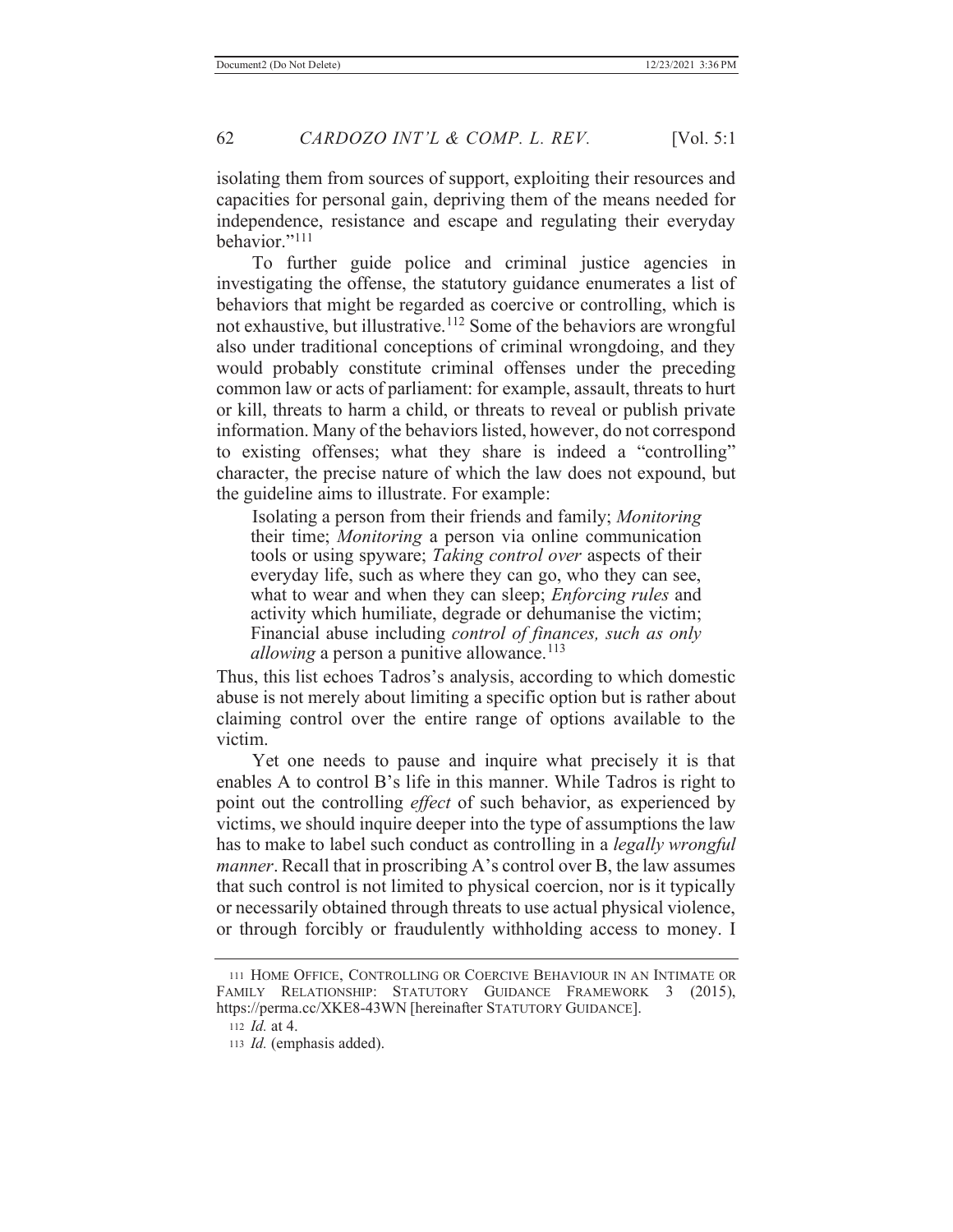argue that the behaviors mentioned above are not merely controlling, but correspond to a more specific type of domination, which is *authoritarian*.

# *B. An Alternative Conceptualization: Abuse of Authority*

 Although the word *abuse* is frequently used in IPA accounts, it is often not explained. The common understanding seems to be that abuse is an adverse effect, inflicted by the perpetrator and suffered by the victim.114 Moreover, it is an effect heavily involving the victim's psyche,115 rather than her body. In what follows, I argue that the word *abuse* stands not only for the effect on the victim but also the manner in which that effect is achieved—namely, *abuse of authority*. Looking at the behaviors enumerated in the statutory guidance, as well as the paradigmatic examples brought by Tadros and Stark, we can see that they are typically styled as authoritarian gestures. Those who perform them are presumed to possess authority and this authority is seen as enabling them to set rules and regulations, to expect compliance, and to achieve it without resorting to physical force. The authority position further allows the abuser to punish the "violator." To be sure, the new coercive or controlling offense does not assume the perpetrator's actions to be an *exercise of authority*. Rather, I argue, the law condemns it as *abuse of authority*. To better understand this particular type of abuse, we need to consider the fundamentals of authority as a form of domination, as well as be reminded of the specific recent history of spousal relationships as *patriarchal authority relations*. 116

## *1. The Nature of Authoritarian Domination*

 Lawyers are accustomed to thinking and speaking about authority in relation to state and governmental institutions (i.e., political authority). Yet from a sociological viewpoint, the concept of authority

<sup>114</sup> The term abuse is therefore often used in the passive (abused), as is illustrated in the following title from *The Guardian*: "**Quarter of women and girls have been abused by a partner, says WHO**." Liz Ford, Quarter of Women and Girls Have Been Abused by a Partner, Says WHO, THE GUARDIAN (Mar. 9, 2021), https://www.theguardian.com/global-development/2021/mar/09/quarter-ofwomen-and-girls-have-been-abused-by-a-partner-says-who.

<sup>115</sup> As Bettinson and Bishop observe, in common usage *domestic violence* usually signifies physical forms of violence, while *domestic abuse* has become more commonly associated with non-physical forms of abuse. *See* Bettinson & Bishop, *supra* note 13, at 184.

<sup>116</sup> *See infra* notes 156-59 and accompanying text.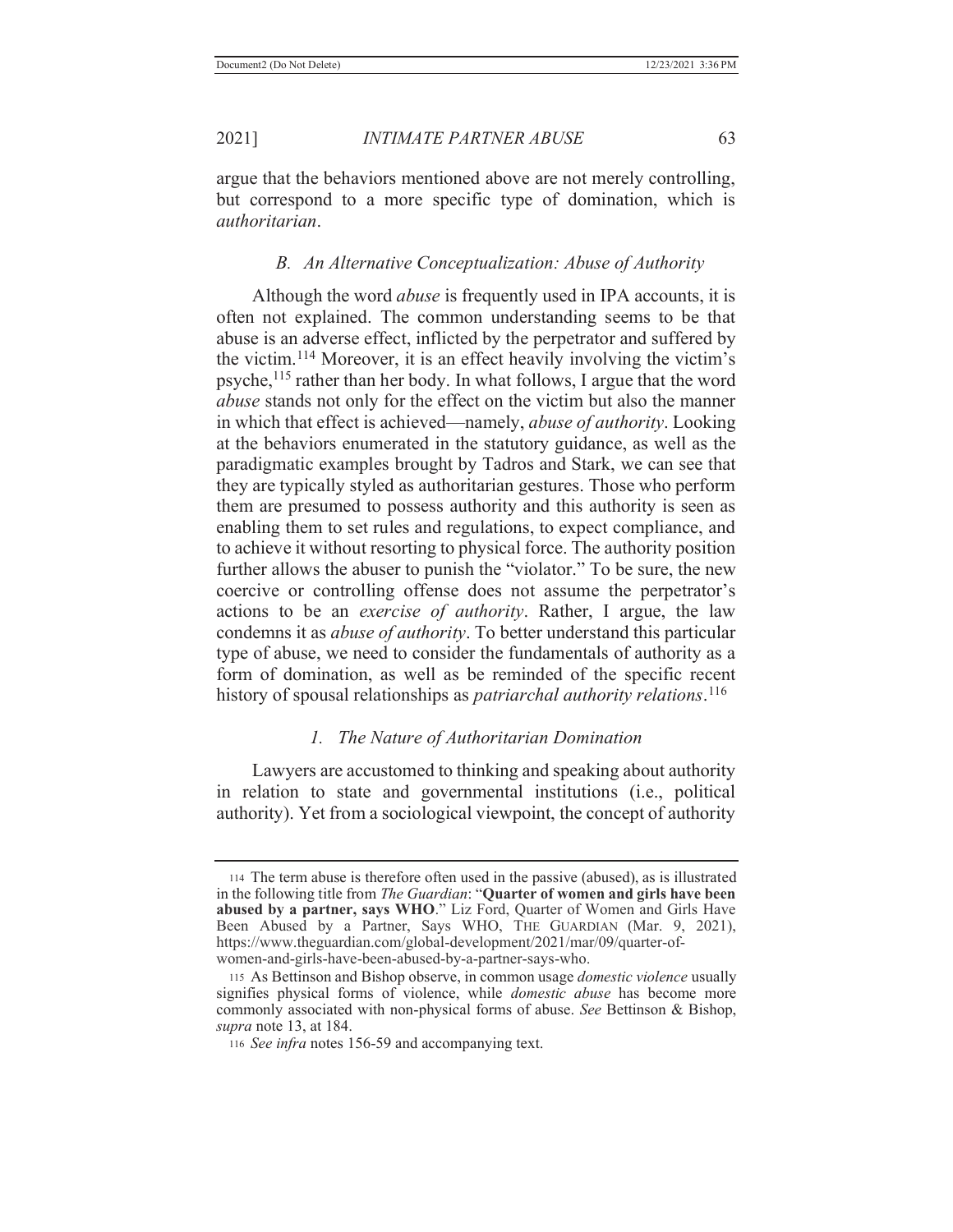is relevant to a whole host of non-governmental social institutions and relationships, such as the workplace, education systems, and the family. Nevertheless, in recent decades the concept of authority has fallen out of fashion, $117$  giving almost exclusive prominence to the notion of power. In the context of family and spousal relationships in particular, feminist thought dedicated much of its attention to critiquing male power.<sup>118</sup> Yet authority is a particular form of power.119 Its peculiar characteristics are worth considering distinctly from power in many contexts, and specifically in the context of spousal and family relationships.

Max Weber's<sup>120</sup> and Hannah Arendt's<sup>121</sup> accounts of authority are invaluable in understanding the type of control the English law has in mind. Particularly, Weber's account of authority is relevant to the contemporary preoccupation with nonviolent IPA, since Weber considered authority to be a type of power in which one is able to exercise one's will over others without using physical coercion.<sup>122</sup> Moreover, Weber considered patriarchal relationships as a primary example of authority relations.<sup>123</sup> His understanding of how authority operates, however, is distinct in important ways from how patriarchy is commonly portrayed in feminist or in popular accounts of domestic

123 WEBER,*supra* note 120, at 231 ("Gerontocracy and primary patriarchalism are the most elementary types of traditional domination.").

<sup>117</sup> NANCY LUXON, CRISIS OF AUTHORITY: POLITICS, TRUST, AND TRUTH-TELLING IN FREUD AND FOUCAULT 3 (2013).

<sup>118</sup> Catharine MacKinnon famously constructed a feminist theory of the state around the notion of male power. *See, e.g.*, Katherine T. Bartlett, *MacKinnon's Feminism: Power on Whose Terms?,* 75 CAL. L. REV. 1559, 1568 (1987).

<sup>119</sup> *See infra* notes 128–137 and accompanying text.

<sup>120</sup> MAX WEBER, ECONOMY AND SOCIETY: AN OUTLINE IN INTERPRETIVE SOCIOLOGY (Guenther Roth & Claus Wittich eds., 1978).

<sup>121</sup> Hannah Arendt, *What is Authority?*, *in* BETWEEN PAST AND FUTURE: EIGHT EXERCISES IN POLITICAL THOUGHT 92 (1st ed. 1954).

<sup>122</sup> Weber considers authority as a specific type of domination. Domination signifies "the probability that certain specific commands (or all commands) will be obeyed by a given group of persons." WEBER, *supra* note 120, at 53. Authority, according to Weber, is a particular type of domination, which relies on legitimacy rather than physical force. As Kronman observes "Weber considers authority as a specific type of domination, which signifies "the hallmark of an authority relationship is the fact that it involves an exercise of power that is justified in the eyes of the person being dominated because he acknowledges the normative validity of the principle to which the party wielding power appeals as the warrant for his actions.**"** ANTHONY T. KRONMAN, MAX WEBER 39 (revised ed. 1983).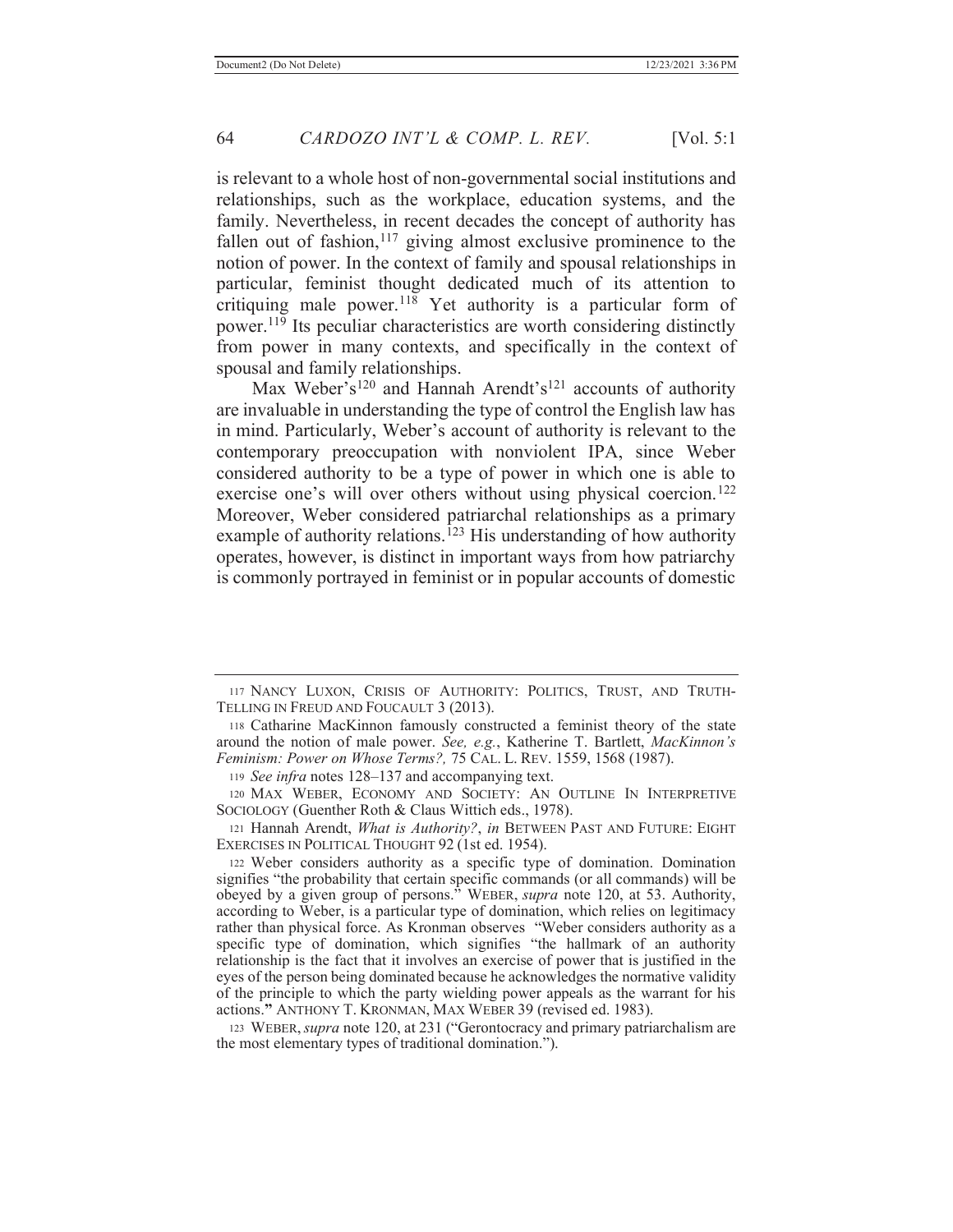violence.<sup>124</sup> This understanding, I argue, is imperative to the contemporary conceptualization of IPA as a criminal wrong.

 Comprehending how authority operates without the use of force is both crucial and complex. As Arendt persuasively put it, "Since authority always demands obedience, it is commonly mistaken for some form of power or violence."<sup>125</sup> However, the concept of authority actually "precludes the use of external means of coercion; where force is used, authority itself has failed."<sup>126</sup> Nevertheless, authority is a hierarchical type of domination, which involves a routine of command and obedience.127 It allows certain people to direct the actions of others subordinated to them.128 What is it, however, that enables some people to dominate others in a routine, even mundane, fashion, without using physical force? Initially, it might seem as though authority figures manage to accomplish their rule through the mastery of words and gestures alone. They command and others submit. Yet Arendt insists that authority figures, while refraining from physical violence, similarly abstain from persuasion. "Authority, on the other hand, is incompatible with persuasion, which presupposes equality and works through a process of argumentation."<sup>129</sup> In conclusion, she writes, "[i]f authority is to be defined at all, then, it must be in contradistinction to both coercion by force and persuasion through arguments."<sup>130</sup>

 Moreover, as Weber explains, authority relations are dissimilar to economic power relations and, hence, submission to authority does not necessarily reflect economic disparities and cannot be attributed (at

<sup>124</sup> *See generally* ELIZABETH PLECK, DOMESTIC TYRANNY: THE MAKING OF SOCIAL POLICY AGAINST FAMILY VIOLENCE FROM COLONIAL TIMES TO THE PRESENT (1987); CATHERINE MACKINNON, TOWARD A FEMINIST THEORY OF THE STATE (1989).

<sup>125</sup> Arendt, *supra* note 121, at 92–93.

<sup>126</sup> *Id.* at 92.

<sup>127</sup> Weber defined domination: "the probability that certain specific commands (or all commands) will be obeyed by a given group of persons"; and he defined "authority" as a species of domination which is sustained through a belief in legitimacy. WEBER, *supra* note 120, at 53.

<sup>128</sup> In Arendt's words, "The authoritarian relation between the one who commands and the one who obeys rests neither on common reason nor on the power of the one who commands; what they have in common is the hierarchy itself, whose rightness and legitimacy both recognize and where both have their predetermined stable place." Arendt, *supra* note 121, at 93.

<sup>129</sup> *Id.* at 93.

<sup>130</sup> *Id.*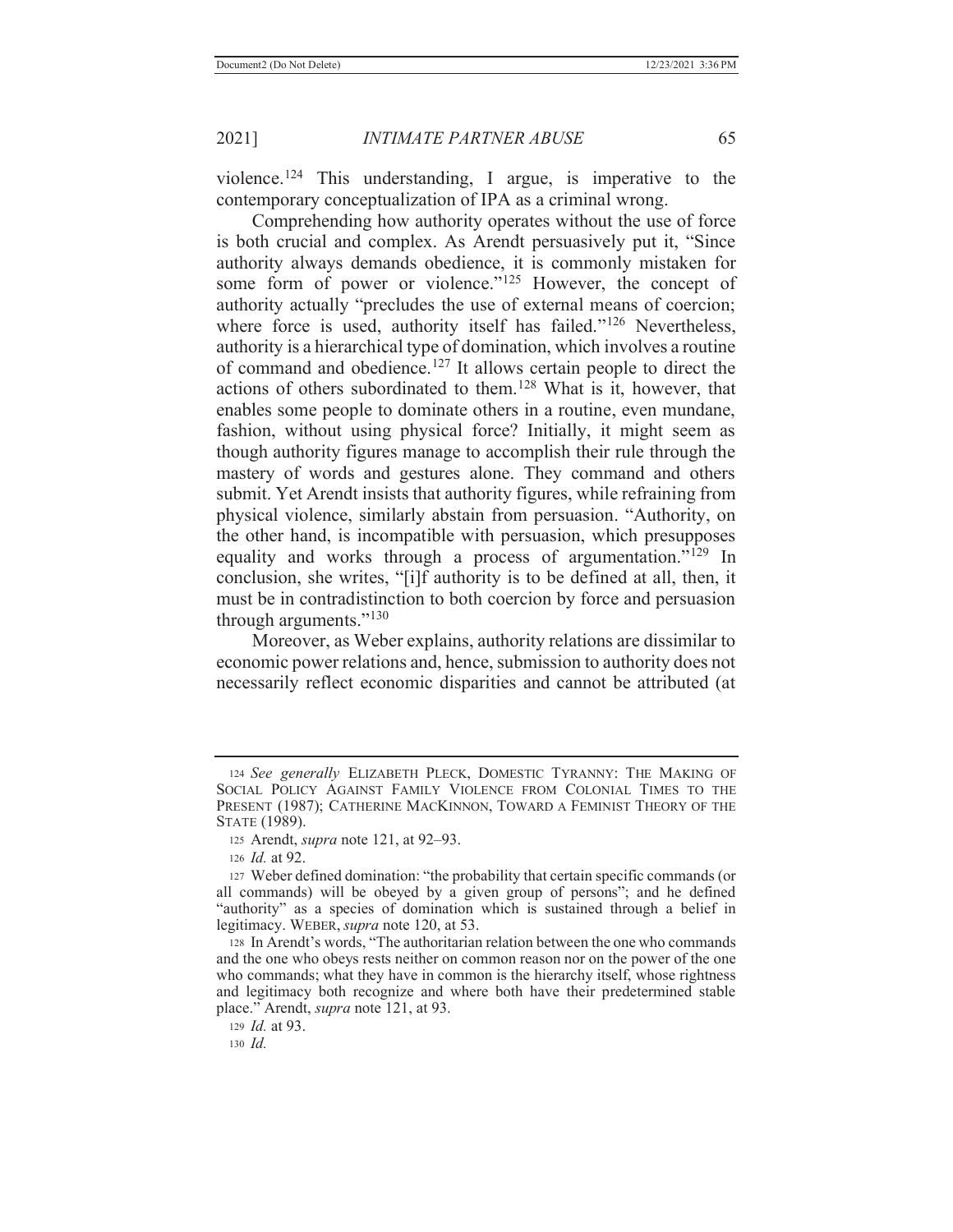least not exclusively) to an inferior bargaining position.<sup>131</sup> Rather, authority is a social order in which domination is achieved through belief in *legitimacy*. <sup>132</sup> In Arendt's words, the "authoritarian relation between the one who commands and the one who obeys rests neither on common reason nor on the power of the one who commands; what they have in common is the hierarchy itself, whose rightness and legitimacy both recognize and where both have their predetermined stable place."<sup>133</sup>

 Not only is legitimacy central to any system of authority, but different types of legitimacy also support distinct models of authority. Famously outlining a typology of three such models—traditional, legal-rational, and charismatic authority—Weber considered patriarchy as a primary example of traditional authority.134 Traditional authority rests on "an established belief in the sanctity of immemorial traditions and the legitimacy of those exercising authority under them."135 To be sure, Weber did not dedicate much attention to spousal relationships within patriarchy, but rather addressed more generally the position of the head of the household as one of authority over children and women alike.<sup>136</sup> And yet, Weber's fundamental understanding of patriarchy as an authority relation calls our attention

<sup>135</sup> *Id.* at 215.

<sup>131</sup> "We shall not speak of formal domination [i.e., authority] if a monopolistic position permits a person to exert economic power, that is, to dictate the terms of exchange to contractual partners. Taken by itself, this does not constitute authority any more than any kind of influence which is derived from some kind of superiority, as by virtue of erotic attractiveness, skill in sport or in discussion… Even if a big bank is in a position to force other banks into a cartel arrangement, this alone will not justify calling it an authority. But if there is an immediate relation of command and obedience such that the management of the first bank can give orders to the others with the claim that they shall, and probably that they will, be obeyed regardless of their particular content, and if their carrying out is supervised, it is another matter." WEBER, *supra* note 120, at 214.

<sup>132</sup> "Experience shows that in no instance does domination voluntarily limit itself to the appeal to material or affectual or ideal motives as basis for its continuance. In addition every such system attempts to establish and cultivate a belief in *legitimacy*." *Id.* at 213.

<sup>133</sup> Arendt, *supra* note 121, at 93.

<sup>134</sup> WEBER, *supra* note 120.

<sup>136</sup> Weber observed that among the traditional forms of authority, "the most important one by far is patriarchal domination" and "the roots of patriarchal domination grow out of the master's authority over his household." He further observed that "in the case of domestic authority the belief in authority is based on personal relations that are perceived as natural. This belief is rooted in filial piety, in the close and permanent living together of all dependents of the household which results in an external and spiritual 'community of fate.'" *Id.* at 1006–07.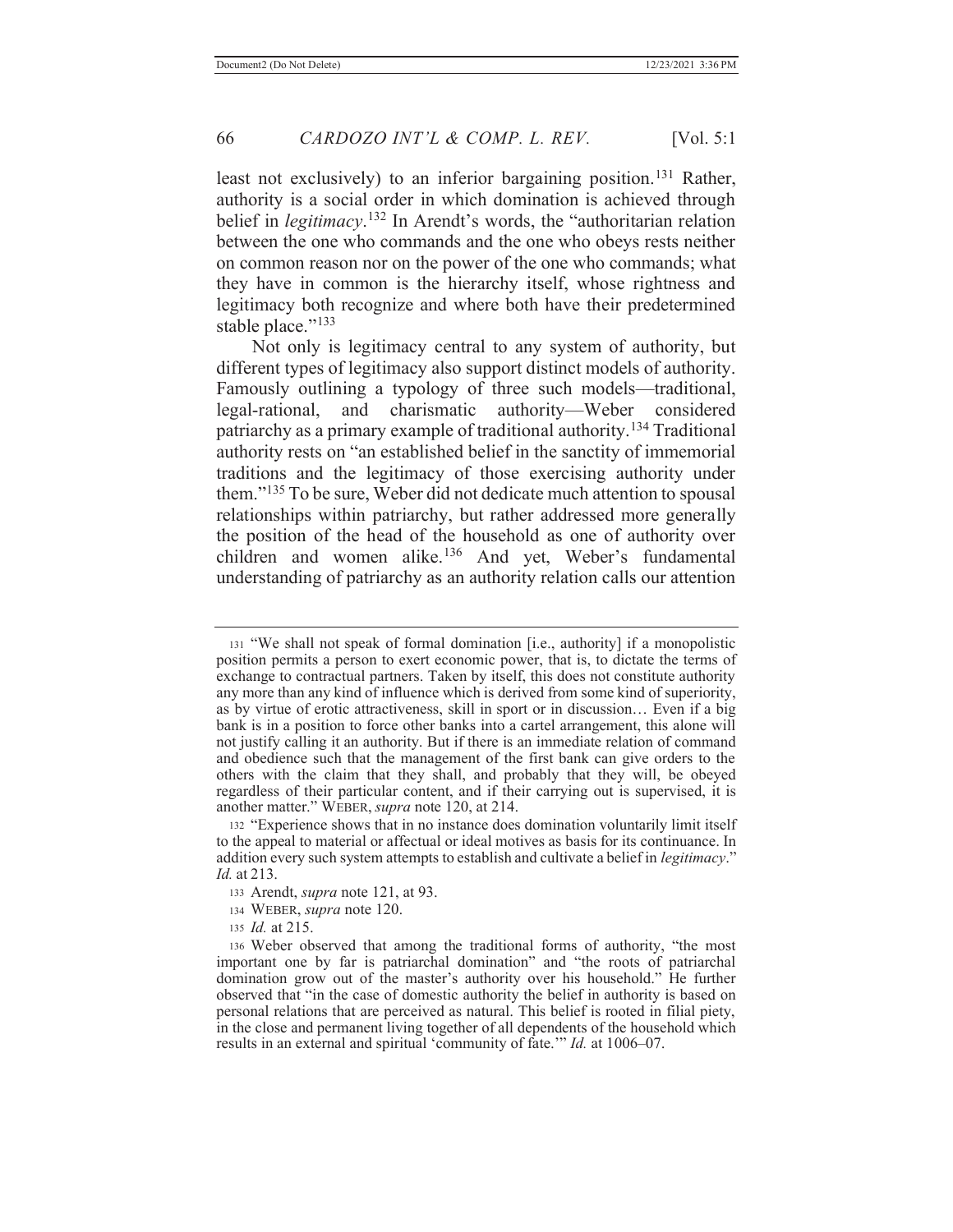to some features of it, which are absent from contemporary accounts of domestic abuse despite being vital for the conceptualization of IPA as a legal wrong.137

## *2. Intimate Partner Abuse as Abuse of Patriarchal Authority*

 Naturally, introducing patriarchal authority into the debate regarding the criminalization of IPA conflicts with the gender-neutral language of the new coercive or controlling behavior offense, as well as with some of its legal theory. Whether and to what extent gender should be regarded explicitly in describing domestic abuse as a social phenomenon, or in its treatment by criminal justice agencies, are under discussion if not controversy.138 According to one position, domestic abuse is yet another manifestation of patriarchy—understood as structural inequality between men and women in society, particularly in the family, where men have exercised power and control over women for centuries.139 According to this position, while IPA is phrased in gender-neutral terms, it actually refers to a highly gendered phenomenon, as it is mostly men who abuse women rather than vice versa.140

 Another position, while not ignoring the historical background or empirical reality of women's abuse, nevertheless prefers turning to abstract-philosophical reasoning<sup>141</sup> in conceptualizing abuse as a legal wrong.<sup>142</sup> As a non-positivist thinker, Weber's account of authority

<sup>137</sup> An important work that does treat spousal relationships as patriarchal authority relations is R. EMERSON DOBASH & RUSSELL DOBASH, VIOLENCE AGAINST WIVES: A CASE AGAINST THE PATRIARCHY (1979). This classic book, however, offers a sociological account of spousal violence and does not focus on legal doctrine, let alone contemporary laws. Moreover, while it relies on Weberian sociological research methodology, it does not address Weber's theory of authority but rather relies on other accounts of patriarchy.

<sup>138</sup> Although Stark obviously speaks to the gendered character of coercive control, he has been criticized for not considering the multilevel aspects of gender inequality. *See* Kristin L. Anderson, *Gendering Coercive Control*, 15(12) VIOLENCE AGAINST WOMEN 1444 (2009). Helen Reece similarly criticizes the tendency to treat prohibitions against domestic violence in a gender-neutral fashion. *See* Helen Reece, *The End of Domestic Violence*, 69 MOD. L. REV. 770 (2006).

<sup>139</sup> *See, e.g.*, DOBASH & DOBASH, *supra* note 138.

<sup>140</sup> *See*, *e.g.,* Tuerkheimer, *supra* note 15, at 960 n.5 ("In the vast majority of cases, women are the victims of domestic violence and men the perpetrators. Approximately eighty-five to ninety percent of heterosexual partner violence reported to law enforcement is perpetrated by men.").

<sup>141</sup> Tadros, *supra* note 3.

<sup>142</sup> It could therefore be argued that once the law has been phrased in genderneutral terms, it can no longer be said to reflect patriarchal-authoritarian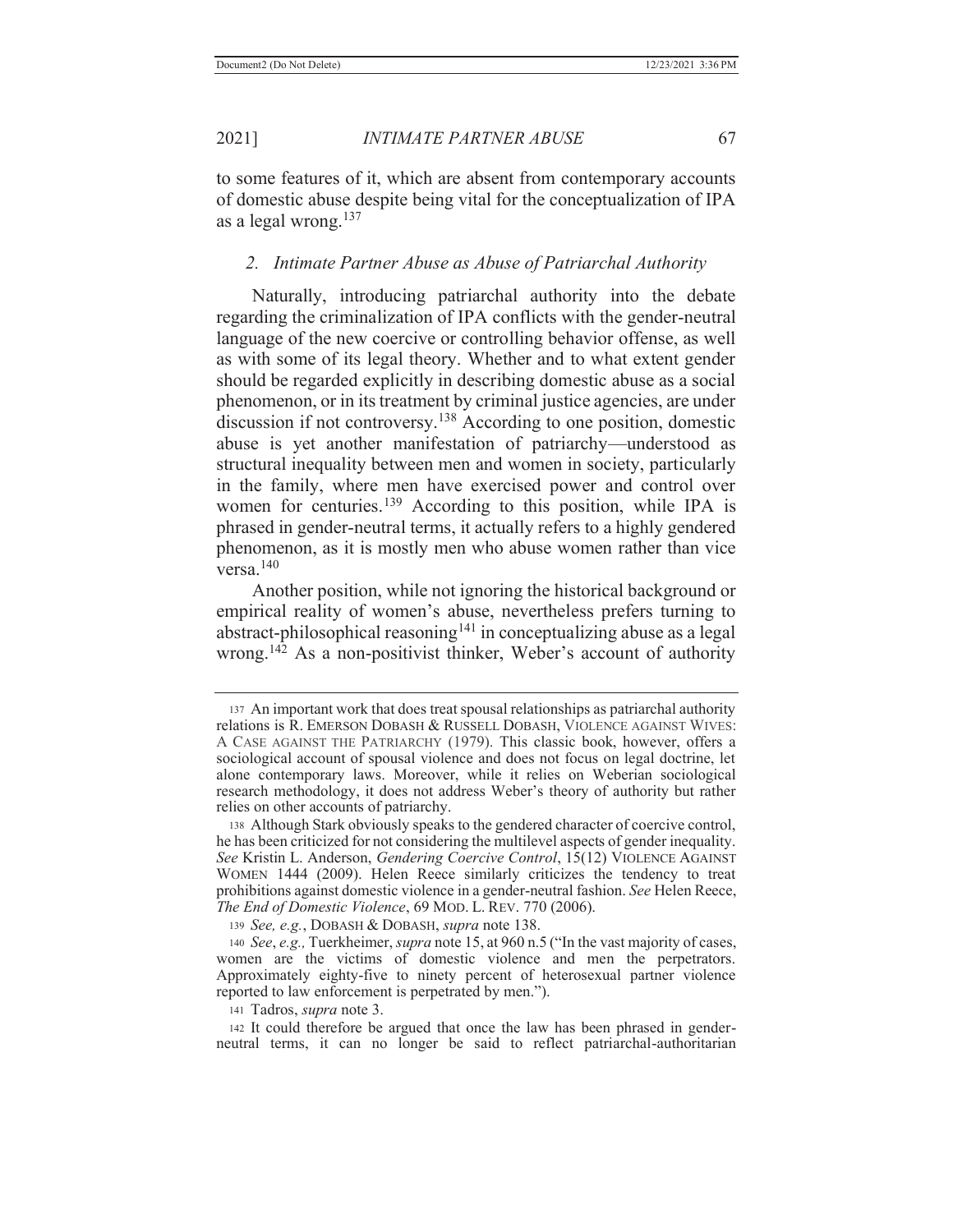offers a middle ground between these two positions. While attending to patriarchy as a specific, historically contingent structure of authority, in which men typically dominate women (and children), the categories of male and female are not at the center of his analysis, and he considers many other types of authority.<sup>143</sup> Weber's analysis thus suggests, on the one hand, that IPA is closely connected to the specific social conditions in which men and women interact within the family, but at the same time, it also raises the possibility that as a conception of wrongdoing, *abuse* may not be unique to male-female relationships.

 Conceiving IPA as a legal wrong, we should take note of it being part of a broader trend to criminalize abuse in various social relationships, which presently are or historically have been relations of authority.144 For example, US jurisdictions have criminalized *sexual abuse* in various authority relations such as parent/guardianchild, teacher-student, doctor-patient, supervisor-employee, commander-soldier, or prison guard-inmate.<sup>145</sup> I have suggested that in these types of relationships, the law deals with abuse of what I referred to as *bureaucratic authority relations*. <sup>146</sup> This article suggests that a distinct type of abuse of authority is acknowledged in the context of intimate-partner relationships as well, although in this context, the prohibition is not limited to sexual abuse.<sup>147</sup>

 In order to see how *abuse* is about *abuse of authority* in the context of intimate relationships, we should pay attention to some of the peculiar characteristics of authority as a form of power. In authority, domination operates through ascribing legitimacy. Namely,

146 Schneebaum, *supra* note 146, at 373.

assumptions. Yet tackling female abuse was asserted very explicitly as the primary goal of criminalizing "coercive or controlling behavior" throughout the legislative process. Under these circumstances we should not be satisfied, nor calmed down, by the pretense of neutral statutory language as I show *infra*.

<sup>143</sup> *See, e.g.*, WEBER, *supra* note 120, at 231 (discussing gerontocracy, a form of traditional authority in which the rule is entrusted in the hands of elders).

<sup>144</sup> *See generally* Galia Schneebaum, *Making Abuse Offenses in the Modern Criminal Law,* 4 CRITICAL ANALYSIS L. 42 (2017).

<sup>145</sup> Galia Schneebaum, *What is Wrong with Sex in Authority Relations? A Study in Law and Social Theory*, 105 J. CRIM. L. & CRIMINOLOGY 345 (2016) [hereinafter Schneebaum, *What is Wrong with Sex in Authority Relations?*]; STUART P. GREEN, CRIMINALIZING SEX: A UNIFIED LIBERAL THEORY (2020).

<sup>147</sup> Another important difference between sexual abuse offenses and IPA is that while authority is legally valid in the relations between parents and children or between workplace supervisors and employees, it has been formally abolished in marital relationships. *See infra* (explaining that this difference is of much significance in terms of the appropriateness of the criminalization of abuse of authority in each context).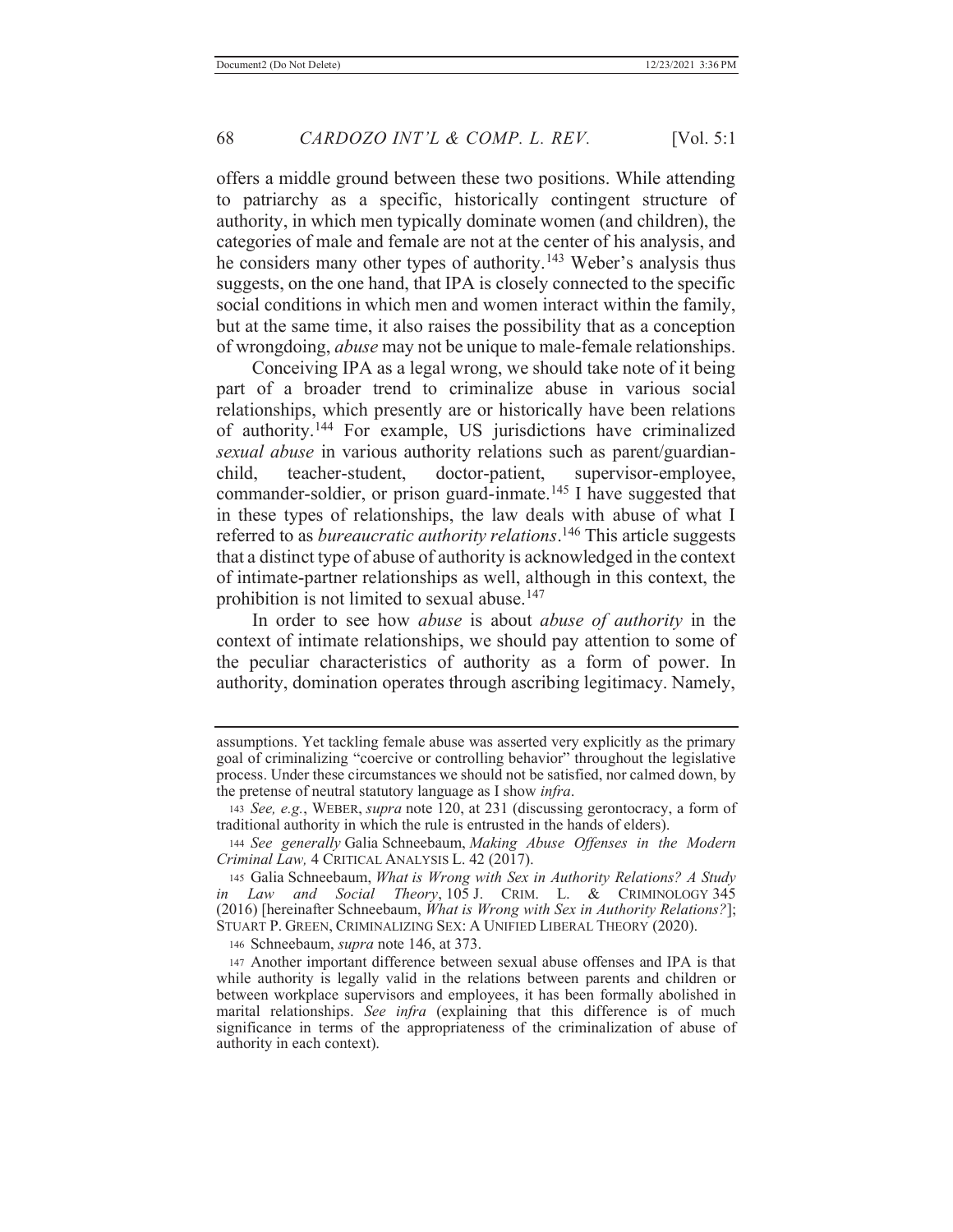it significantly assumes that the people subordinated to authority are dominated largely through their own consciousness.<sup>148</sup> Contemporary accounts assume that the offender's rule-setting and restriction of the victim's social interactions or access to financial resources are "controlling," but one could challenge this assumption by asking why the victim has accepted such limitations upon herself in the first place. Challenges of a similar tone are familiar in the debates over the legal treatment of women who have killed their abusers, famously framed in the disingenuous question, "Why did she not leave?"

While Tadros's and Stark's accounts of women's micromanagement and control are essentially ahistorical, it would be odd to ignore the proximate history of spousal relationships as authority relations. In these relations, women routinely obeyed, indeed, were legally required to obey, their husbands' dictates. They did so not necessarily due to any individual weakness,<sup>149</sup> but rather due to the legitimacy accorded by all those involved in patriarchy as a social institution, and specifically to the institution of marriage, in which wives were considered legitimately subordinated to the authority of their husbands. Moreover, since the concept of legitimacy is central to authority, the possibility of *illegitimacy* is always present with regard to exercising authority. From this perspective, the term *abuse* acquires the meaning of transgressing the legitimate boundaries of one's authority or *abusing* it.

 A common use of the term abuse in recent criminal law language is in relation to the category of "offenses against the person." Thus, apart from the context of IPV, abuse is used in the context of child molestation—to connote either sexual molestation ("sexual abuse") specifically or molestation of a more general nature ("child abuse").<sup>150</sup> It is also occasionally used in the context of offending vulnerable

150 Mark R. Brown, *Rescuing Children from Abusive Parents: The Constitutional Value of Pre-Deprivation Process*, 65 OHIO ST. L. J. 913, 942–43 (2004).

<sup>148</sup> Weber thus observes that "[u]nder patriarchal domination the legitimacy of the master's orders is guaranteed by personal subjection . . . . The fact that this concrete master is indeed their ruler is always uppermost in the minds of his subjects[.]" WEBER, *supra* note 120, at 1006.

<sup>149</sup> Weber explains the difference between individual submissiveness and submission to authority: "[P]eople may submit from individual weakness and helplessness because there is no acceptable alternative. But these considerations are not decisive for the classification of types of domination. What is important is the fact that in a given case the particular claim to legitimacy is to a significant degree and according to its type treated as 'valid'; that this fact confirms the position of the persons claiming authority and that it helps to determine the choice of means of its exercise." WEBER, *supra* note 120, at 214.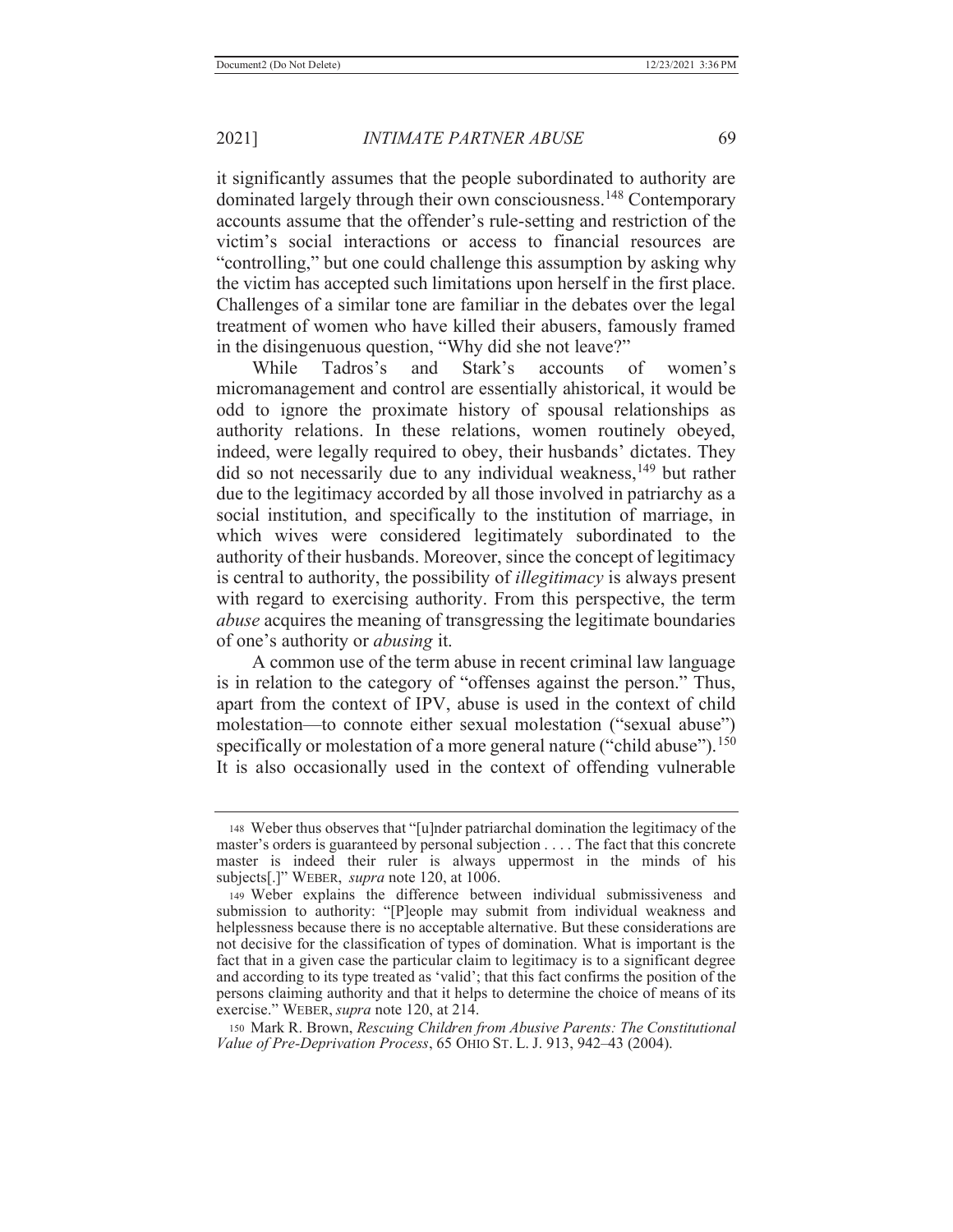people (e.g. "elder abuse").<sup>151</sup> Yet as I show below, the word abuse is strongly linked to authority. It is therefore odd that existing accounts have largely ignored the history of spousal relationships as *authority relations*. Nevertheless, the concept of authority is pivotal to the concept of abuse. Abuse—literally meaning using (-use) away (ab-  $152$ —connotes a wrong taking place through a corrupt use of some practice, or by using something excessively or inappropriately.153 Relations of authority represent a central context when we speak of abuse,<sup>154</sup> encapsulating the misuse of power by an authority figure.

A legal context in which the word "abuse" has been traditionally used with relation to authority is one that might appear far removed from our present inquiry: public administration offenses. In this area of law, a central type of wrongdoing is titled *misconduct in office*, 155 *abuse of office*, 156 or indeed *abuse of authority*. 157 Offenses under this category refer to various kinds of misconduct in office, namely conduct by someone in connection with their official duties,  $158$ 

153 Merriam-Webster dictionary defines abuse as "a corrupt practice or custom" or the "improper or excessive use or treatment." *Id.*

<sup>154</sup> In Wikipedia, "Abuse of authority" is mentioned as a primary context of abuse. *Abuse*, WIKIPEDIA, https://en.wikipedia.org/wiki/Abuse (last visited Aug. 30, 2021).

<sup>155</sup> *See, e.g.,* JEREMY HORDER, CRIMINAL MISCONDUCT IN OFFICE: LAW AND POLITICS (2018).

<sup>156</sup> "Misconduct in office," "abuse of office," "official misconduct," and "misbehavior in office" are all used as sort of synonyms under criminal law, although some sources prefer one expression rather than the other. Perkins, for example, uses the term "misconduct in office" to include various offences, among which are common law extortion, official oppression, malfeasance, misfeasance, and nonfeasance in office. The Model Penal Code, on the other hand, includes official oppression under the title "abuse of office." For a description of the multiplicity of terminology in this field. *See* ROBERT M. PERKINS, PERKINS ON CRIMINAL LAW 485 (2d ed. 1969).

<sup>157</sup> *See, e.g.,* David L. Carter, *Theoretical Dimensions in the Abuse of Authority by Police Officers*, 7 POLICE STUD., 224 (1984).

<sup>158</sup> Perkins thus observes that "the mere coincidence that crime has been committed by one who happens to be a public officer is not sufficient to establish official misconduct. For this offence it is necessary not only that the offender be an officer, or one who presumes to act as an officer, but the misconduct, if not actually in the exercise of the duties of his office, must be done under color of his office." PERKINS, *supra* note 157, at 483.

<sup>151</sup> Sheley, *supra* note 84, at 266.

<sup>152</sup> The etymology of "abuse" is described in the Merriam-Webster dictionary as follows: "Middle English, borrowed from Anglo-French, borrowed from Latin *abūsus*, 'misuse, waste', noun derivative from *abūtī*, 'to exhaust, use up, misuse', from *ab-* AB- + *ūtī*, 'to USE'." *Abuse*, MERRIAM-WEBSTER.COM, https://www.merriam-webster.com/dictionary/abuse (last visited Oct. 4, 2021).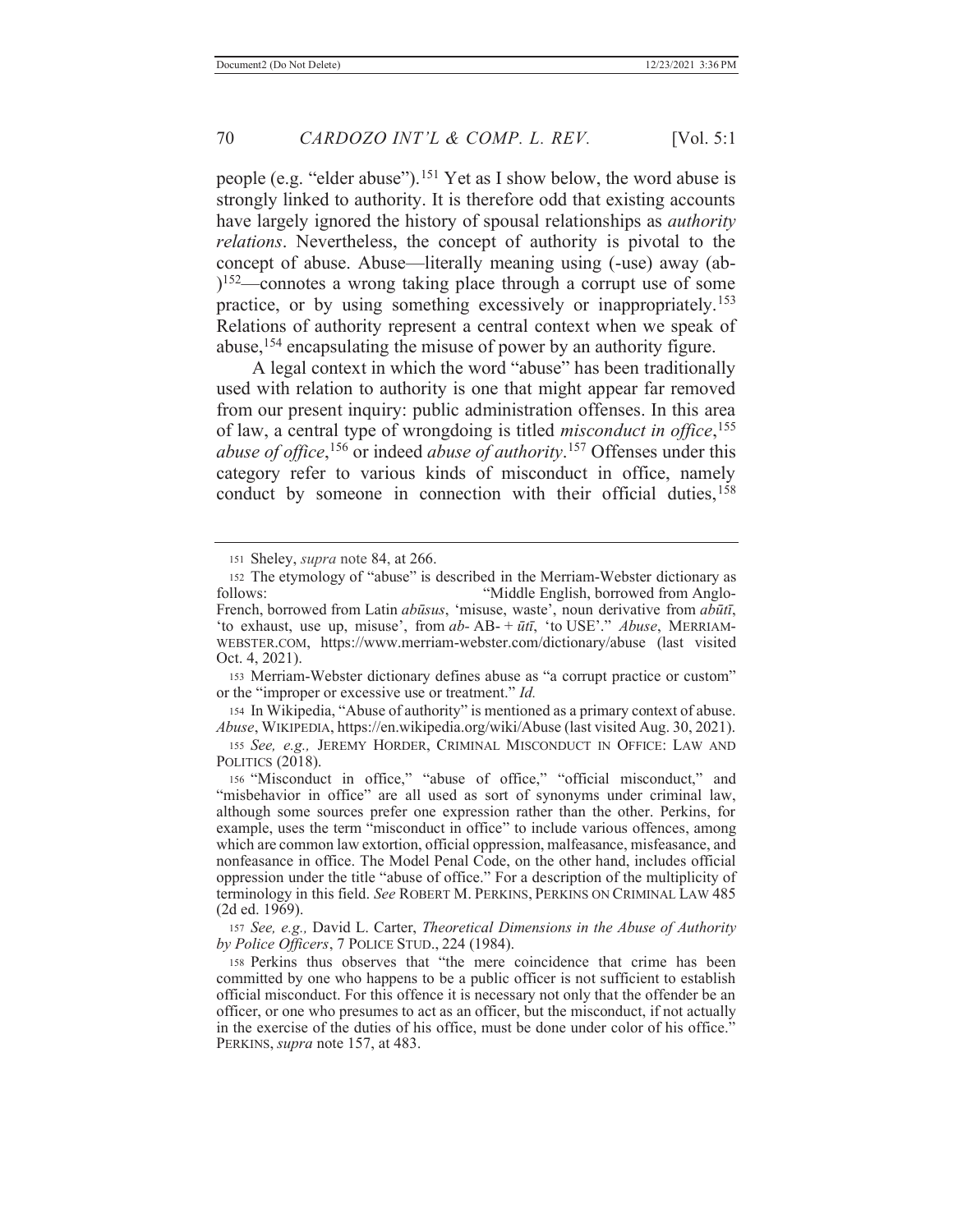typically out of a corrupt motive,  $159$  which is criminalized for being harmful either to individuals or to society as a whole. Some offenses under this category are "victimless crimes," directed toward the protection of public interests (such as securing the proper function of government institutions), while others are concerned with the impact that official misconduct has on individual victims. Bribery is illustrative of the first category. Oppression is illustrative of the latter, as it aims to protect the people who are subordinated to authority figures against abuse of authority.160 The crime of oppression was indeed described by Blackstone as "a crime of deep malignity,"<sup>161</sup> consisting of "the oppression and tyrannical partiality of judges, justices, and other magistrates, in the administration and under the color of their office."162 It has come to be known in the US as a civil rights offense, $163$  and it is currently employed mostly to tackle instances of police brutality.<sup>164</sup> I posit that the offense of oppression is a useful analogy to IPA. While oppression addresses mainly physical brutality, the adjective "tyrannical" used by Blackstone captures a primary feature of this type of wrongdoing, namely its hierarchical nature and its being perpetrated by an authority figure against a subordinate.

In the context of contemporary intimate relationships, considering abuse as *abuse of authority* might seem strange at first, since we no longer accept that husbands possess legitimate authority over their wives (as opposed to the position of authority that police

<sup>159</sup> Perkins thus defines misconduct in office as "*corrupt* behavior by an officer in the exercise of the duties of his office or while acting under the color of his office." *Id.* at 485 (emphasis added). As he later specifies, certain abuse-of-office provisions are satisfied with negligence, but this is the exception to the rule and, by doing so, these provisions go beyond the traditional common law doctrine of abuse of office. *Id*. at 484.

<sup>160</sup> ROLLIN M. PERKINS & RONALD N. BOYCE, CRIMINAL LAW (3d ed. 1982) 491 (observing that "Official misconduct which is harmful to some individual is either extortion or oppression.").

<sup>161 4</sup> WILLIAM BLACKSTONE, COMMENTARIES ON THE LAWS OF ENGLAND \*140.

<sup>162</sup> *Id*. The Model Penal Code went even further and included a broad definition of official oppression so as to apply to any "person acting or purporting to act in an official capacity or taking advantage of such actual or purported capacity if knowing that his conduct is illegal," he "denies or impedes another in the exercise or enjoyment of any right, privilege, power or immunity." MODEL PENAL CODE § 243.1(2) (AM. L. INST., Proposed Official Draft 1962).

<sup>163</sup> MODEL PENAL CODE § 243.1(2) (AM. L. INST. 1985).

<sup>164</sup> *See, e.g.,* David S. Cohen, *Official Oppression: A Historical Analysis of Low-Level Police Abuse and a Modern Attempt at a Reform*, 28 COLUM. HUM. RTS. L. REV. 165, 185 (1996).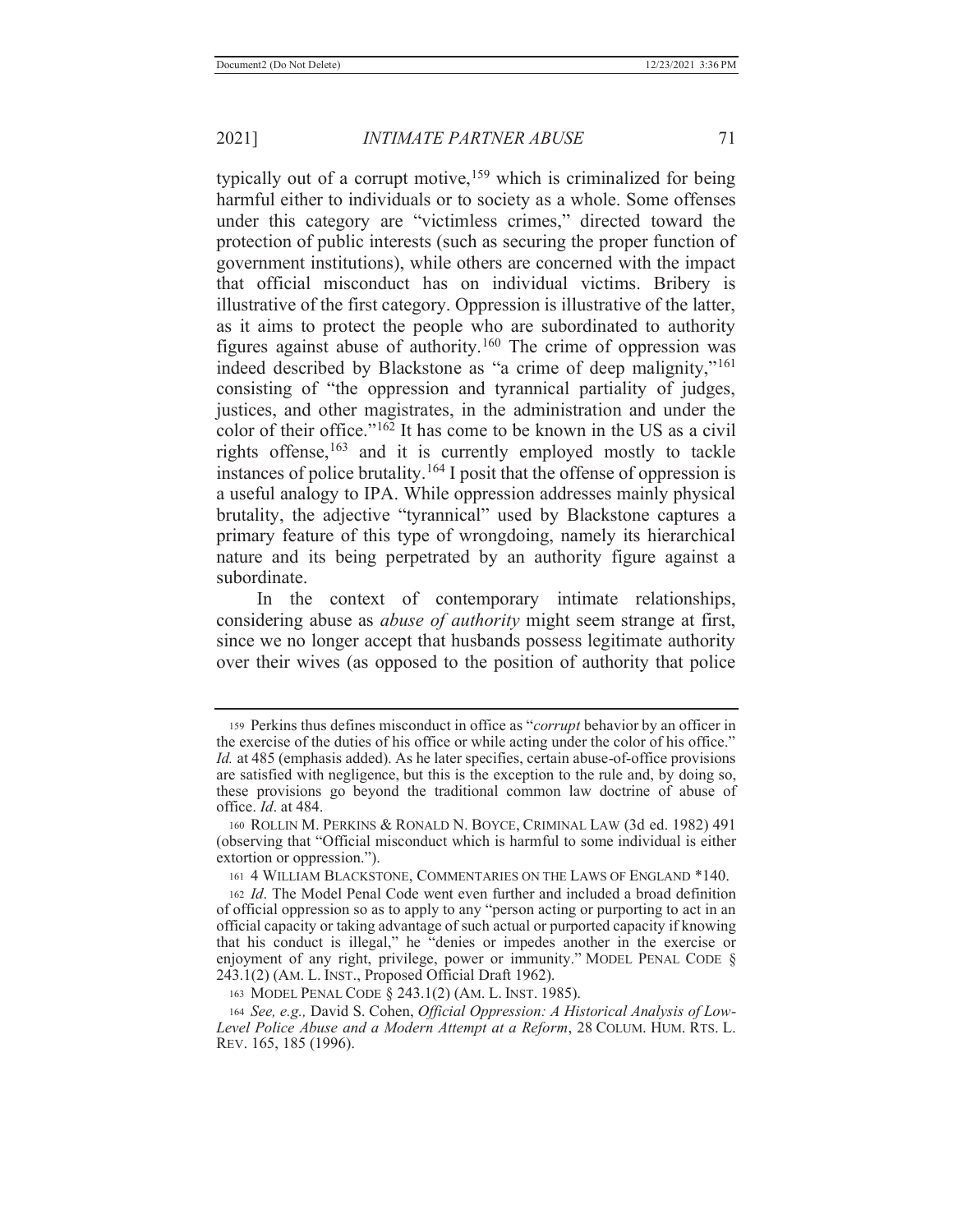officers hold over citizens). What is more, our conception of IPA is not limited to formal marital relationships but extends to every type of intimate family connection, even if the partners merely cohabitate. Nevertheless, our contemporary conception of IPA cannot be properly understood without reference to the concept of abuse of authority. Moreover, I suggest that the contemporary criminalization of IPA is essentially responsive to the recent past, in which authority was not only valid as a formal legal regime, but also constituted the socio-legal consciousnesses of both men and women in spousal relationships.

 Accounts of the history of marriage are most relevant to contemporary conceptions of spousal abuse. These accounts show that patriarchy does not merely stand for a general social inequality between men and women.<sup>165</sup> It is rather a legal institution—a cluster of rights, duties, and prerogatives. Through the common law doctrine of coverture, for example, husband and wife became "one person in law: that is, the very being or legal existence of the woman is suspended during the marriage, or at least is incorporated and consolidated into that of the husband: under whose wing, protection, and cover, she performs everything."166 To be a wife meant taking a subordinate position in a hierarchy and being bound, both morally and legally, to obey her husband.167 Husbands, moreover, were authorized to physically discipline their wives, as part of their general role of educating them.168 Sociohistorical accounts of marriage further deepen our understanding of how husbands and wives perceived their roles and duties in marriage, how they possessed a marital consciousness that endured even after formal patriarchal rights and prerogatives had been abolished. Hendrik Hartog, for example, shows how in nineteenth century America, a period of feminist activism and transition in the traditional law of marriage, both men and women tended to adhere to inherited notions of patriarchy even if certain, or even important, aspects of them had already been altered by the positive laws of their time.<sup>169</sup>

<sup>165</sup> For a thoughtful account of the numerous ways in which people use the term "patriarchy," *see generally* MICHELLE MADDEN DEMPSEY, PROSECUTING DOMESTIC VIOLENCE A PHILOSOPHICAL ANALYSIS (2009).

<sup>166 1</sup> WILLIAM BLACKSTONE, COMMENTARIES ON THE LAWS OF ENGLAND \*442.

<sup>167</sup> *See, e.g.,* DOBASH & DOBASH, *supra* note 138, at 33.

<sup>168</sup> Siegel, *supra* note 4; HENDRIK HARTOG, MAN AND WIFE IN AMERICA: A HISTORY (2000).

<sup>169</sup> For a more detailed account of Hartog's description of married people's consciousness in nineteenth century America, *see* Galia Schneebaum, *Marital*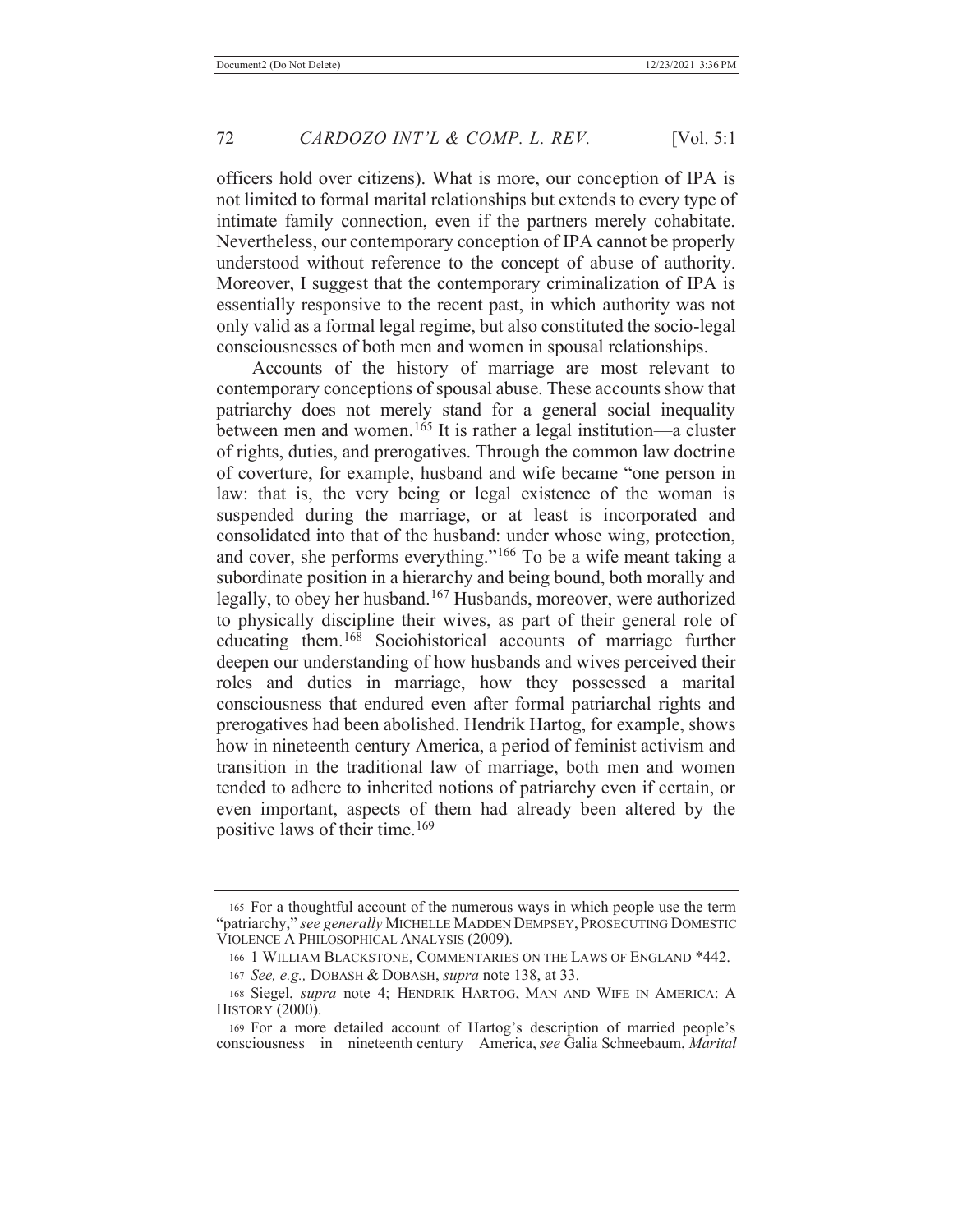The ghosts of patriarchy are present in the contemporary conceptualization of IPA. Perceiving such violence as abusive, contemporary accounts assume that there is more to this type of wrongdoing than physical injury. What they actually assume, I argue, is that abuse takes place or becomes possible not solely due to perpetrators' superior physical strength, but also due to their authoritative power over victims' minds. What they assume is the enduring normative power of patriarchy as a legal-societal regime, wherein female spouses still consider themselves subjected to the authority of husbands, who are thus able to perform "coercive or controlling behavior."

 Interestingly, while violence has historically been authorized as part of husbands' marital prerogatives, as of the eighteenth and nineteenth century, it provided grounds for divorce if it was shown that the husband had used excessive force or demonstrated cruelty.<sup>170</sup> It was prohibited, in fact, as a form of abuse of authority. The contemporary conception of IPA is still very much connected to the notion of authority. While historical prohibitions of domestic violence have considered abuse as the *excessive* use of *valid* patriarchal power, contemporary prohibitions consider abuse as the exercise of *excessive control* over an intimate partner's schedule, social life, finances, and so on.<sup>171</sup> The term "allowing" implies that the control is exercised through submission to the offender's "rule," thereby implicitly assuming that he is indeed entitled to set the rules. Thus, the husband's control over his wife is conceptualized as taking advantage of the residues, or shadows, of past patriarchal powers that still haunt the minds of many, both women and men, even if—or perhaps precisely because—such powers have formally been abolished.

#### IV. QUESTIONING THE PROGRESSIVENESS OF CRIMINALIZING

*Consciousness and the Criminalization of Spousal Abuse*, 44 LAW & SOC. INQUIRY 512, 514 (2019).

<sup>170</sup> "[T]he availability of divorce on grounds of cruelty, more so as the nineteenth century progressed, provided some concrete limits on the husband's 'right' to control his wife. The grounds for divorce-on the books and in practice-delineated between acceptable control, which the law might have permitted, and cruelty *or abuse*, which it forbade . . . . By 1886, nearly four-fifths of the states permitted absolute divorce on the basis of cruelty." Joanna L. Grossman, *Separated Spouses*, 53 STAN. L. REV 1614, 1633 (2001) (emphasis added).

<sup>171</sup> *See generally* ELY AARONSON, FROM SLAVE ABUSE TO HATE CRIME: THE CRIMINALIZATION OF RACIAL VIOLENCE IN AMERICAN HISTORY (2014) (exposing the connection between the contemporary criminalization of hate crimes, and historical prohibitions against slave abuse).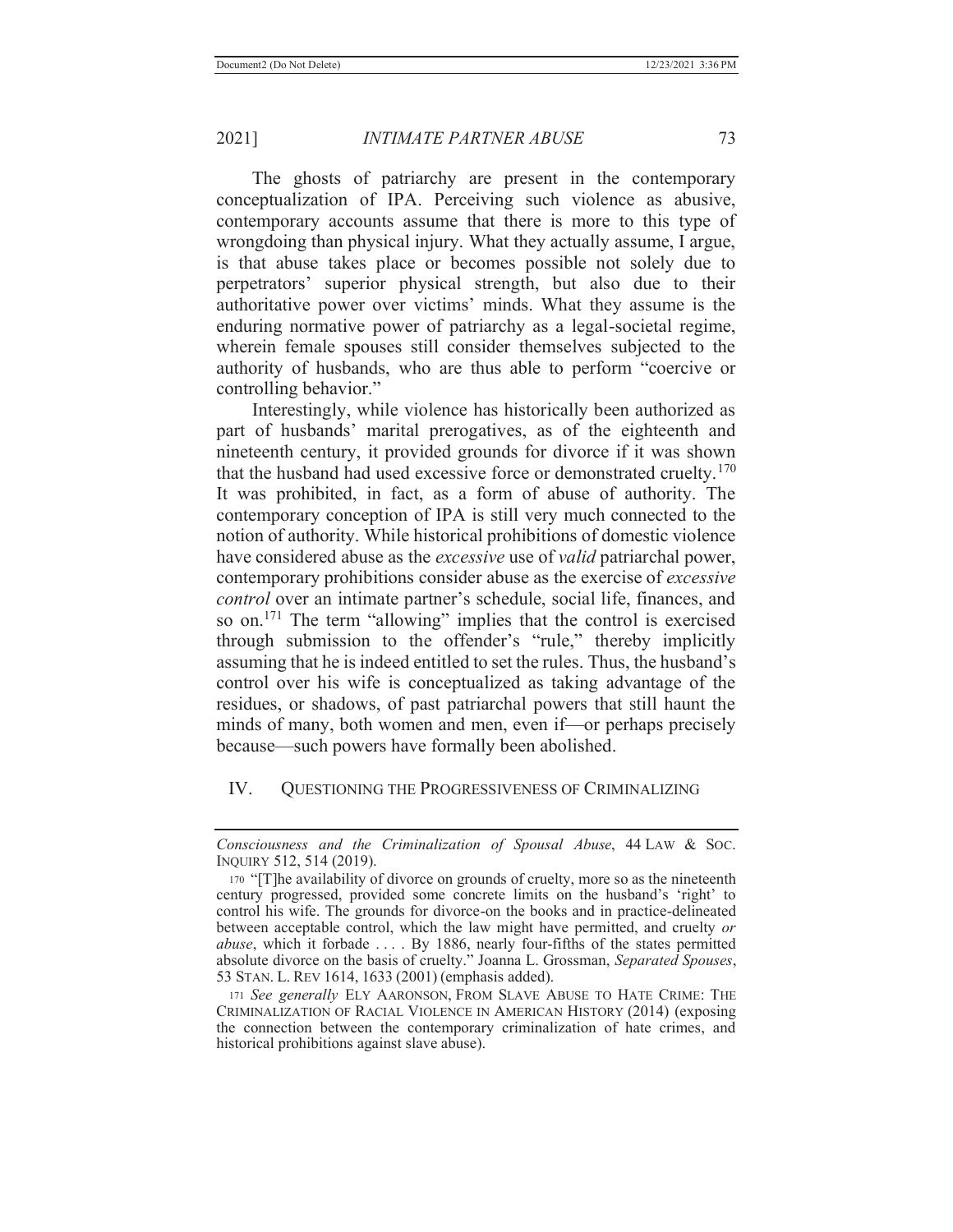#### INTIMATE PARTNER ABUSE

 The interpretative account developed above offers three insights. First, in criminalizing "coercive or controlling behavior," the UK approach operates under the assumption that patriarchal authority is still effective in the lives of intimate partners, notwithstanding its formal abolishment. Second, it assumes that male partners can achieve nonviolent control over female partners due to the latter's submissive consciousness, namely, their tendency to submit to authoritarian gestures. Third, the special approach labels such conduct abusive not simply because it offends victims, but also because it manifests excessive (or oppressive) use of authority. IPA is thus criminalized as a peculiar type of abuse of authority. These insights carry important implications for the debate between the generic and the special approach to the criminalization of IPV.

 The UK approach is praised by many as progressive, and American scholars are looking to incentivize US jurisdictions to apply it by broadening the criminalization of IPV beyond the traditional offenses of assault, battery, and homicide.172 The debate is also raging in non-academic forums.<sup> $173$ </sup> Yet acknowledging that under the special approach the offender is presumed to control the victim mainly through her submissive consciousness sheds new light on the position of the state in criminalizing coercive or controlling behavior. Fundamentally, criminalizing such behavior assigns the state the role of protecting women against the dangers of their own submissive consciousness. It is questionable whether this kind of overprotectiveness is consistent with the proper limits of criminal law in a liberal state.174 Moreover, it is doubtful whether such policy would indeed serve the purpose of its own architects, namely, to advance women's freedom and equality.<sup>175</sup>

<sup>172</sup> Hess, *supra* note 3, at 388; Ortiz, *supra* note 84; Sheley, *supra* note 84.

<sup>173</sup> Nora Mabie, Coercive Control: It's a Legal Term But Should It Be Criminalized?, SJNN (June 12, 2019), https://sjnnchicago.medill.northwestern.edu/blog/2019/06/12/coercive-control-itsa-legal-term-but-should-it-be-criminalized/.

<sup>174</sup> *See* JOEL FEINBERG, HARM TO SELF: THE MORAL LIMITS OF THE CRIMINAL LAW (1986) (arguing that it may be subject to the criticism of paternalistic criminalization).

<sup>175</sup> For a similar toned, anti-carceral critique, *see* Sheley, *supra* note 84, at 61 (citing Aya Gruber's critique on formalizing trauma narrative of rape, and arguing that a similar adverse consequence – namely, causing women to perceive themselves as victims where they would not otherwise have done so  $-$  is pertinent to the criminalization of coercive or controlling behavior).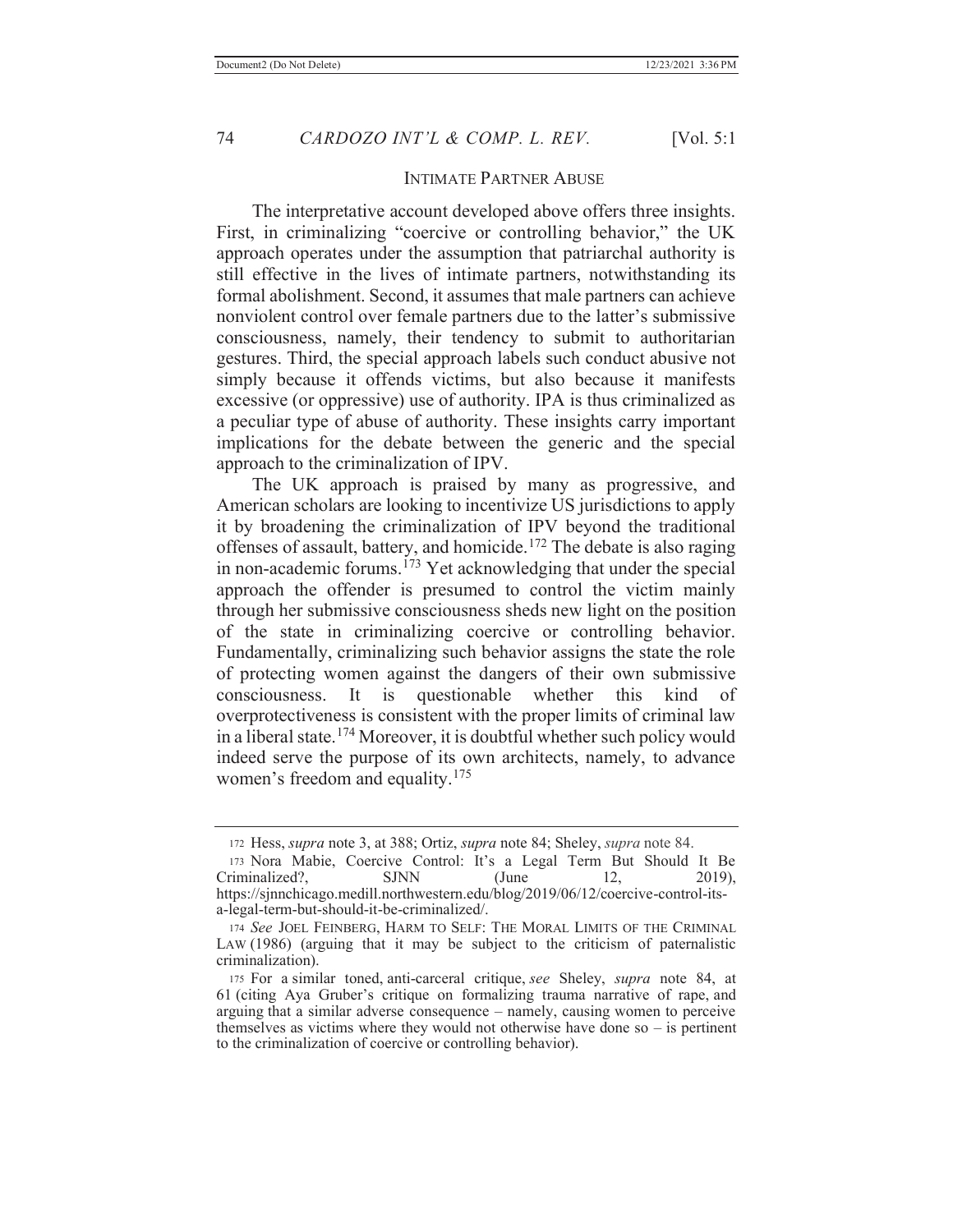The following discussion is not an exhaustive inquiry into the appropriateness of criminalizing coercive or controlling behavior. My goal, rather, is to examine the normative implications of the abuse-ofauthority interpretation developed above for the contemporary debate between the general and special approach. To understand the contribution of the abuse-of-authority interpretation to the normative debate between the generic and the special approach, we should situate it within the larger context of the contemporary critiques of the special approach. While many laud the UK model as discussed above, others—including many from within the UK—voice a variety of doubts and critiques concerning the new offense. For the most part, however, these critiques do not question the fundamental appropriateness of criminalizing coercive or controlling behavior, but rather raise pragmatic difficulties in its enforcement or adjudication, or otherwise point to certain elements of the new offense as problematic. For example, Julia Tolmie expressed concerns that due to the complexities involved in applying the concept of coercive control, this offense would in practice be charged only in cases where physical violence could be established.176 A related concern expressed by Walklate, Fitz-Gibbon, and McCulloch is that the new offense would distract law enforcement agencies from prosecuting domestic violence through the traditional assault and battery offenses or from implementing civil orders aiming to prevent the escalation of violence.177 Additional concerns refer to the courts' ability to judge emotional relationships and distinguish abusive from non-abusive relationships,178 the vagueness of the offense and due process difficulties,  $179$  the appropriate mens rea,  $180$  and the possibility that the objective standard adopted in the English offense would lead to low levels of punishment.<sup>181</sup>

 Against this backdrop of the current conversation, the abuse-ofauthority account offered above gives rise to a major misgiving regarding the criminalization of IPA. It raises a fundamental concern, the addressing of which may require more than specific amendments

<sup>176</sup> Tolmie, *supra* note 42, at 59.

<sup>177</sup> Sandra Walklate, Kate Fitz-Gibbon & Jude McCulloch, *Is More Law the Answer? Seeking Justice for Victims of Intimate Partner Violence Through the Reform of Legal Categories*, 18 CRIMINOLOGY & CRIM. JUST. 115, 120 (2018).

<sup>178</sup> *Id.*

<sup>179</sup> Sheley, *supra* note 84.

<sup>180</sup> Jennifer Youngs, *Domestic Violence, and the Criminal Law: Reconceptualising Reform*, 79 J. CRIM. L. 55, 68 (2015).

<sup>181</sup> Bettinson & Bishop, *supra* note 13, at 195.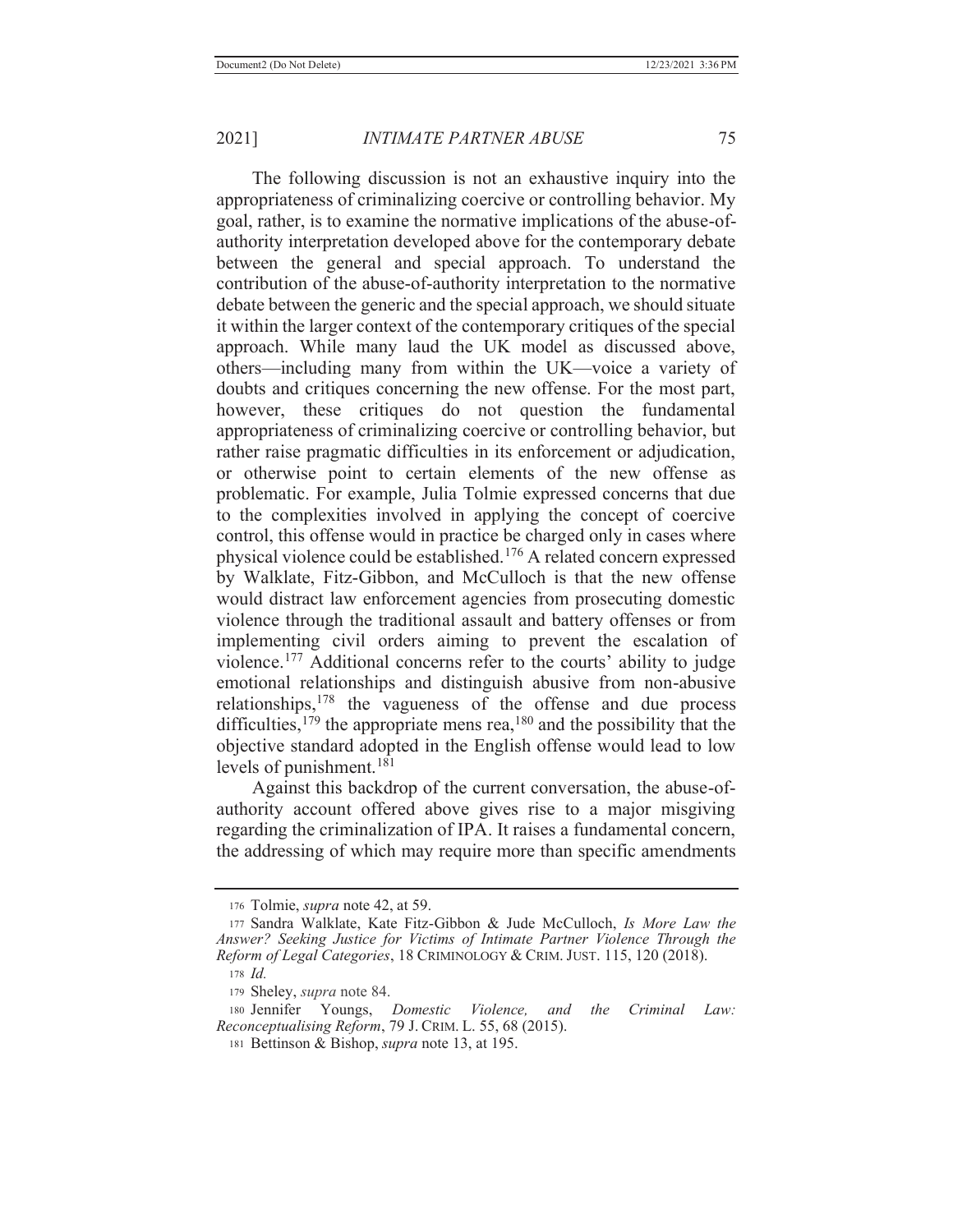or adjustments to the existing legal scheme. The profound problem with the criminalization of IPA is that it labels "coercive or controlling" behavior" as abuse, relying on an assumption regarding the enduring presence of patriarchal authority in contemporary intimate relationships. Men are no longer thought to possess authority over their wives, and wives are no longer thought to be obliged to obey them.182 By prohibiting the (so-called) abuse of patriarchal authority, the criminal law thus implicitly reaffirms its validity.

 The problem with such a policy becomes apparent when we compare the criminalization of abuse in intimate-partner relationships with the criminalization of abuse-of-authority in other types of relationships, in which authority is indeed legally recognized as valid—for example, in the context of parents (or other guardians) and children. While the authority of parents over their children is more regulated today than ever before, the law still recognizes parents' authority over their children and intervenes in the relationship only when parents are suspected of abusing their authority.<sup>183</sup> Recognizing through the criminal law a (typically male) abuse of authority over a (typically female) partner is vastly inconsistent with the abolishment of the very same authority.

 We are already familiar with a special approach to IPV—that which has granted in previous decades special defenses to abused women who kill their abusers. The special approach in this context of victims-turned-offenders relies in large part on a (highly controversial) psychological theory, positing that abused women in spousal relationships often develop a unique syndrome called the battered woman syndrome ("BWS"),<sup>184</sup> which supposedly renders them helpless and typically prevents them from leaving abusive relationships. These defenses are costly in terms of portraying women

<sup>182</sup> Another manifestation of the abolishment of patriarchy as a formal legal regime is that criminal laws in the US, the UK, and elsewhere, no longer endorse the marital exemption of rape, because it is no longer assumed that wives are "under oath to love, honour, and obey, and therefore obliged to do the husband's bidding." MODEL PENAL CODE § 342 (AM. L. INST. 1985) (discussing the marital exemption of rape as grounded in the superior status of the husband, and the subordinate status of the wife, within marriage).

 <sup>183</sup> Elizabeth S. Scott*, Parental Autonomy and Children's Welfare*, 11 WM. & MARY BILL RTS. J. 1071, 1073 (2003).

<sup>184</sup> LENORE E. WALKER, THE BATTERED WOMAN (1979).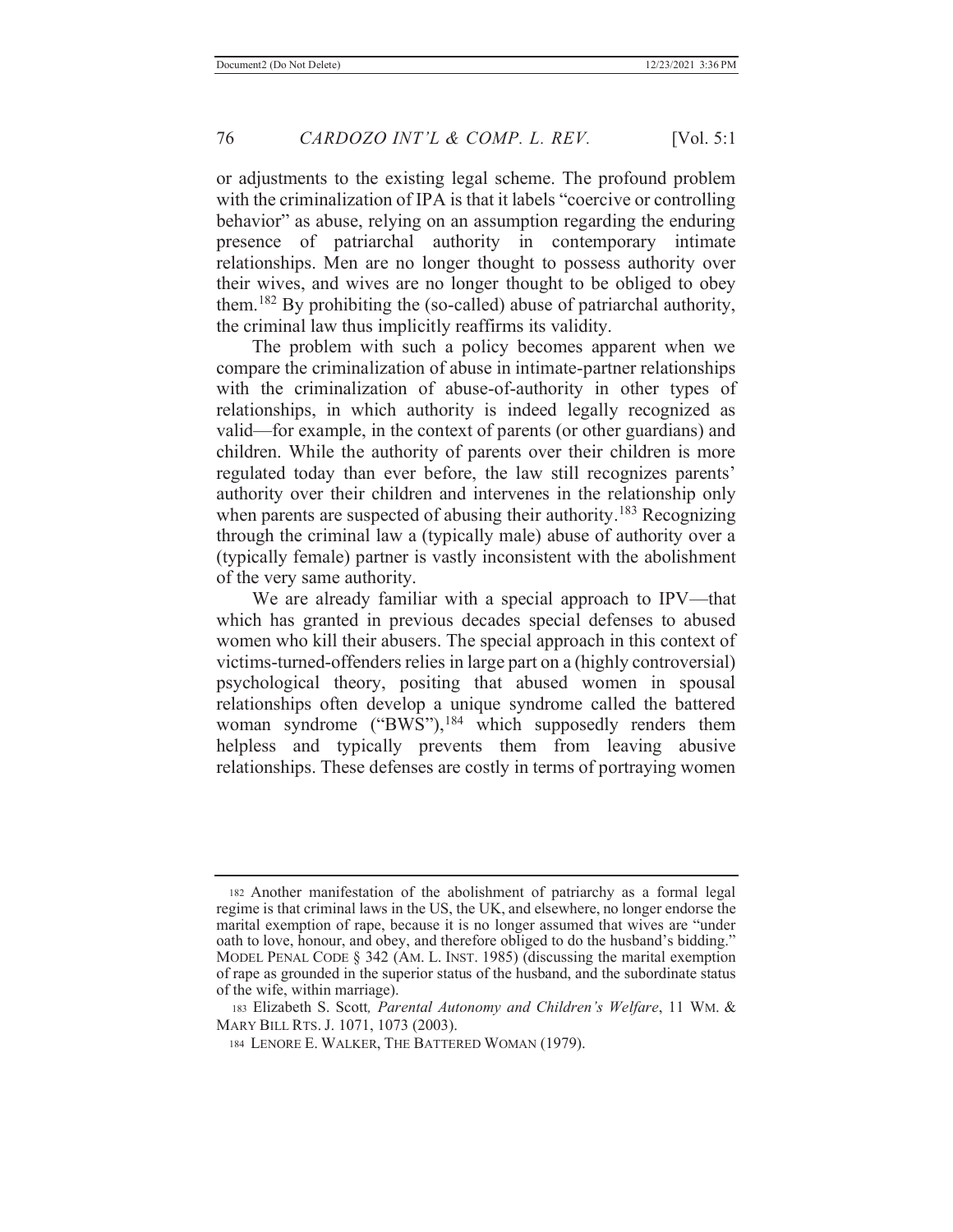as helpless non-agents and have been heavily criticized on this ground.185

 This article engages a new version of specialism that is manifest primarily with respect to *offenses* rather than *defenses*. 186 This variation does not primarily conceptualize abuse as a psychological pathology or harm, but rather as a liberty crime—a wrongful domination in intimate relationships.187 It therefore could be argued that this novel type of specialism has managed to evade the danger of pathologizing women, as it focuses on the wrongdoing of the offender rather than on the harm of the victim, and speaks the gender-neutral, universal, language of liberty and domination.

 Yet, the abstract language of liberty is disingenuously detached from the history of domination in spousal relationships. It is questionable whether it successfully escapes the pitfall of pathologizing women. The gender-neutral façade of the English law's statutory language comes across as unreliable, as unsuccessfully camouflaging a deeper truth.188 In proscribing "controlling and coercive behavior" the law discloses its underlying assumption that the residues of historical patriarchal authority relations are taken to be effective in present, since only they still enable men to "coerce and control" their partners without, or with very little, resistance. As the title of Stark's influential book suggests,<sup>189</sup> the coercive control model purports to explain why women remain in abusive relationships—how they are entrapped—but it does so by referencing their entrapment to a submissive consciousness, a residue of a long history of authoritarianism.

 Granted, men take advantage of this perceived submissiveness; however, do we want the law to reinforce the assumption that men's authority is still present? Is it possible to maintain an idea of abuse of authority while still committing to the idea of its abolishment? While it may be true that authority is sometimes present on a socio-

<sup>185</sup> *See, e.g.,* Anne M. Coughlin, *Excusing Women,* 82 CAL. L. REV. 1 (1994); Elizabeth M. Schneider, *Feminism and the False Dichotomy of Victimization and Agency*, 38 N.Y. L. SCH. L. REV. 387 (1993).

<sup>186</sup> The two, however, are interconnected. *See* Vanessa Bettinson, *Aligning Partial Defences to Murder with the Offence of Coercive or Controlling Behaviour*, 38 J. CRIM. L. 71 (2019).

<sup>187</sup> Evan Stark, *Re-Presenting Woman Battering: From Battered Woman Syndrome to Coercive Control*, 58 ALB. L. REV. 973, 986 (1995).

<sup>188</sup> For a general view that objects to the use of gender-neutral terms in the context of domestic violence, *see generally* Reece, *supra* note 139.

<sup>189</sup> STARK*, supra* note 16.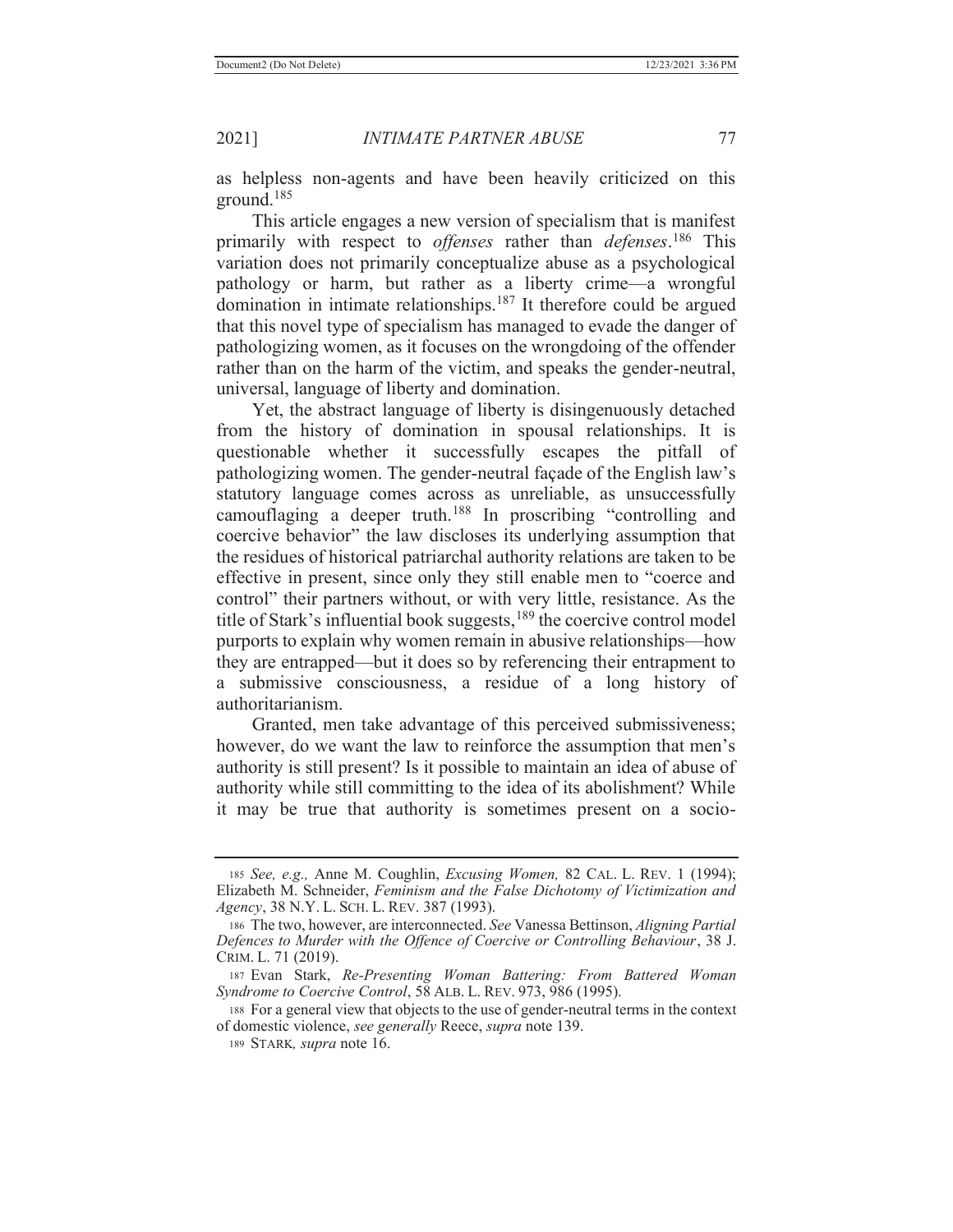psychological level, do we want to design our laws to reflect that assumption?190 While criminalizing IPA may be motivated by the best of intentions, it might actually disempower victims by keeping alive the fantasy that spousal authority is still there, valid today as it was decades ago, valid de facto even if not de jure.

 Proponents of the special approach might argue that the offense of coercive or controlling behavior is required to defend women's autonomy. They would be right to suggest that many criminal offenses are enforced to prevent people from violating the autonomy of others (implying that the criminalization of IPA, too, is justified). However, there are major differences between defending autonomy through criminalizing physical assault and defending autonomy through criminalizing a capture of the mind. Importantly, while in the generic assault offenses, the law presupposes a fundamental equality between human beings, which is disturbed by the act of assault, the criminalization of "coercive or controlling behavior" presupposes an authoritarian hierarchy, which may be exacerbated through the criminal act—when it is considered abuse—but is constantly present regardless. If the law assumes it, this might reinforce that assumption on the broader, societal level.

 Moreover, in criminalizing nonviolent domination, the state takes the dubious position of what may be termed paternalistic emancipation—emancipating those who had already been emancipated but are now assumed to be incapable of internalizing their own emancipation. The criminalization of IPA as a special legal wrong is thus exposed to the critique that it might sabotage rather than promote women's emancipation.191 Following these insights, the portrayal of the special approach as progressive and that of the generic approach as traditionalist is misguided. And US jurisdictions are right in not rushing into reforming the law in this field.<sup>192</sup>

<sup>190</sup> "While the harm induced by the lack of freedom implied and captured by the concept of coercive control is present in women's testimonies (Velonis, 2016), translating those experiences and acknowledging them in law is, we argue, fraught with difficulties." Walklate et al., *supra* note 178, at 118.

<sup>191</sup> Another way to put the argument is to draw attention to the assumptions of vulnerability underlying the new offenses of coercive or controlling behavior. It may be thought of as based on what Peter Ramsay critically referred to as *vulnerable autonomy*. *See* PETER RAMSAY, THE INSECURITY STATE: VULNERABLE AUTONOMY AND THE RIGHT TO SECURITY IN THE CRIMINAL LAW (2012).

<sup>192</sup> The argument here does not presume to provide a factual, historically accurate account of US jurisdictions' inactivity or the motivation/ideology behind it. Rather, it aims to rethink its possible significance and normative desirability vis-à-vis the UK approach.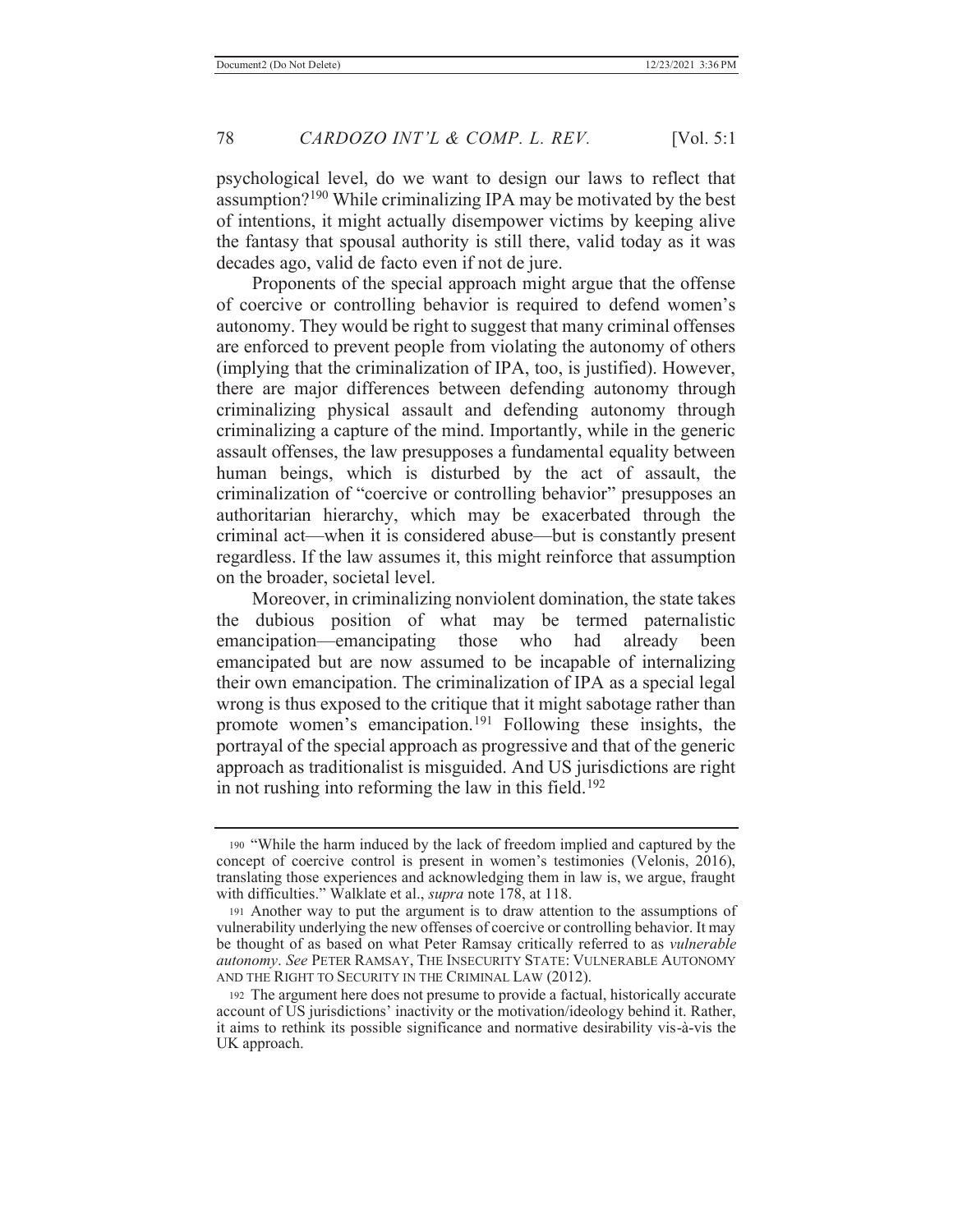#### V. CONCLUSION

 In the past few years, we have witnessed disparate approaches to the criminalization of IPV in the US and in the UK. While the dissimilarity between them has been noted before, this article suggests viewing them as representing a generic and a special approach, respectively, to the criminalization of IPV, and to rethink the debate between them. Introducing a new offense, the special approach has been commonly praised for endorsing a novel legal approach, supposedly long overdue. However, while the offense of "coercive or controlling behavior" has been conceptualized through the universal, gender-neutral terminology of "liberty crime," this article suggests that its underlying assumptions have to do with a contingent social problem, namely, the abuse of patriarchal domination by men against women. Once we understand that under the guise of a universal crime lurks the age-old authoritarian patriarchy, we should discuss the social and legal costs of recognizing IPA as a distinct criminal offense. This insight, moreover, may lead to a profound reassessment of the desirability of the UK special approach as opposed to the generic approach to the criminalization of IPV prevalent in the US.

 The point is less about which approach should ultimately be preferred, and more about rethinking the very terms of the controversy between them. In contemporary accounts, the US approach is portrayed as dormant, whereas its UK counterpart is described as pioneering. Yet as suggested above, the debate between the special and generic approach should not be viewed as a contest between lawyers who are open to cutting-edge psycho-sociological knowledge on the one hand, and those who conservatively guard the law against its influence. Rather, the debate should be understood in terms of their respective attitudes towards recognizing the residues of patriarchal authority through contemporary criminal laws.

 The generic approach assumes that since patriarchy had been abolished, whatever immunities had been accorded to violent husbands historically are clearly inappropriate, and therefore IPV should be treated as seriously, and equally, as any other crimes of violence. The special approach assumes that patriarchal authority was abolished de jure but not de facto, and that accordingly, the law should recognize its abuse in intimate relationships as a distinct wrong.

 Without denying the presence of abuse in the lived experiences of intimate partners, this article suggests that acknowledging the abuse of patriarchal authority through criminal law might come with a heavy price. Obviously, men exercising effective control over women is an